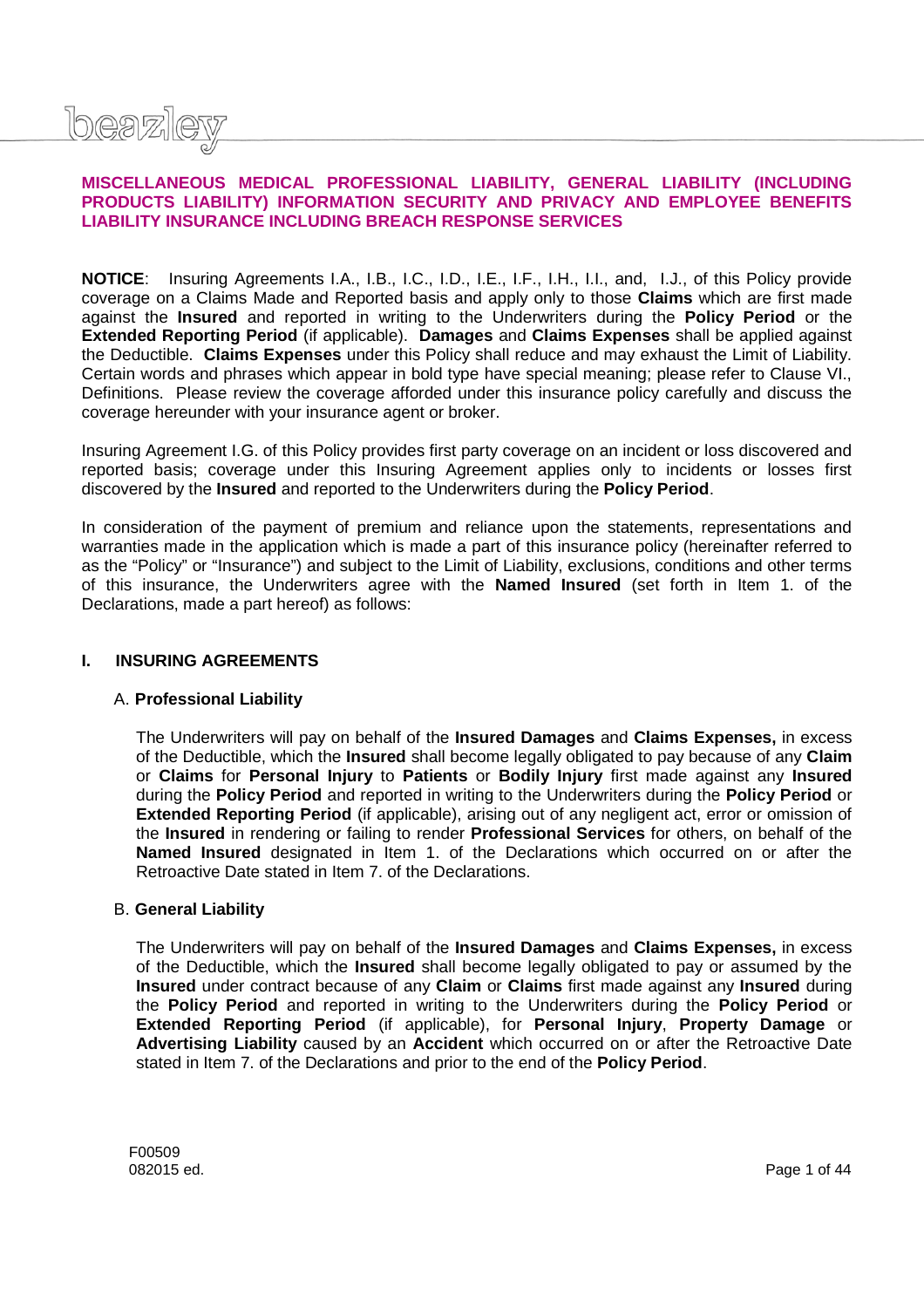# C. **Products/ Completed Operations Liability**

The Underwriters will pay on behalf of the **Insured Damages** and **Claims Expenses** which the **Insured** shall become legally obligated to pay, or assumed by the **Insured** under contract, because of any **Claim** or **Claims** first made against any **Insured** during the **Policy Period** and reported to the Underwriters during the **Policy Period** or any applicable **Extended Reporting Period**, for **Personal Injury** or **Property Damage** caused by an **Accident** and included within the **Products/Completed Operations Liability Hazard**.

This Insurance applies only if the **Accident** and **Personal Injury** or **Property Damage** occurred on or after the Retroactive Date set forth in Item 7. of the Declarations and prior to the end of the **Policy Period**.

### D. **Fire Legal Liability**

The Underwriters will pay on behalf of the **Insured Damages** and **Claims Expenses,** in excess of the Deductible, which the **Insured** shall become legally obligated to pay because of any **Claim** or **Claims** first made against any **Insured** during the **Policy Period** and reported in writing to the Underwriters during the **Policy Period** or **Extended Reporting Period** (if applicable), for **Property Damage** to the premises, while rented to the **Named Insured**, or temporarily occupied by the **Named Insured** with permission of the owner, arising out of any one fire that occurs during the **Policy Period**.

This coverage is subject to the sublimits of liability as described in Section VII.B (General Liability Tower) and stated in Item 3.B of the Declarations. Under no circumstances will this coverage be extended to cover First Party **Property Damage** or **Property Damage** to personal property.

### E. **Medical Payments**

The Underwriters will pay medical expenses**,** in excess of the Deductible, as described below for **Bodily Injury** caused by an **Accident**:

- 1. on premises the **Named Insured** owns or rents;
- 2. on ways next to the premises the **Named Insured** owns or rents; or
- 3. because of the **Named Insured's** operations;

Provided that:

- 1. the **Accident** takes place in the territory stated under Clause IV. and during the **Policy Period**;
- 2. the **Accident** is reported to the Underwriters during the **Policy Period**;
- 3. the expenses are incurred and reported to the Underwriters within one year of the date of the **Accident**;
- 4. the injured person submits to an examination, at the Underwriters' expense, by physicians of the Underwriters choosing as often as the Underwriters reasonably require.

The Underwriters will make these payments regardless of fault. These payments will not exceed the applicable sublimit of liability stated in the Declarations. The Underwriters will pay reasonable expenses for:

F00509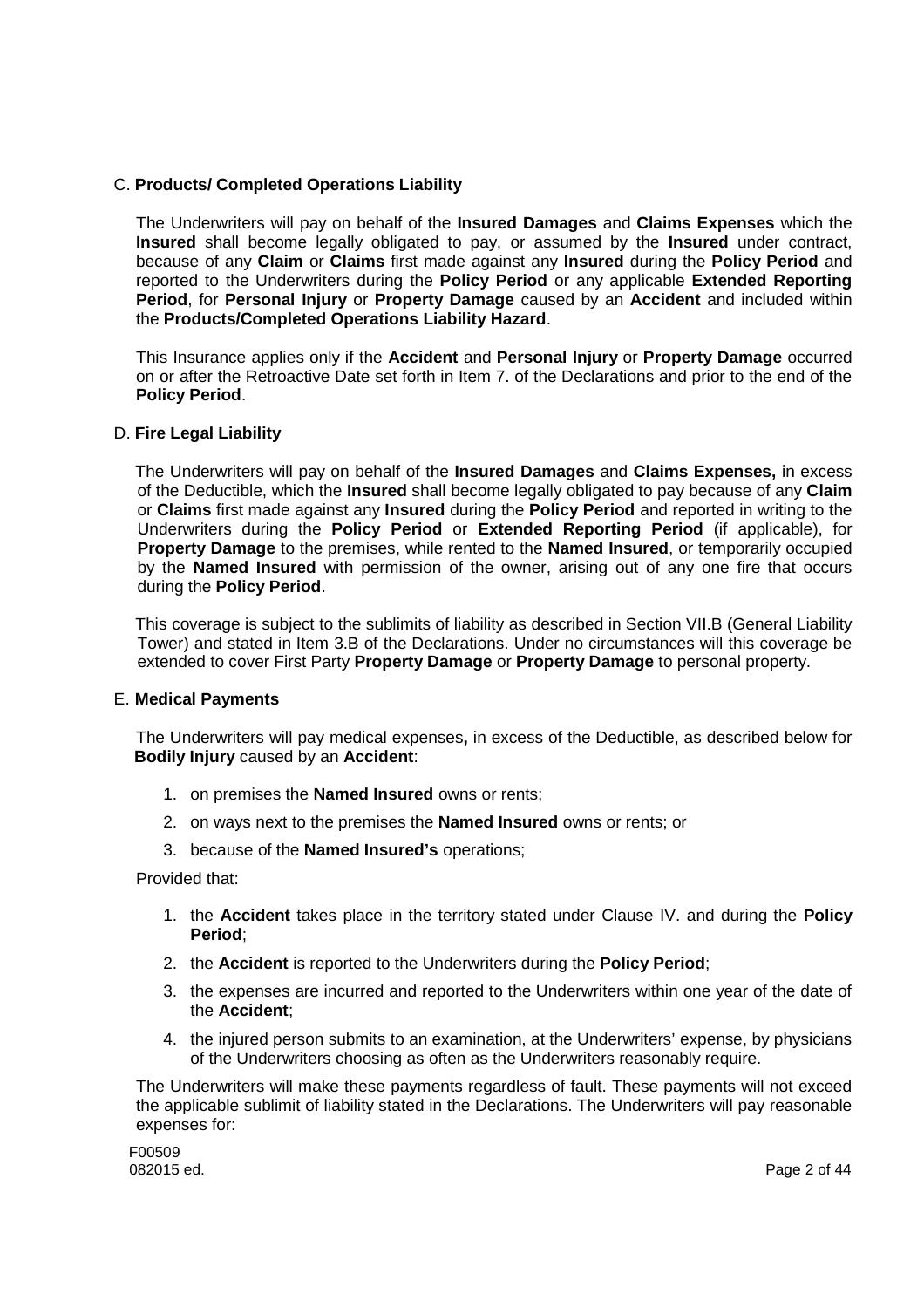- 1. first aid administered at the time of the **Accident**;
- 2. necessary medical, surgical, x-ray and dental services, including prosthetic devices; and
- 3. necessary ambulance, hospital, professional nursing and funeral services.

# F. **Information Security and Privacy Liability**

The Underwriters will pay on behalf of the **Insured Damages** and **Claims Expenses**, in excess of the Deductible, which the **Insured** shall become legally obligated to pay because of any **Claim**, including a **Claim** for violation of a **Privacy Law**, first made against any **Insured** during the **Policy Period** or **Extended Reporting Period** (if applicable) and reported in writing to the Underwriters during the **Policy Period** or as otherwise provided in Clause XI. of this Policy for:

- 1. theft, loss, or **Unauthorized Disclosure** of **Personally Identifiable Information** or **Third Party Information** that is in the care, custody or control of the **Insured Organization**, or a third party for whose theft, loss or **Unauthorized Disclosure** of **Personally Identifiable Information** or **Third Party Information** the **Insured Organization** is legally liable (a third party shall include a Business Associate as defined by the Health Insurance Portability and Accountability Act ("HIPAA")), provided such theft, loss or **Unauthorized Disclosure** first takes place on or after the Retroactive Date set forth in Item 7. of the Declarations and before the end of the **Policy Period**;
- 2. one or more of the following acts or incidents that directly result from a failure of **Computer Security** to prevent a **Security Breach**, provided that such act or incident first takes place on or after the Retroactive Date and before the end of the **Policy Period**;
	- (a) the alteration, corruption, destruction, deletion, or damage to data stored on **Computer Systems**;
	- (b) the failure to prevent transmission of malicious code from **Computer Systems** to computer or network systems that are not owned, operated or controlled by an **Insured**; or
	- (c) the participation by the **Insured Organization**'s **Computer System** in a denial-ofservice attack directed against computer or network systems that are not owned, operated or controlled by an **Insured**;
- 3. the **Insured Organization's** failure to timely disclose an incident described in Insuring Agreement I.F.1. or I.F.2. in violation of any **Breach Notice Law**; provided such incident giving rise to the **Insured Organization**'s obligation under a **Breach Notice Law** must first take place on or after the Retroactive Date set forth in Item 7. of the Declarations and before the end of the **Policy Period**;
- 4. failure by the **Insured** to comply with that part of a **Privacy Policy** that specifically:
	- (a) prohibits or restricts the **Insured Organization**'s disclosure, sharing or selling of a person's **Personally Identifiable Information**;
	- (b) requires the **Insured Organization** to provide access to **Personally Identifiable Information** or to correct incomplete or inaccurate **Personally Identifiable Information** after a request is made by a person; or
	- (c) mandates procedures and requirements to prevent the loss of **Personally Identifiable Information**;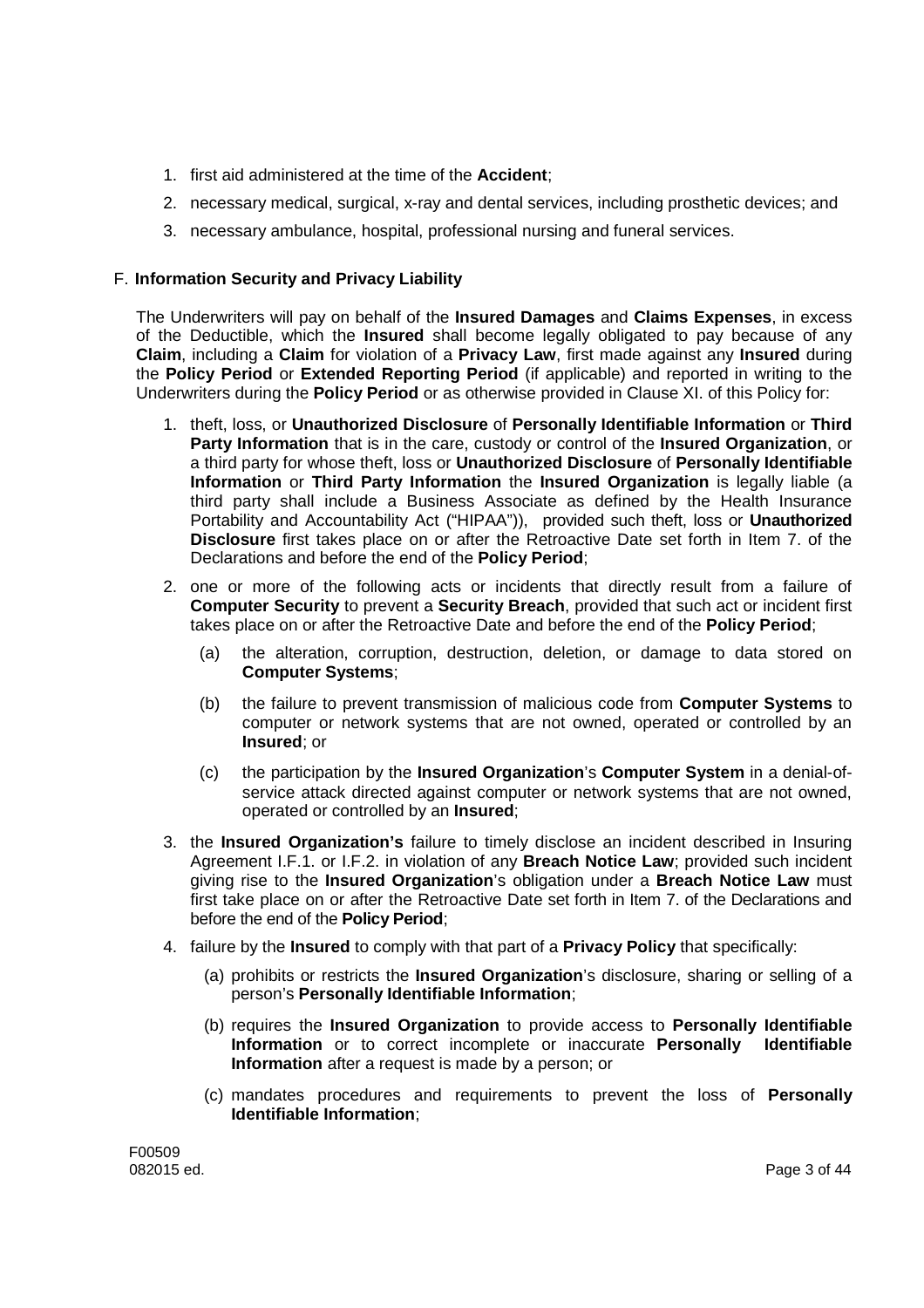provided the acts, errors or omissions that constitute such failure to comply with a **Privacy Policy** must first take place on or after the Retroactive Date set forth in Item 7. of the Declarations and before the end of the **Policy Period**, and the **Insured Organization** must, at the time of such acts, errors or omissions have in force a **Privacy Policy** that addresses those subsections above that are relevant to such **Claim**; or

5. failure by the **Insured** to administer (a) an identity theft prevention program required by regulations and guidelines promulgated pursuant to 15 U.S.C. §1681m(e), as amended, or (b) an information disposal program required by regulations and guidelines promulgated pursuant to 15 U.S.C. §1681W, as amended; provided the acts, errors or omissions that constitute such failure must first take place on or after the Retroactive Date set forth in Item 7. of the Declarations and before the end of the **Policy Period**.

### G. **Privacy Breach Response Services**

The Underwriters will provide **Privacy Breach Response Services** to the **Insured Organization** in excess of the deductible because of an incident (or reasonably suspected incident) described in Insuring Agreement I.F.1. or I.F.2. that first takes place on or after the Retroactive Date set forth in Item 7. of the Declarations and before the end of the **Policy Period** and is discovered by the **Insured** and is reported to the Underwriters during the **Policy Period**.

**Privacy Breach Response Services** means the following:

- 1. **Computer Expert Services**;
- 2. **Legal Services**;
- 3. **Notification Services** to provide notification to:
	- (a) individuals who are required to be notified by the **Insured Organization** under the applicable **Breach Notice Law**; and
	- (b) in the Underwriters' discretion, to individuals affected by an incident in which their **Personally Identifiable Information** has been subject to theft, loss, or **Unauthorized Disclosure** in a manner which compromises the security or privacy of such individual by posing a significant risk of financial, reputational or other harm to the individual;
- 4. **Call Center Services**;
- 5. **Breach Solution and Mitigation Services**; and
- 6. **Public Relations and Crisis Management Expenses**.

**Privacy Breach Response Services** also includes assistance from the BBR Services Team and access to educational and loss control information at no charge.

**Privacy Breach Response Services** will be provided subject to the terms and conditions of this Policy and the conditions applicable thereto are set forth more fully in the information packet (which may be updated by the Underwriters from time to time) provided with this Policy, and will be subject to the applicable deductibles and limits set forth in the Declarations, and shall not include any internal salary or overhead expenses of the **Insured Organization.**

**Privacy Breach Response Services** and the conditions applicable thereto are set forth more fully in the information packet provided with this Policy.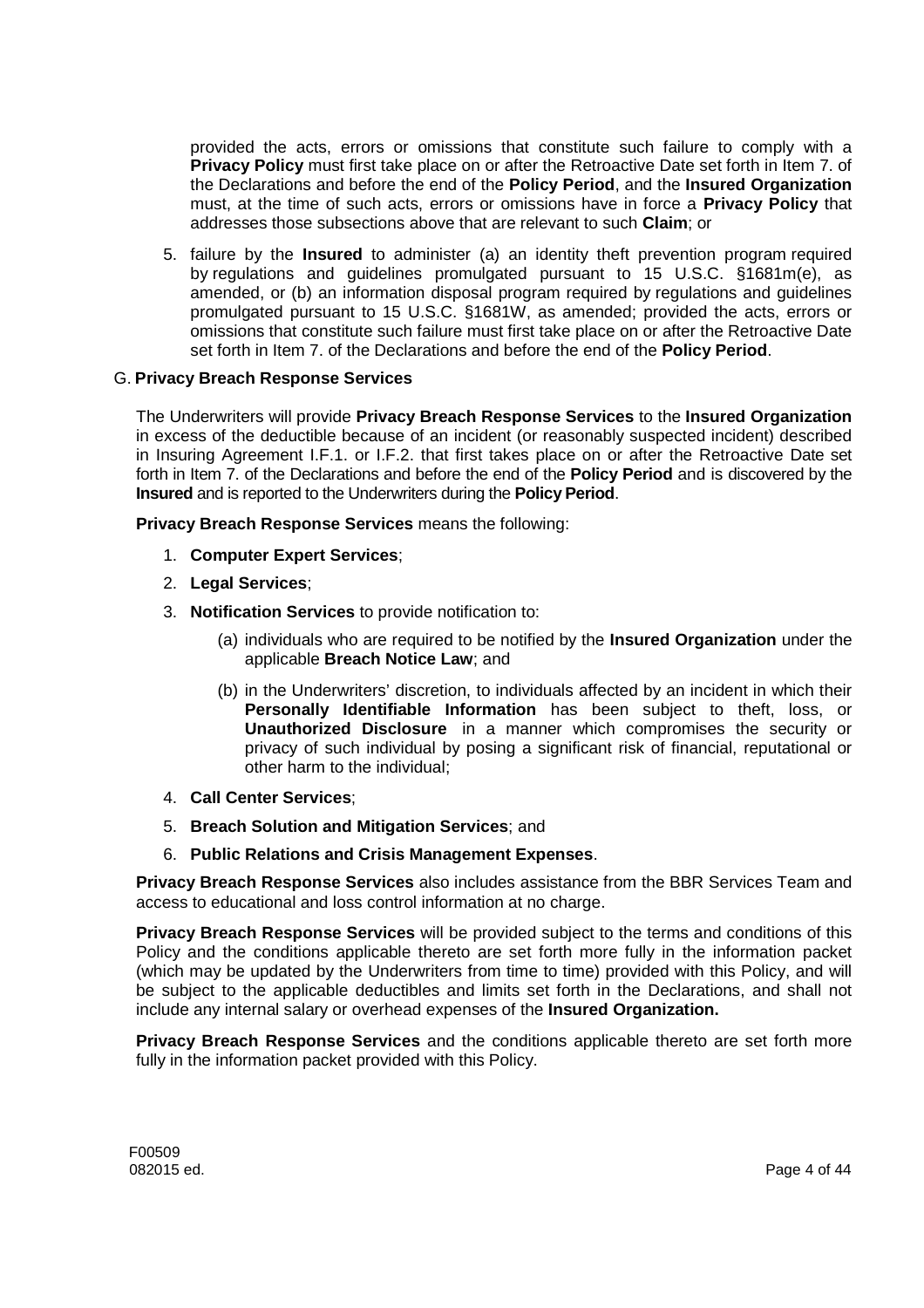### H. **Regulatory Defense and Penalties**

The Underwriters will pay on behalf of the **Insured Claims Expenses** and **Penalties** in excess of the Deductible, which the **Insured** shall become legally obligated to pay because of any **Claim** in the form of a **Regulatory Proceeding**, first made against any **Insured** during the **Policy Period** or **Extended Reporting Period** (if applicable) and reported in writing to the Underwriters during the **Policy Period** or as otherwise provided in Clause XI. of this Policy, resulting from a violation of a **Privacy Law** and caused by an incident described in Insuring Agreement I.F.1., I.F.2. or I.F.3. that first takes place on or after the Retroactive Date set forth in Item 7. of the Declarations and before the end of the **Policy Period**.

### I. **PCI Fines, Expenses and Costs**

The Underwriters will indemnify the **Insured** for **PCI Fines, Expenses and Costs**, in excess of the Deductible, which the **Insured** shall become legally obligated to pay because of a **Claim** first made against any **Insured** during the **Policy Period** or **Extended Reporting Period** (if applicable) and reported in writing to the Underwriters during the **Policy Period** or as otherwise provided in Clause XI. of this Policy. Coverage under this Insuring Agreement is sublimited to the amount set forth Item 3.D.1.ii. of the Declarations, and the Underwriters shall have no duty to defend any **Claim** or pay **Claims Expenses** with respect to any **Claim** under this Insuring Agreement.

### J. **Employee Benefits Liability**

The Underwriters will pay on behalf of the **Insured Damages** and **Claims Expenses** which the **Insured** shall become legally obligated to pay because of any **Claim** or **Claims** first made against any **Insured** during the **Policy Period** and reported to the Underwriters during the **Policy Period** or **Extended Reporting Period** (if applicable), arising out of any negligent act, error or omission of the **Insured** in the **Administration** of the **Insured**'s **Employee Benefits Program**, except as excluded or limited by the terms, conditions and exclusions of this Policy.

### **II. DEFENSE AND SETTLEMENT**

- A. The Underwriters shall have the right and duty to defend the **Insured**, subject to the Limit of Liability and all the provisions, terms and conditions of this Policy:
	- 1. any **Claim** first made against the **Insured** seeking payment under the terms of this insurance, even if any of the allegations of the **Claim** are groundless, false or fraudulent; or
	- 2. under Insuring Agreement I.H., any **Claim** in the form of a **Regulatory Proceeding**.

The Underwriters shall choose defense counsel in conjunction with the **Named Insured**, but in the event of a dispute, the decision of the Underwriters is final.

B. With respect to any **Claim** against the **Insured** seeking **Damages** or **Penalties** which are payable under the terms of this Policy, the Underwriters will pay **Claims Expenses** incurred with their prior written consent. It is agreed that the Limit of Liability available to pay **Damages** and **Penalties** shall be reduced and may be completely exhausted by payment of **Claims Expenses**. **Damages, Penalties** and **Claims Expenses** shall be applied against the Deductible set forth in Item 4. of the Declarations.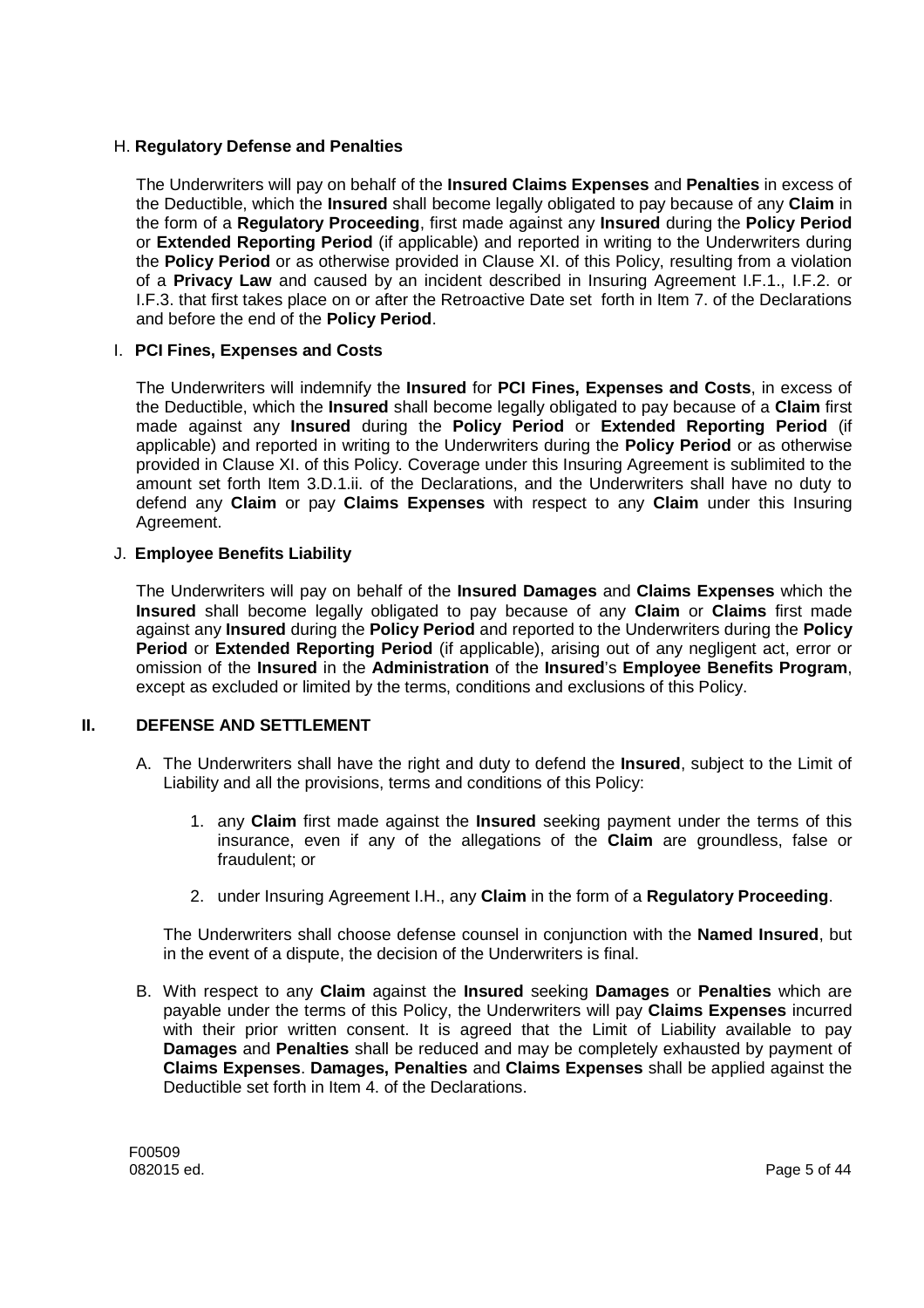- C. The Underwriters shall have the right to make any investigation they deem necessary, including, without limitation, any investigation with respect to coverage and statements made in the application.
- D. If the **Insured** refuses to consent to any settlement or compromise recommended by the Underwriters and which is acceptable to the claimant and elects to contest the **Claim**, the Underwriters' liability for any **Damages, Penalties** and **Claims Expenses** shall not exceed the amount for which the **Claim** could have been settled, less the remaining Deductible, plus the **Claims Expenses** incurred up to the time of such refusal, or the applicable Limit of Liability, whichever is less, and the Underwriters shall have the right to withdraw from the defense of the **Claim** by tendering control of said defense to the **Insured**. The portion of any proposed settlement or compromise that requires the **Insured** to cease, limit or refrain from actual or alleged infringing or otherwise injurious activity or is attributable to future royalties or other amounts that are not **Damages** (or **Penalties** for **Claims** covered under Insuring Agreement I.H.) shall not be considered in determining the amount for which a **Claim** could have been settled.
- E. Subject to the Limit of Liability of this Policy, the Underwriters shall pay all premiums on bonds to release attachments, all premiums on appeal bonds required in any such defended suit, but without any obligation to apply for or furnish such bonds, all costs taxed against the **Insured** in any suit, all interest accruing after entry of judgment until Underwriters have paid, tendered or deposited in court part of such judgment as does not exceed the Underwriters' Limit of Liability.
- F. Subject to the Limit of Liability of this Policy, the Underwriters shall reimburse the **Insured** for all reasonable expenses, other than loss of earnings, incurred at the Underwriters' request.
- G. It is further provided that the Underwriters shall not be obligated to pay any **Damages, Penalties, PCI Fines, Expenses and Costs,** medical payments or **Claims Expenses**, or to undertake or continue defense of any **Claim** after the applicable Limit of the Underwriters' Liability has been exhausted by payment of **Damages, Penalties, PCI Fines, Expenses and Costs**, medical payments or **Claims Expenses** or after deposit of the remaining applicable Limit of Liability in a court of competent jurisdiction, and that upon such payment, the Underwriters shall have the right to withdraw from the further defense of the **Claim** by tendering control of said defense to the **Insured**.

### **III. PERSONS INSURED**

Each of the following is an **Insured** under this Insurance to the extent set forth below:

### A. the **Named Insured**;

- B. in relation to Insuring Agreements I.F., I.G., I.H., and I.I., the **Named Insured** and any **Subsidiaries** of the **Named Insured** (together the "**Insured Organization**");
- C. an **Employee** or volunteer worker of the **Named Insured** (or the **Insured Organization** if applicable) but only while acting within the scope of his or her duties as such;
- D. if the **Named Insured** is a joint venture or partnership, any partner or member with respect to his or her liability as such;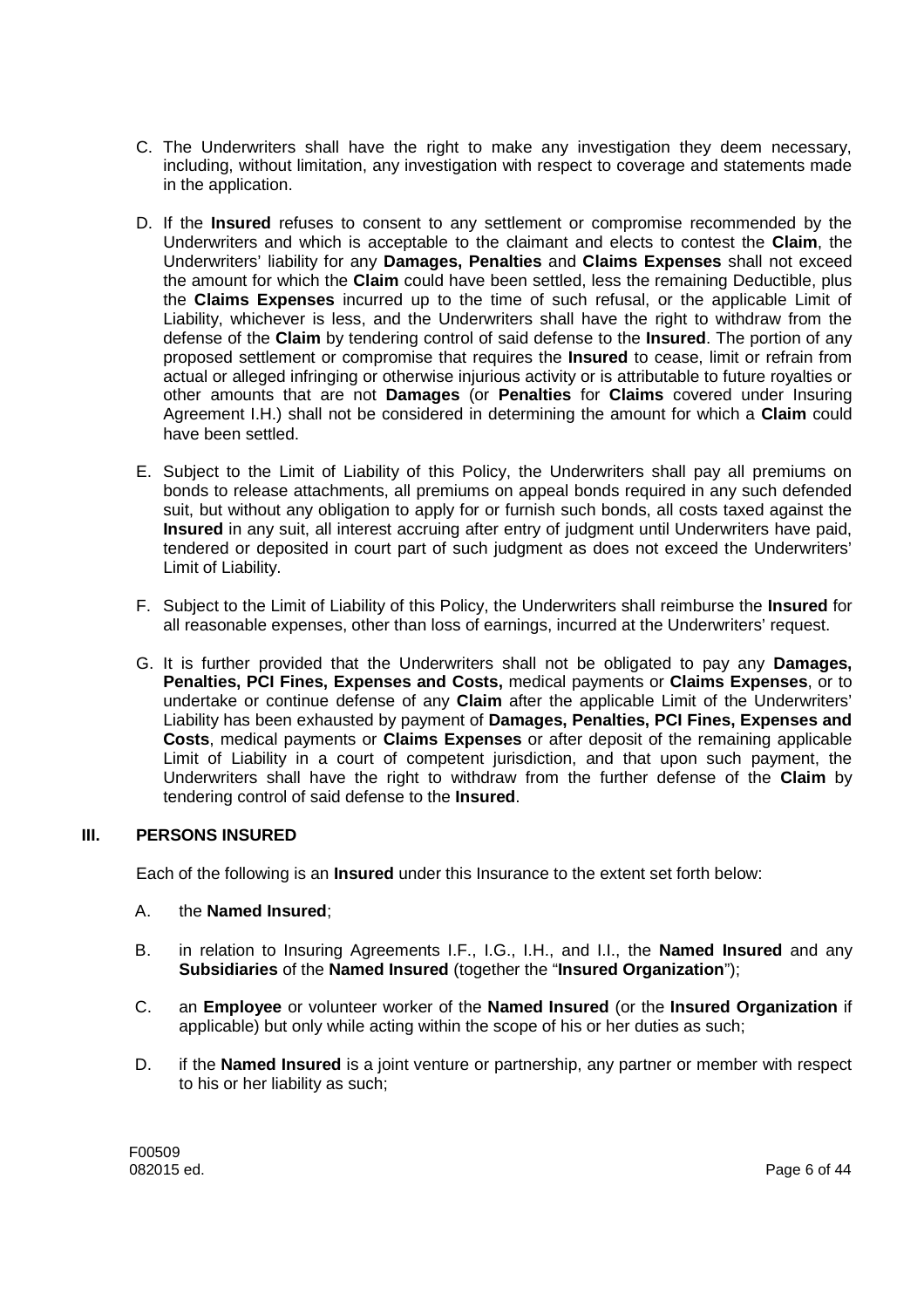- E. if the **Named Insured** is other than an individual, partnership or joint venture, any executive officer, director, stockholder, **Medical Director**, **Manager,** administrator or employed physician of the organization so designated while acting within the scope of his or her duties as such. However, in relation to Insuring Agreements I.A., I.B., I.C., I.D., and I.E, coverage for any employed physician is contingent on any such employed physician being scheduled in Item 10. of the Declarations.
- F. any person who previously qualified as an **Insured** under E. above prior to the termination of the required relationship with the **Named Insured**, but solely with respect to:
	- 1. in relation to Insuring Agreement I.A., **Professional Services** performed on behalf of the **Named Insured** designated in Item 1. of the Declarations;
	- 2. in relation to Insuring Agreements I.B., I.C., I.D., and I.E., an **Accident** arising solely out of the **Named Insured's Products** or operations occurring prior to the termination of the required relationship with the **Named Insured**;
	- 3. in relation to Insuring Agreements I.F, I.G, I.H and I.I. the performance of his or her duties as such on behalf of the **Insured Organization**;
	- 4. in relation to Insuring Agreements I.J., **Administration** of the **Insured's Employee Benefits Program**.
- G. in relation to Insuring Agreements I.A., I.B., I.C., I.D., and I.E., any **Independent Contractor** and/or agent of the **Named Insured**. If the **Independent Contractor** is a physician, in relation to Insuring Agreements I.A., I.B., I.C., I.D., and I.E, coverage for any contracted physician is contingent on any such contracted physician being scheduled in Item 10. of the Declarations.
- H. in relation to Insuring Agreement I.B., any landlord, owner, or property manager of the **Designated Premises**; or any tradeshow or convention sponsor or operator; or any lessor of equipment. However, coverage provided to these **Insureds**, shall apply solely:
	- 1. to **Claims** first made against the **Insured** during the **Policy Period** or any **Extended Reporting Period** (if applicable);
	- 2. for **Claims** arising out the **Named Insured's** occupancy of, or failure to maintain the **Designated Premises**, but solely with respect to the products, goods or operations of the **Named Insured** and only if liability for such **Claim** is determined to be solely the negligence or responsibility of the **Named Insured**; and
	- 3. for **Accidents** at, on or upon that portion of the **Designated Premises** which is occupied by the **Named Insured** and taking place during the term of the **Named Insured's** lease/occupancy of such **Designated Premises**.

This Policy shall not apply:

1. to the liability of an **Insured**, if an individual physician, surgeon, osteopath, podiatrist, orthodontist, chiropractor, psychiatrist, psychologist or dentist, for his or her acts, errors or omissions outside the scope of work conducted for or on behalf of the **Named Insured**; or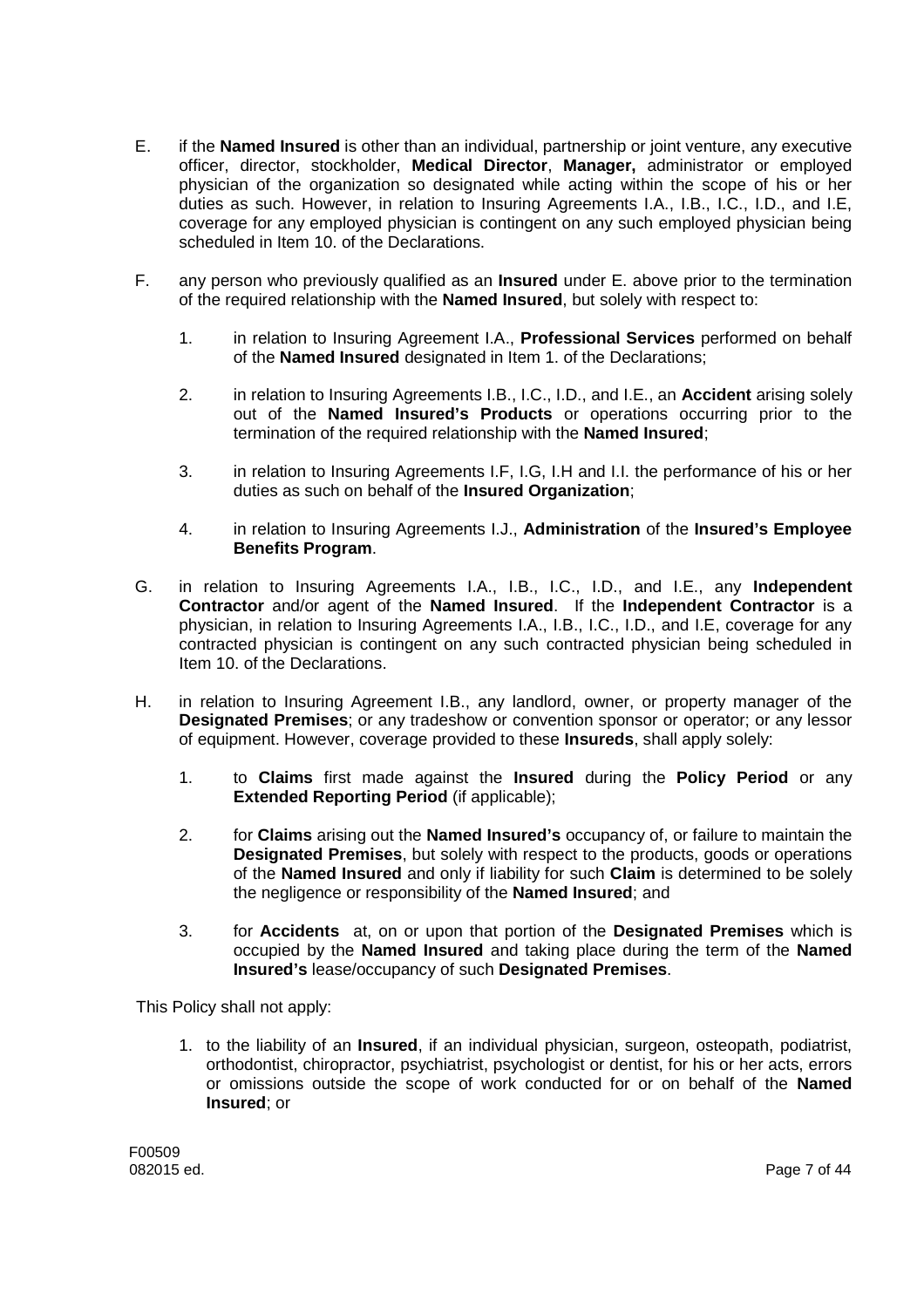2. to any liability arising out of the conduct of any partnership or joint venture of which the **Insured** is a partner or member and which is not designated in this Policy as a **Named Insured**.

### **IV. TERRITORY**

This Insurance applies to **Claims** brought anywhere in the world arising out of negligent acts, errors or omissions, incidents, events, **Loss** or **Accidents** which take place anywhere in the world.

### **V. EXCLUSIONS**

### A. **Exclusions applicable to Insuring Agreement I.A. Professional Liability**

The coverage under this Policy does not apply to **Damages** or **Claims Expenses** incurred with respect:

- 1. to any **Claim** arising out of **Personal Injury**, **Property Damage** or **Advertising Liability**, except with respect to **Bodily Injury** arising out of any negligent act, error or omission of any **Insured** in the rendering or failing to render **Professional Services**; provided however, this exclusion shall not apply to any **Claims** for **Personal Injury** to **Patients**;
- 2. to any **Claim** arising out of, or relating to, any liability under any contract or agreement, whether written or oral, unless such liability would have attached to the **Insured** in the absence of such contract or agreement;
- 3. to any **Claim** based upon an express or implied warranty or guarantee, or breach of contract in respect of any agreement to perform work for a fee;
- 4. to any **Claim** arising out of any **Insured's** activities as a trustee, partner, officer, director or **Employee** of any trust, charitable organization, corporation, company or business other than that of the **Named Insured**;
- 5. to any **Claim** arising out of failure to pay any bond, interest on any bond, any debt, financial guarantee or debenture;
- 6. to any **Claim** arising out of any financial or investment advice given, referrals, warranties, guarantees or predictions of future performance made by any **Insured** as regards specific and identifiable investment items including but not limited to personal property, real property, stocks, bonds or securities;
- 7. to any **Claim** arising out of the actual or alleged publication or utterance of libel or slander or other defamatory or disparaging material, or a publication or utterance in violation of an individual's right to privacy:
- 8. to any **Claim** arising out of actual or alleged plagiarism, misappropriation of likeness, breach of confidence, or misappropriation or infringement of any intellectual property right, including patent, trademark, trade secret, trade dress and copyright.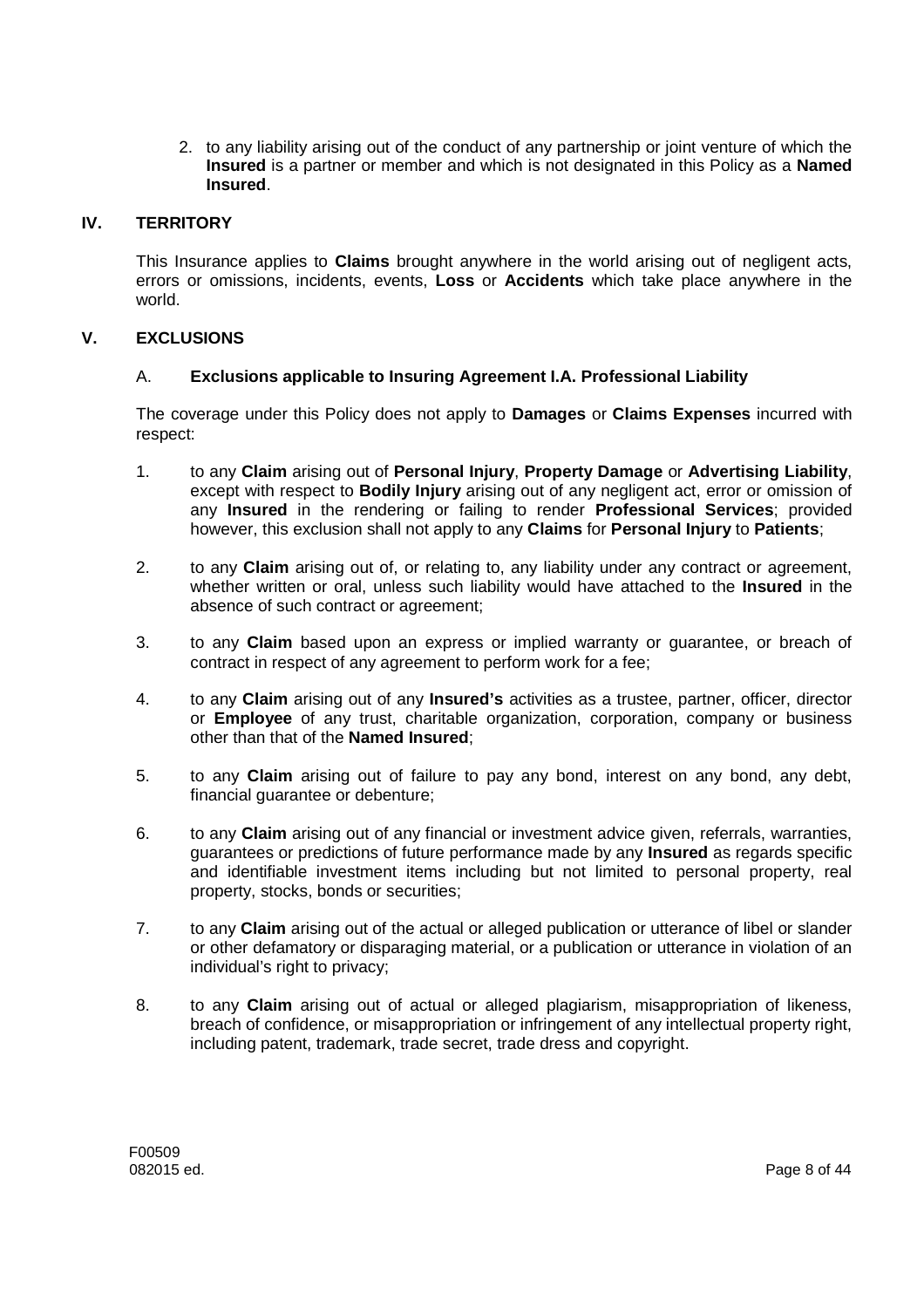### B. **Exclusions applicable to Insuring Agreement I.B., General Liability, Insuring Agreement I.C., Products/ Completed Operations Liability and Insuring Agreement I.D., Fire Legal Liability**

The coverage under this Policy does not apply to **Damages** or **Claims Expenses** incurred with respect:

- 1. to any **Claim** arising out of, or **Accident** involving, the rendering of or failure to render **Professional Services** by any **Insured** or by any person or organization for whose acts or omissions the **Named Insured** is legally responsible;
- 2. to any **Claim** arising out of, or **Accident** involving, **Personal Injury** or **Property Damage** resulting from the use of force expected or intended from the standpoint of the **Insured**;
- 3. to any **Claim** arising out of, or **Accident** involving, any **Personal Injury** to **Patients** resulting from the rendering of or failing to render **Professional Services**;
- 4. to any **Claim** brought by or on behalf of any **Patient** or the estate, spouse, parent, sibling, heirs, executors, administrators, assigns or legal representatives of any **Patient**, regardless of whether the **Claim** is a direct **Claim** for **Bodily Injury** to the **Patient** or for other related **Claims** as a consequence of **Bodily Injury**, including but not limited to loss of consortium.
- 5. to any **Claim** for liability arising out of, or **Accident** involving, **Personal Injury** or **Property Damage** arising out of ownership, maintenance, operation, use, **Loading or Unloading** of:
	- (a) any **Automobile**, aircraft or watercraft owned or operated by, or rented or loaned to, any **Insured**; or
	- (b) any other **Automobile**, aircraft or watercraft operated by any person in the course of their employment or volunteer duties for any **Insured**;
- 6. to any **Claim** arising out of, or **Accident** involving, **Personal Injury** or **Property Damage** arising out of:
	- (a) the ownership, maintenance, operation, use, **Loading or Unloading** of any **Mobile Equipment** while being used in any prearranged or organized racing, speed or demolition contest or in any stunting activity or in practice or preparation for such contest or activity; or
	- (b) the operation or use of any snowmobile, moped or motorized bicycle, or trailer designed for use therewith;
- 7. to any **Claim** for, or **Accident** involving, **Personal Injury** or **Property Damage** arising out of and in the course of the transportation of **Mobile Equipment** by any **Automobile** owned or operated by or rented or loaned to any **Insured**;
- 8. to any **Claim** arising out of, or **Accident** involving, **Personal Injury**, **Property Damage** or **Advertising Liability** for which the **Insured** or their indemnitee may be held liable:
	- (a) as a person or organization engaged in the business of manufacturing, distributing, selling, or serving alcoholic beverages; or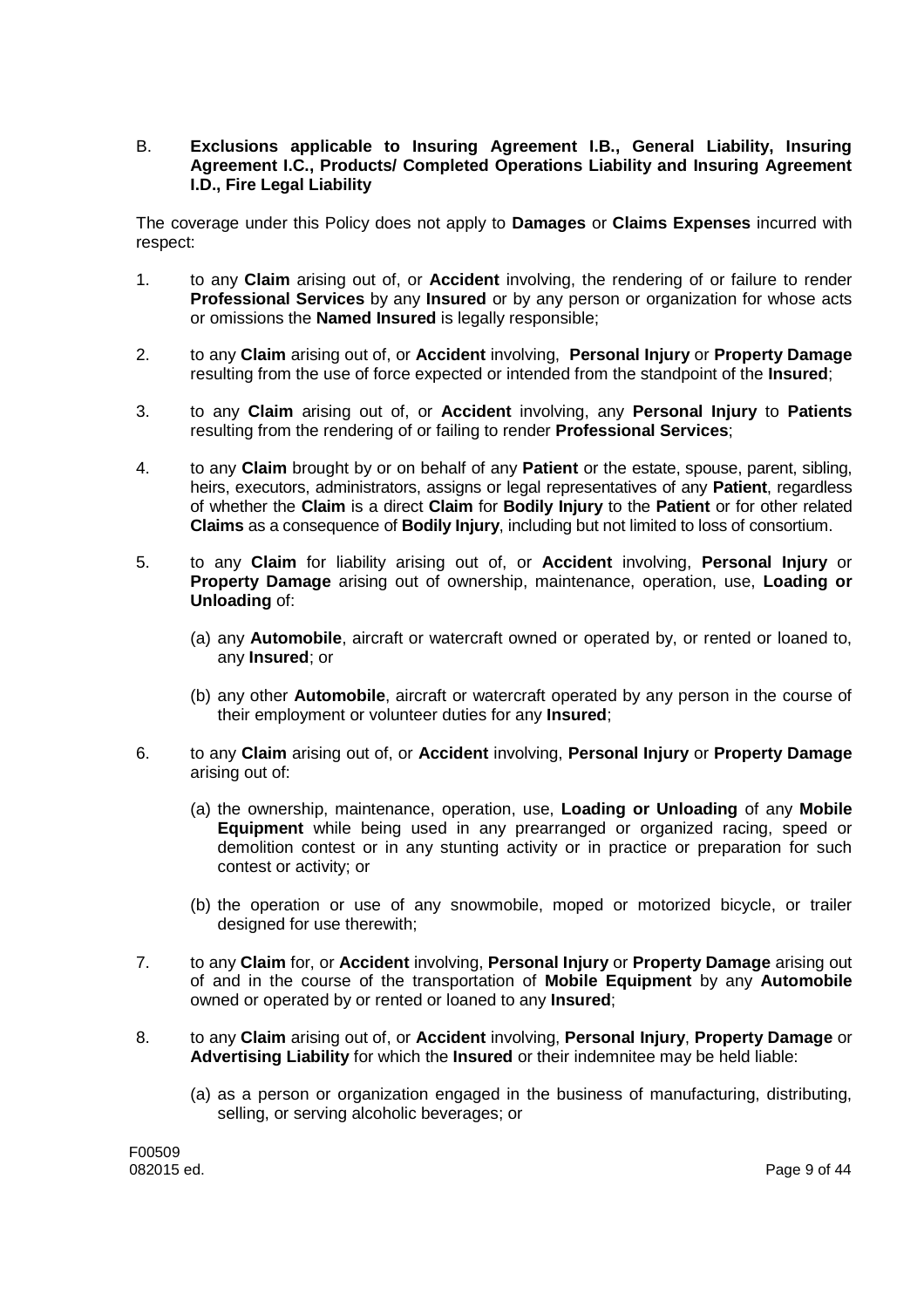- (b) if not so engaged, as an owner or lessor of premises used for such purposes, if such liability is imposed by, or because of the violation of, any statute, ordinance or regulation pertaining to the sale, gift, distribution or use of any alcoholic beverage;
- 9. to any **Claim** arising out of, or **Accident** involving, **Personal Injury** to:
	- (a) any **Employee** or volunteer of the **Named Insured** arising out of and in the course of his employment or retention by the **Named Insured**; or
	- (b) the spouse, child, parent, brother or sister of the **Employee** as a consequence of (a) above. This exclusion applies:
		- (i) whether the **Insured** may be liable as an employer or in any other capacity; and
		- (ii) to any obligation to share **Damages** with or repay someone else who must pay **Damages** arising out of such liability;
- 10. to any **Claim** arising out of, or **Accident** involving, **Property Damage** to:
	- (a) property owned, rented or temporarily occupied by the **Named Insured** with permission of the owner, including fixtures permanently attached thereto, any costs or expenses incurred by the **Named Insured,** or any other person, organization, entity for repair, replacement, enhancement, restoration or maintenance of such property for any reason, including prevention of injury to a person or damage to another's property;
	- (b) premises given away, sold or abandoned by the **Named Insured**;
	- (c) property loaned to the **Named Insured**;
	- (d) personal property in the care, custody and control of the **Named Insured**;
	- (e) that particular part of real property on which the **Named Insured** or any contractors or subcontractors working directly or indirectly on behalf of the **Named Insured** or temporarily occupied by the **Named Insured** as to premises rented to the **Named Insured** or temporarily occupied by the **Named Insured** with permission of the owner if such **Property Damage** arises out of those operations;
	- (f) that particular part of any property that must be restored, repaired or replaced because the **Insured**'s work was incorrectly performed on it.

Paragraph (a) of this exclusion does not apply to **Property Damage** to premises rented to the **Named Insured** or temporarily occupied by the **Named Insured** with permission of the owner, if such **Property Damage** arises out of fire covered under Insuring Agreement I.D (Fire Legal Liability) and subject to the sublimits of liability as described in Section VII.B (General Liability Tower) of this Policy and stated in Item 3.B of the Declarations.

Paragraph (b) of this exclusion does not apply if the premises are the **Insured's** work and were never occupied, rented or held for rental by the **Named Insured**.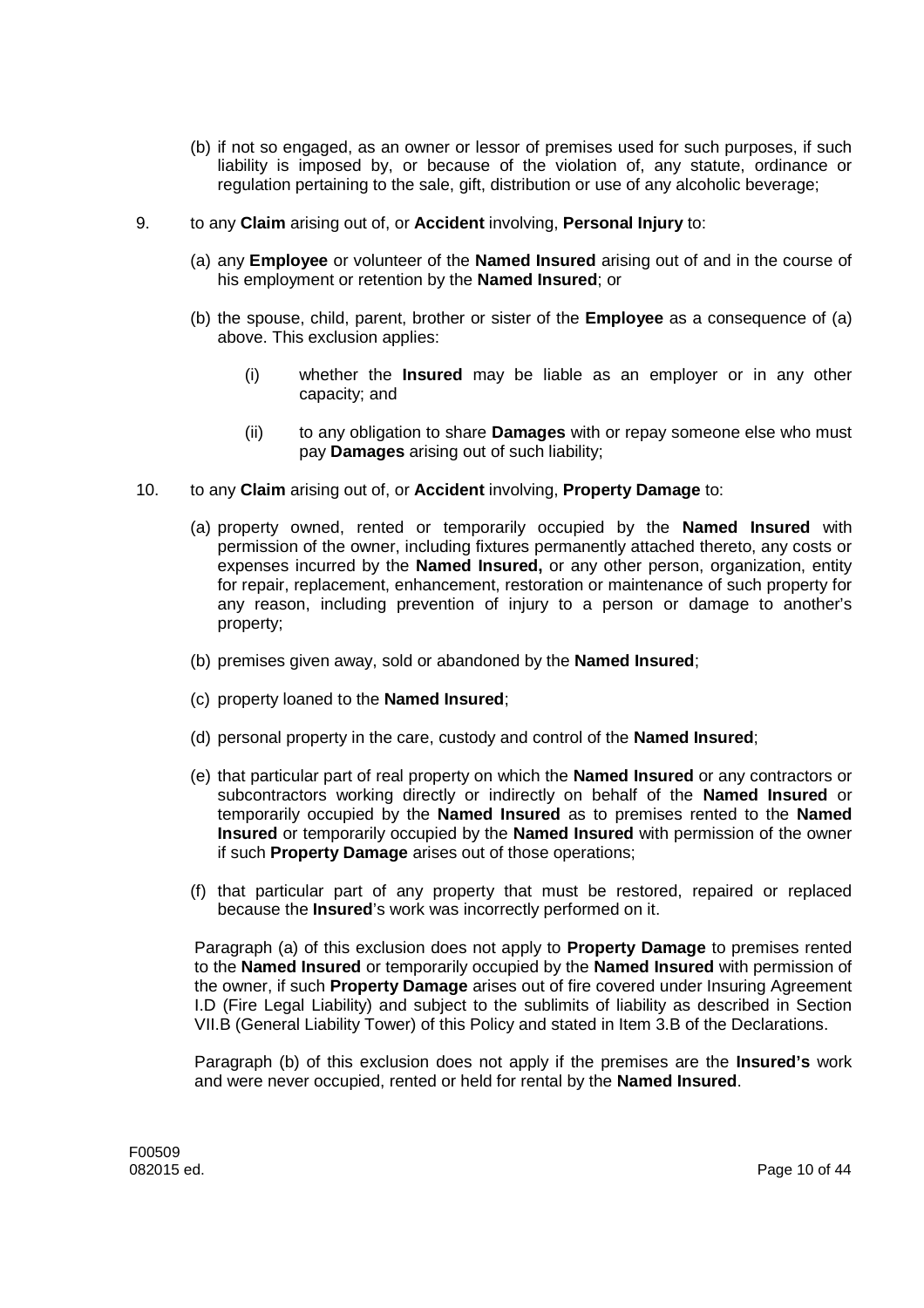Paragraphs (c), (d), (e) and (f) of this exclusion do not apply to liability assumed under a sidetrack agreement.

Paragraph (f) of this exclusion does not apply to **Property Damage** included in any **Products/Completed Operations Liability Hazard** coverage.

- 11. to any **Claim** arising out of, or **Accident** involving, **Property Damage** to premises owned or alienated by the **Insured** arising out of such premises or any part thereof; however, in relation to coverage under Insuring Agreement I.D. this exclusion does not apply to **Property Damage** to structures or portions thereof rented to or occupied by the **Named Insured,** including fixtures permanently attached thereto, if such **Property Damage** arises out of fire subject to the sublimits of liability as described in Section VII.B (General Liability Tower) of this Policy and stated in Item 3.B of the Declarations.
- 12. to any **Claim** arising out of, or **Accident** involving, loss of use of tangible property which has not been physically injured or destroyed resulting from:
	- (a) a delay in or lack of performance by or on behalf of the **Named Insured** of any contract or agreement; or
	- (b) the failure of the **Named Insured's Products** or work performed by or on behalf of the **Named Insured** to meet the level of performance, quality, fitness or durability warranted or represented by the **Named Insured**;

but this exclusion does not apply to loss of use of other tangible property resulting from the sudden and accidental physical injury to or destruction of the **Named Insured's Products** or work performed by or on behalf of the **Named Insured** after such products or work have been put to use by any person or organization other than an **Insured**;

- 13. to any **Claim** arising out of, or **Accident** involving, **Property Damage** to the **Named Insured's Products**, or for the cost of inspecting, repairing or replacing any defective or allegedly defective product or part thereof or for loss of use of any defective or allegedly defective product;
- 14. to **Property Damage** to work performed by or on behalf of the **Named Insured** arising out of the work or any portion thereof, or out of materials, parts or equipment furnished in connection therewith;
- 15. to any **Claim** for the withdrawal, recall, inspection, repair, replacement, or loss of use of the **Named Insured's Products** or work completed by or for the **Named Insured** or of any property of which such products or work form a part, if such products, work or property are withdrawn from the market or from use because of any known or suspected defect or deficiency therein;
- 16. to any **Claim** arising out of, or **Accident** involving, **Aircraft Products**, including, but not limited to, consequential loss of use thereof resulting from **Grounding**;
- 17. to any **Claim** or **Accident**, relating to **Advertising Liability** arising out of:
	- (a) failure of performance of contract; provided, however, that this exclusion shall not apply to the unauthorized appropriation of ideas based upon alleged breach of an implied contract;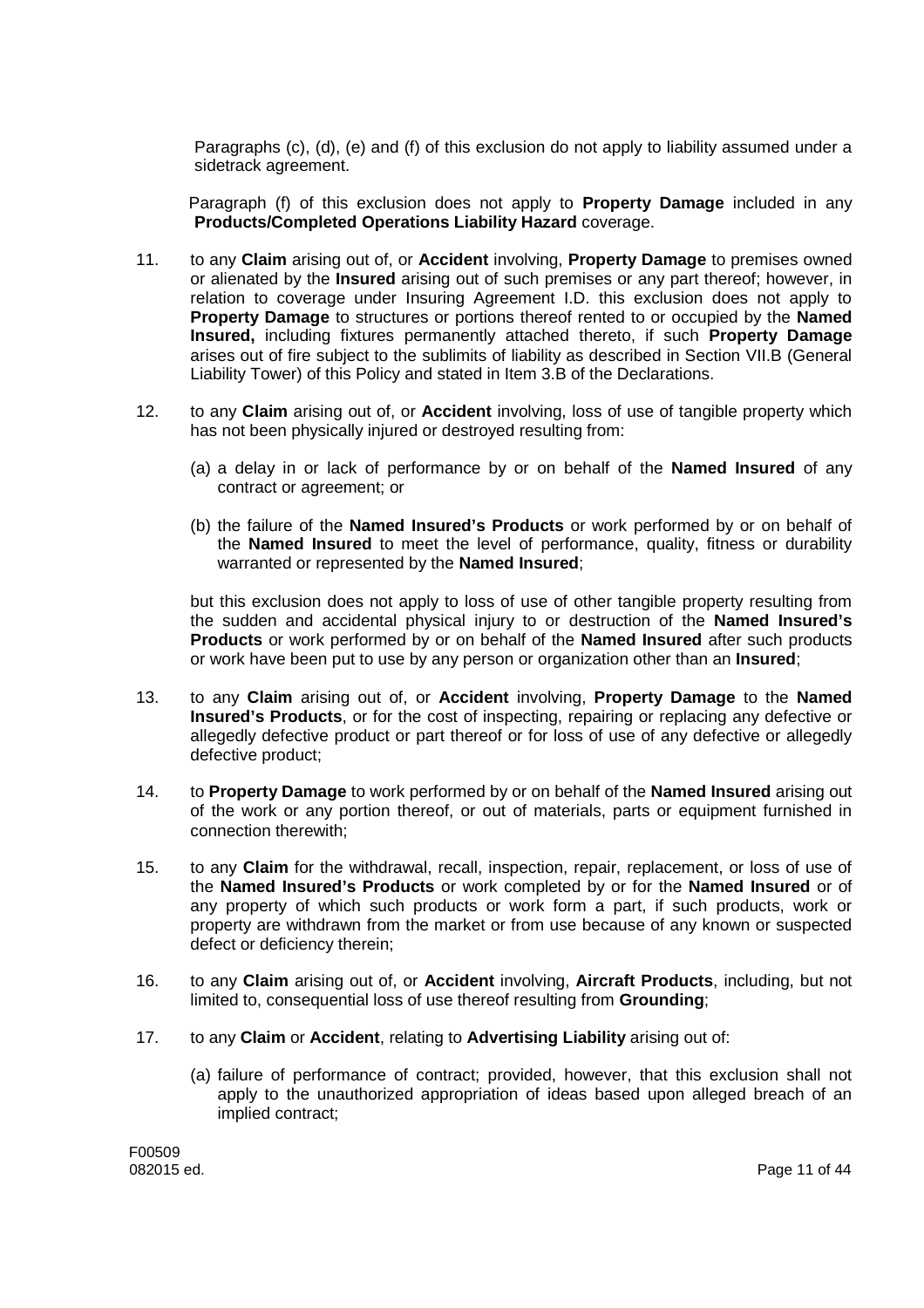- (b) infringement of patent, trademark, service mark, and trade name, other than titles or slogans by use thereof on or in connection with goods, products or services sold, offered for sale or advertised; or
- (c) incorrect description or mistake in advertised price of goods, products or services sold, offered for sale or advertised.
- 18. to any **Claim** or **Accident** arising out of:
	- (a) any act, error, omission, illness or disease of the human body, work, business or operations which took place, performed by or on behalf of the **Insured** prior to the Retroactive Date set forth in Item 7 of the Declarations; and/or
	- (b) any act, error, omission, illness or disease of the human body, work, business or operations performed by or on behalf of the **Insured** which act, error, omission, illness or disease of the human body, work, business or operations has commenced or is pending prior to the Retroactive Date set forth in Item 7 of the Declarations.

### C. **Exclusions applicable to Insuring Agreement I.E., Medical Payments**

The Underwriters will not pay expenses for **Bodily Injury**:

- 1. to any **Insured**;
- 2. to a person hired to do work for or on behalf of any **Insured** or a tenant of the **Insured**;
- 3. to a person injured on that part of the premises the **Named Insured** owns or rents that the person normally occupies;
- 4. to a person, whether or not an **Employee** of any **Insured**, if benefits for the **Bodily Injury** are payable or must be provided under a workers' compensation or disability benefits law or a similar law;
- 5. to a person injured while taking part in athletics;
- 6. due to war, whether or not declared, or any act or condition incidental to war. War shall include civil war, insurrection, rebellion or revolution;
- 7. excluded under Insuring Agreement I.A (Professional Liability); or
- 8. to any prisoner.
- D. **Exclusions applicable to Insuring Agreements I.F., Information Security and Privacy Liability, I.G., Privacy Breach Response Services, I.H., Regulatory Defense and Penalties, and I.I., PCI Fines, Expenses and Costs.**

The coverage under this Insurance does not apply to any **Claim** or **Loss**:

1. for, arising out of, or resulting from **Bodily Injury** or **Property Damage**; however, this exclusion does not apply to mental anguish or emotional distress which is covered under Insuring Agreement I.F.;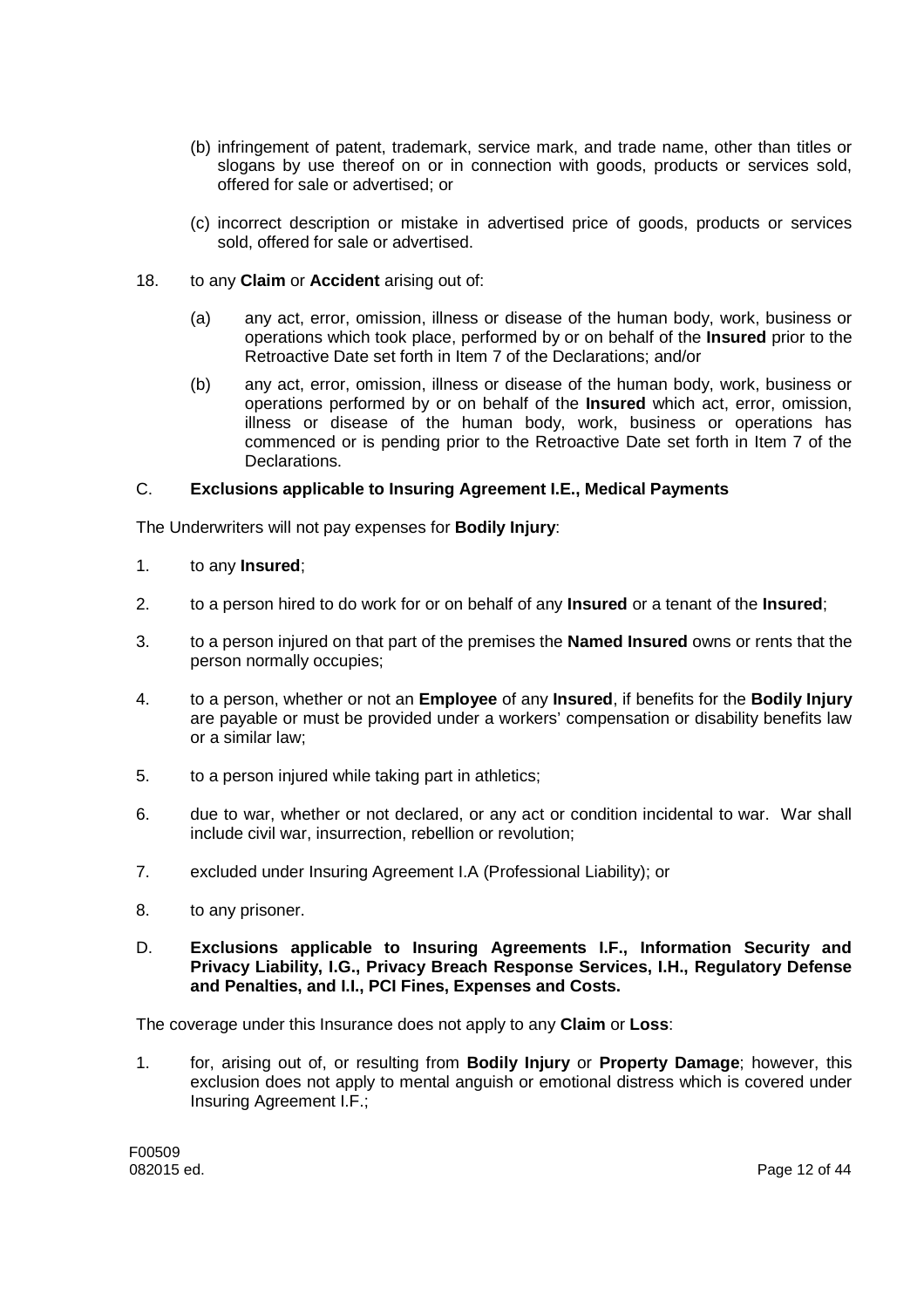- 2. for, arising out of, or resulting from any actual or alleged act, error or omission or breach of duty by any director, officer or **Manager** in the discharge of their duty if the **Claim** is brought by the **Named Insured**, a **Subsidiary**, or any principals, directors, officers, **Managers**, stockholders, members or **Employees** of the **Named Insured** or a **Subsidiary** in his or her capacity as such;
- 3. for, arising out of, or resulting from any contractual liability or obligation, or arising out of, or resulting from breach of contract or agreement either oral or written, provided, however, that this exclusion will not apply:
	- (a) only with respect to the coverage provided by Insuring Agreement I.F.1., to any obligation of the **Insured Organization** to maintain the confidentiality or security of **Personally Identifiable Information** or of **Third Party Information**; or
	- (b) to the extent the **Insured** would have been liable in the absence of such contract or agreement;
- 4. for, arising out of, or resulting from any liability or obligation under a **Merchant Services Agreement** except this exclusion does not apply to **PCI Fines, Expenses and Costs** covered under Insuring Agreement I.I., or to **Computer Expert Services** or **Legal Services** covered under Insuring Agreement I.G.;
- 5. for, arising out of, or resulting from:
	- (a) the actual or alleged unlawful collection, acquisition or retention of **Personally Identifiable Information** (except as otherwise covered under Insuring Agreement I.F.5.) or other personal information by, on behalf of, or with the consent or cooperation of the **Insured Organization**; or the failure to comply with a legal requirement to provide individuals with the ability to assent to or withhold assent (e.g. opt-in or opt-out) from the collection, disclosure or use of **Personally Identifiable Information**; provided, that this exclusion shall not apply to the actual or alleged unlawful collection, acquisition or retention of **Personally Identifiable Information** by a person or entity that is not a **Related Party** and without the knowledge of the **Insured Organization**; or
	- (b) the distribution of unsolicited email, text messages, direct mail, or facsimiles, wiretapping, audio or video recording, or telemarketing, if such distribution, wiretapping or recording is done by or on behalf of the **Insured Organization**;
- 6. for, arising out of, or resulting from any actual or alleged:
	- (a) infringement of patent or patent rights or misuse or abuse of patent;
	- (b) infringement of copyright arising from, or related to software code or software products other than infringement resulting from a theft or **Unauthorized Access or Use** of software code by a person who is not a **Related Party**;
	- (c) use or misappropriation of any ideas, trade secrets or **Third Party Information** (i) by, or on behalf of, the **Insured Organization**, or (ii) by any other person or entity if such use or misappropriation is done with the knowledge, consent or acquiescence of a member of the **Control Group**;
	- (d) disclosure, misuse or misappropriation of any ideas, trade secrets or confidential information that came into the possession of any person or entity prior to the date the

F00509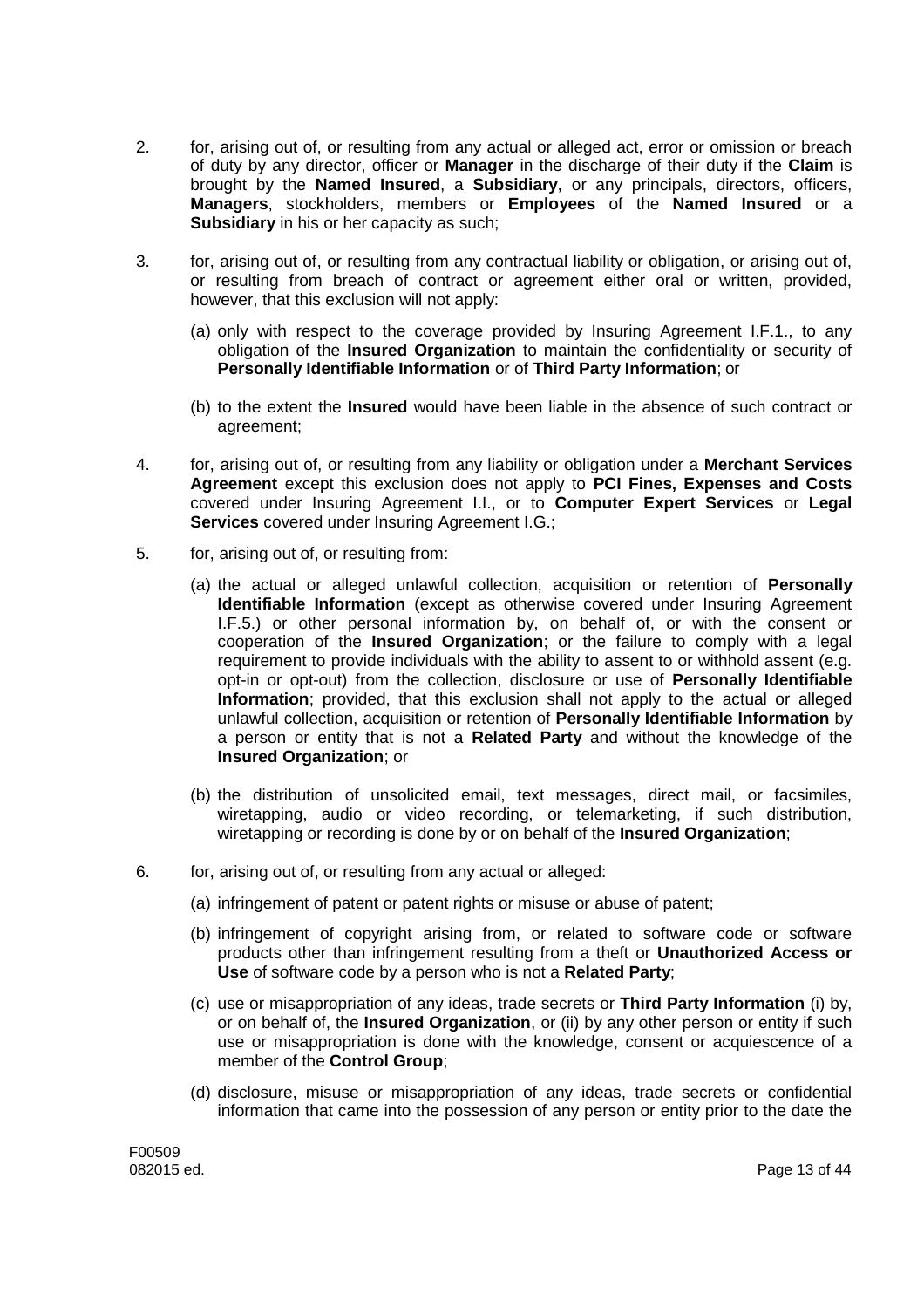person or entity became an **Employee**, officer, director, **Manager**, principal, partner or **Subsidiary** of the **Named Insured**; or

- (e) under Insuring Agreement I.F.2., theft of or **Unauthorized Disclosure** of data;
- 7. for, arising out of, or resulting from the actual or alleged inaccurate, inadequate or incomplete description of the price of goods, products or services, cost guarantees, cost representations, or contract price estimates, the authenticity of any goods, products or services, or the failure of any goods or services to conform with any represented quality or performance;

### E. **Exclusions applicable to Insuring Agreement I.J., Employee Benefits Liability**

The coverage under this Policy does not apply to **Damages** or **Claims Expenses** incurred with respect:

- 1. to any **Claim** arising out of the rendering of or failure to render **Professional Services** by the **Named Insured** or by any person or organization for whose acts or omissions the **Named Insured** is legally responsible;
- 2. to any **Claims** arising out of **Personal Injury**, **Property Damage** or **Advertising Liability**;
- 3. to any **Claim** arising out of the actual or alleged publication or utterance of libel or slander or other defamatory or disparaging material, or a publication or utterance in violation of an individual's right to privacy;
- 4. to any **Claim** arising out of actual or alleged plagiarism, misappropriation of likeness, breach of confidence, or misappropriation or infringement of any intellectual property right, including patent, trademark, trade secret, trade dress and copyright;
- 5. to any **Claim** for failure of performance of contract by any **Insured**, including failure or insolvency of any **Employee Benefits Program**;
- 6. to any **Claim** based upon the:
	- (a) failure of stock to perform as represented by an **Insured**;
	- (b) advice given by an **Insured** to an **Employee** to participate, or not to participate, in stock subscription plans; or
	- (c) invest or non-investment of funds or the income yield therefrom;
- 7. to any **Claim** for benefits to the extent such benefits are available, with reasonable effort and cooperation of the **Insured**, from the applicable funds accrued or other collectible insurance;
- 8. to any **Claim** for taxes, fines, penalties, including those imposed under the Internal Revenue Code or any similar state or local law;
- 9. to any **Claim** arising out of wrongful termination of employment, discrimination, or other employment related practices;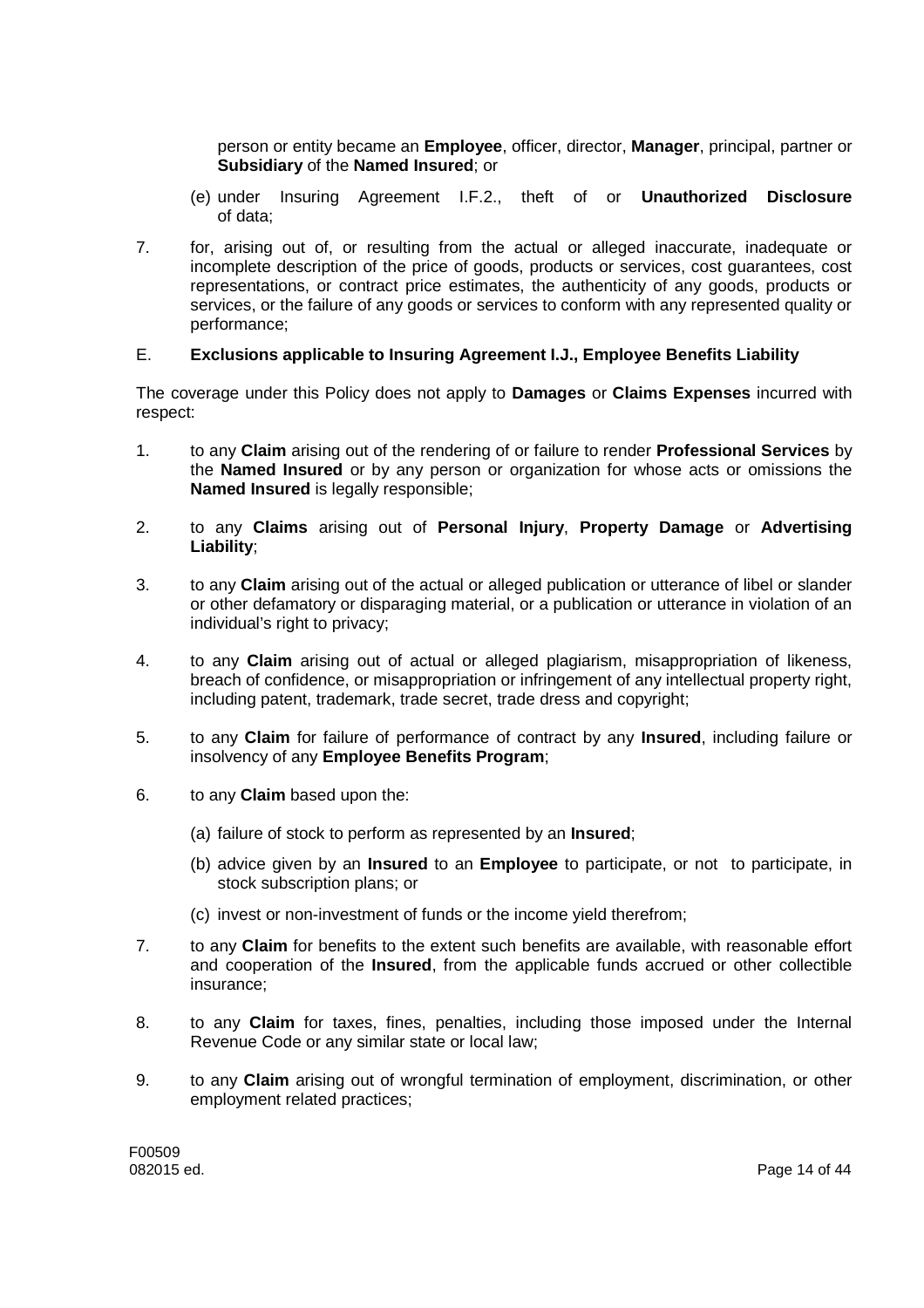10. to any **Claim** or circumstance that might lead to a **Claim** arising out of **Administration** of the **Insured**'s **Employee Benefits Program** which first took place, or is alleged to have taken place, prior to Retroactive Date as set for in Item 7. of the Declarations;

### F. **Exclusions applicable to all insuring agreements**

The coverage under this Policy does not apply to any **Claim, Damages**, **Claims Expenses** or **Loss:**

- 1. for, arising out of, or resulting from:
	- (a) any **Claim** made by any business enterprise in which any **Insured** has greater than a fifteen percent (15%) ownership interest or made by any parent company or other entity which owns more than fifteen percent (15%) of the **Named Insured**; or
	- (b) the **Insured's** activities as a trustee, partner, member, **Manager**, officer, director or **Employee** of any employee trust, charitable organization, corporation, company or business other than that of the **Named Insured** or **Subsidiary**;
- 2. for, arising out of, or resulting from any act, error, omission, **Accident**, incident, failure of **Computer Security** or **Security Breach** committed or occurring prior to the inception date of this Policy:
	- (a) if any member of the **Control Group** knew or could have reasonably foreseen that such act, error or omission, **Accident,** incident, failure of **Computer Security**, or **Security Breach** might be expected to be the basis of a **Claim** or **Loss**; or
	- (b) in respect of which any **Insured** has given notice of a circumstance, which might lead to a **Claim** or **Loss**, to the insurer of any other policy in force prior to the Inception Date of this Policy;
- 3. for, arising out of, or resulting from any act, error or omission, **Accidents**, incidents or events, failure of **Computer Security** or **Security Breach** which first took place, or is alleged to have taken place, prior to the Retroactive Date as set forth in Item 7. of the Declarations;
- 4. for, arising out of, or resulting from discrimination including but not limited to discriminatory employment practices, allegations of actual or alleged violations of civil rights or acts of discrimination based entirely or in part on the race, gender, pregnancy, national origin, religion, age or sexual orientation;
- 5. for, arising out of, or resulting from any employer-employee relations, policies, practices, acts or omissions, or any actual or alleged refusal to employ any person, or misconduct with respect to **Employees**, whether such **Claim** is brought by an **Employee**, former **Employee**, applicant for employment, or relative or domestic partner of such person; provided, however, that this exclusion shall not apply to an otherwise covered **Claim** under Insuring Agreement I.F.1., I.F.2., or I.F.3. by a current or former **Employee** of the **Insured Organization**; or to the providing of **Privacy Breach Response Services** involving current or former **Employees** of the **Insured Organization**;
- 6. for, arising out of, or resulting from directly or indirectly:
	- (a) the actual, alleged or threatened discharge, dispersal, release or escape or failure to detect the presence of **Pollutants**, provided that this exclusion shall not apply to: (i)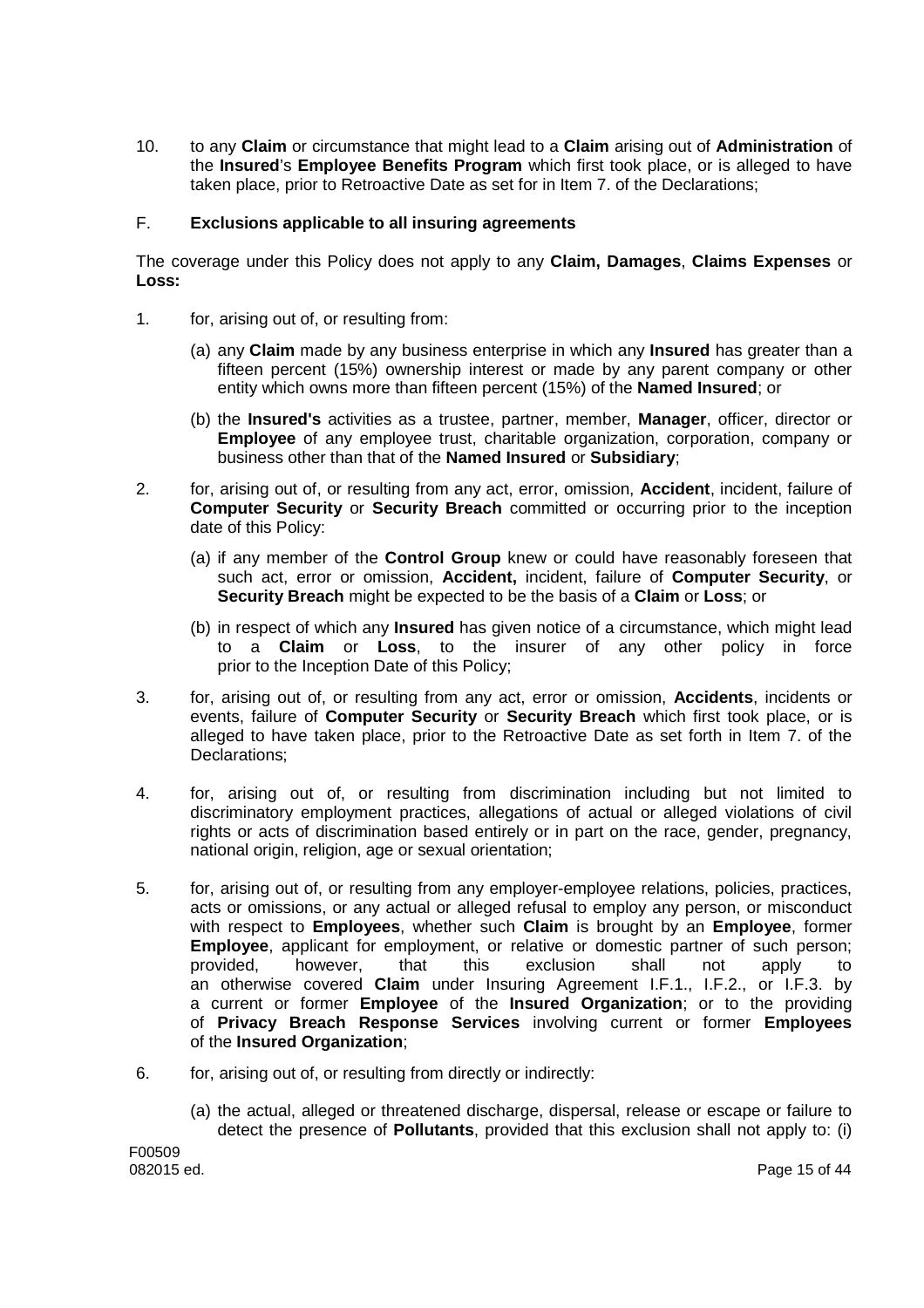**Personal Injury** sustained by any **Patient**, visitor or invitee; and (ii) **Personal Injury** or **Property Damage** arising out of heat, smoke or fumes from a **Hostile Fire**;

- (b) the manufacture, distribution, sale, resale, rebranding, installation, repair, removal, encapsulation, abatement, replacement or handling of, exposure to or testing for **Pollutants** contained in a product, carried on clothing, inhaled, transmitted in any fashion or found in any form whatsoever; or
- (c) any governmental or regulatory directive or request that the **Insured** or anyone acting under its direction or control to test for, monitor, clean up, remove, contain, treat, detoxify or neutralize said **Pollutants**;
- 7. for, arising out of, or resulting from the insolvency or bankruptcy of any **Insured** or of any other entity including but not limited to the failure, inability, or unwillingness to pay **Claims**, losses or benefits due to the insolvency, liquidation or bankruptcy of any such individual entity;
- 8. for, arising out of, or resulting from:
	- (a) any conduct, physical act, gesture, or spoken or written words of a sexual or physically violent nature by any **Insured**, including but not limited to, sexual intimacy (whether or not consensual), sexual molestation, sexual act, sexual contact, sexual advances, requests for sexual favors, sexual or physical assault or battery, sexual or physical abuse, sexual harassment or exploitation, or other verbal or physical conduct of a sexual nature; or
	- (b) the **Insured**'s actual or alleged negligent employment, investigation, supervision, hiring, training or retention of any **Employee, Insured** or person for whom the **Insured** is legally responsible and whose conduct falls within paragraph (a), above.

However, with respect to Insuring Agreement I.A (Professional Liability) only, this exclusion does not apply to:

- (a) any specific individual **Insured** who allegedly committed such misconduct, unless it is judicially determined that the specific individual **Insured** committed the misconduct. If it is judicially determined that the specific individual **Insured** committed the misconduct, the Underwriters will not pay **Damages** or **Claims Expenses**.
- (b) any other **Insured**, unless that **Insured**:
	- i. knew or should have known about the misconduct allegedly committed by the specific individual **Insured**, but failed to prevent or stop it; or
	- ii. knew or should have known that the specific individual **Insured** who allegedly committed the misconduct had a prior history of sexual or physical misconduct.

Underwriters will defend **Claims** alleging such acts until final civil or criminal adjudication.

As used in this exclusion, specific individual **Insured** includes **Employees** and authorized volunteer workers while performing duties related to the conduct of the **Insured**'s business.

9. for, arising out of, or resulting from **Personal Injury** to any **Employee** or volunteer worker of the **Insured** arising out of and in the course of his employment by the **Insured**, or under any obligation for which the **Insured** or any carrier as his insurer may be liable,

F00509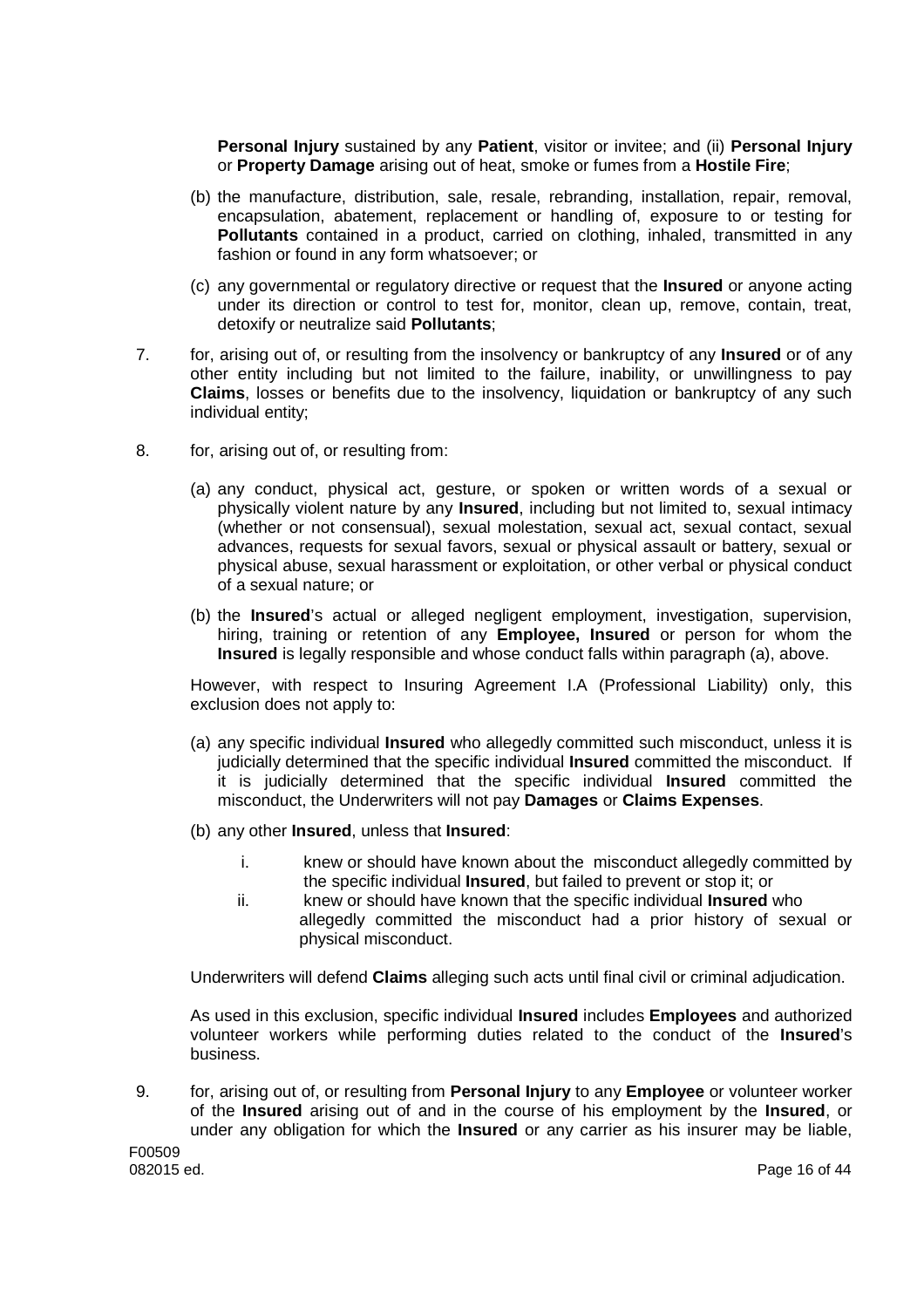under any Workers' Compensation, Unemployment Compensation, Disability Benefits Law or under any similar law;

10. for, arising out of, or resulting from a violation or alleged violation of the Securities Act of 1933 as amended, or the Securities Exchange Act of 1934 as amended, or any State Blue Sky or securities law or similar state of Federal statute and any regulation or order issued pursuant to any of the foregoing statutes.

However, this exclusion does not apply to any otherwise covered **Claim** under Insuring Agreement I.F.1., I.F.2. and I.F.3., or to providing **Privacy Breach Response Services** covered under Insuring Agreement I.G., that results from theft, loss or **Unauthorized Disclosure** of **Personally Identifiable Information**, provided that no member of the **Control Group** participated, or is alleged to have participated or colluded, in such theft, loss or **Unauthorized Disclosure**;

11. for, arising out of, or resulting from the actual or alleged violation of the Racketeer Influenced and Corrupt Organizations Act, 18 U.S.C. §1961 et seq., and any amendments thereto, or any rules or regulations promulgated thereunder;

However, this exclusion does not apply to any otherwise covered **Claim** under Insuring Agreement I.F.1., I.F.2. and I.F.3., or to providing **Privacy Breach Response Services** covered under Insuring Agreement I.G., that results from theft, loss or **Unauthorized Disclosure** of **Personally Identifiable Information**, provided that no member of the **Control Group** participated, or is alleged to have participated or colluded, in such theft, loss or **Unauthorized Disclosure**;

12. for, arising out of, or resulting from any actual or alleged violation of the Fair Labor Standards Act of 1938, the National Labor Relations Act, the Worker Adjustment and Retraining Act of 1988, the Certified Omnibus Budget Reconciliation Act of 1985, the Occupational Safety and Health Act of 1970, any similar law or legislation of any state, province or other jurisdiction, or any amendment to the above law or legislation, or any violation of any order, ruling or regulation issued pursuant to the above laws or legislation.

However, this exclusion does not apply to any otherwise covered **Claim** under Insuring Agreement I.F.1,, I.F.2, and I.F.3,, or to providing **Privacy Breach Response Services** covered under Insuring Agreement I.G., that results from theft, loss or **Unauthorized Disclosure** of **Personally Identifiable Information**, provided that no member of the **Control Group** participated, or is alleged to have participated or colluded, in such theft, loss or **Unauthorized Disclosure**;

13. for, arising out of, or resulting from any actual or alleged acts, errors, or omissions related to any of the **Insured's** pension, healthcare, welfare, profit sharing, mutual or investment plans, funds or trusts, including but not limited to any violation of any provision of the Employee Retirement Income Security Act of 1974 (ERISA) or any similar federal law or legislation, or similar law or legislation of any state, province or other jurisdiction, or any amendment to ERISA or any violation of any regulation, ruling or order issued pursuant to ERISA or such similar laws or legislation; however this exclusion does not apply to any otherwise covered **Claim** under Insuring Agreement I.F.1., I.F.2., or I.F.3., or to the providing of **Privacy Breach Response Services** under Insuring Agreement I.G., that results from a theft, loss or **Unauthorized Disclosure** of **Personally Identifiable Information**, provided that no member of the **Control Group** participated, or is alleged to have participated or colluded, in such theft, loss or **Unauthorized Disclosure**;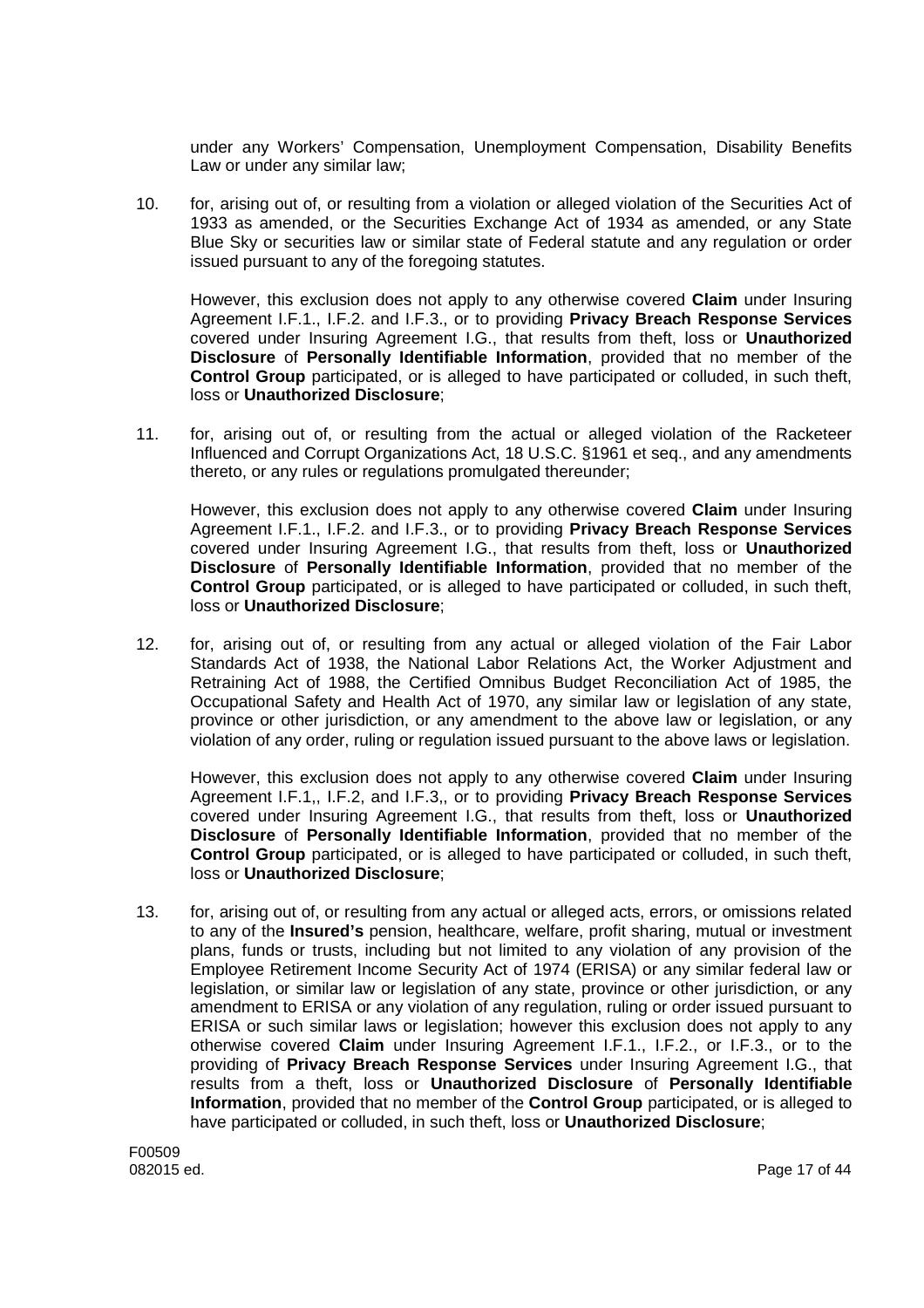14. for, arising out of, or resulting from any criminal, dishonest, fraudulent, or malicious act, error or omission, **Accident**, any intentional **Security Breach**, intentional violation of a **Privacy Policy**, or intentional or knowing violation of the law, if committed by such **Insured**, or by others if the **Insured** colluded or participated in any such conduct or activity; provided this Policy shall apply to **Claims Expenses** incurred in defending any such **Claim** alleging the foregoing until such time as there is a final adjudication, judgment, binding arbitration decision or conviction against the **Insured**, or written admission by the **Insured**, establishing such conduct, or a plea of *nolo contendere* or no contest regarding such conduct, at which time the **Named Insured** shall reimburse the Underwriters for all **Claims Expenses** incurred defending the **Claim** and the Underwriters shall have no further liability for **Claims Expenses**;

provided further, that this exclusion shall not apply with respect to a **Claim** or **Loss** against a specific **Insured** if (i) such **Insured** did not personally commit, participate in or know about any act, error, omission, **Accident,** incident or event giving rise to such **Claim** or **Loss**, and (ii) no act, error, omission, **Accident,** incident or event giving rise to such **Claim** or **Loss** was known to any present or former member of the **Control Group** at the time of or prior to its commission or occurrence;

- 15. for, arising out of, any of or resulting from the following: (1) trading losses, trading liabilities or change in value of accounts; any loss, transfer or theft of monies, securities or tangible property of others in the care, custody or control of the **Insured;** (2) the monetary value of any transactions or electronic fund transfers by or on behalf of the **Insured** which is lost, diminished, or damaged during transfer from, into or between accounts; or (3) the value of coupons, price discounts, prizes, awards, or any other valuable consideration given in excess of the total contracted or expected amount;
- 16. in relation to Insuring Agreements I.A., I.B., I.C., I.D., and I.E. for, arising out of or resulting from costs of complying with physical modifications to any premises or any changes to the **Insured's** usual business operations mandated by the Americans with Disabilities Act of 1990, including any amendments, or similar federal, state or local law;
- 17. for, arising out of, or resulting from any actual or alleged violation of any federal, state, or local anti-trust, restraint of trade, unfair competition, consumer protection or price fixing law, or any rules or regulations promulgated thereunder; however, to the extent a **Claim** alleges both professional negligence and any of the above excluded enumerated offenses, Underwriters and the **Insured** will use their best efforts to reach a fair allocation between covered and uncovered **Damages**;
- 18. for, arising out of, or resulting from any actual or alleged false, deceptive or unfair trade practices; provided however this exclusion does not apply to:
	- (a) any **Claim** covered under Insuring Agreements I.F.1., I.F.2., I.F.3. or I.H.; or
	- (b) the providing of **Privacy Breach Response Services** covered under Insuring Agreement I.G.,

that results from a theft, loss or **Unauthorized Disclosure** of **Personally Identifiable Information** provided that no member of the **Control Group** participated or is alleged to have participated or colluded in such theft, loss or **Unauthorized Disclosure**;

19. caused directly or indirectly, in whole or in part, by:

F00509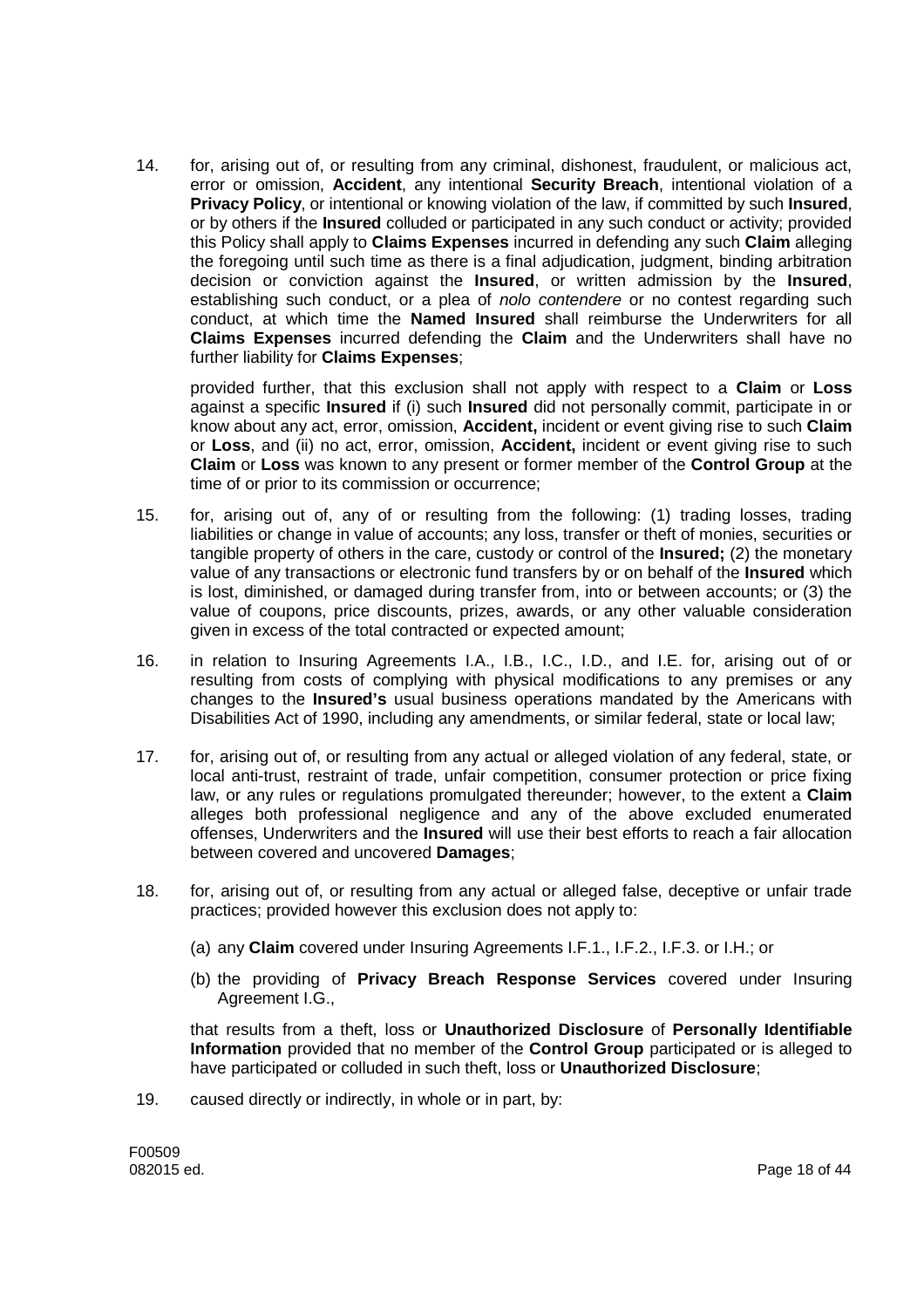- (a) any fungus(es) or spore(s);
- (b) any substance, vapor or gas produced by or arising out of any fungus(es) or spore(s); or
- (c) any materials, product, building component, building or structure that contains, harbors, nurtures or acts as a medium for any fungus(es) or spore(s);

regardless of any other cause, event, material, product and/or building component that contributed concurrently or in any sequence to that injury or **Damages**.

For the purposes of this exclusion, the following Definitions are added:

"Fungus(es)" includes, but is not limited to, any form of mold, mushroom or mildew.

"Spore(es)" mean any reproductive body produced by or arising out of any fungus(es).

This exclusion shall not apply to **Claims** arising from medical research activities that would otherwise be covered hereunder;

20. for, arising out of, or resulting from any action or proceeding brought by or on behalf of any federal, state or local governmental, regulatory or administrative entity or agency, or foreign governmental entity, regardless of the name in which such action or proceeding is brought, including, but not limited to, The Federal Trade Commission, The Federal Communications Commission, the Health Insurance Portability and Accountability Act of 1996, the Social Security Act, 42 U.S.C. §1320a, et. seq., or any other state, federal, local or foreign governmental entity, or similar state or federal statute, regulation or executive order promulgated thereunder.

However, this exclusion shall not apply to an otherwise covered **Claim** under Insuring Agreement I.H. or to providing of **Privacy Breach Response Services** under Insuring Agreement I.G., to the extent such services are legally required to comply with a **Breach Notice Law**;

- 21. in relation to Insuring Agreements I.A., I.B., I.C., I.D., I.E., and I.J. for, arising out of, or resulting from any **Insured's** data processing services, including but not limited to:
	- (a) conversion of data from source material into media for processing on the **Insured's** electronic data processing system;
	- (b) processing of data by the **Insured** on the **Insured's** electronic data processing system; or
	- (c) design or formulation of an electronic data processing program or system;
- 22. for, arising out of, or resulting from any **Named Insured's Products** manufactured, handled, sold or distributed in knowing or willful violation of any Federal or State law, statute, ordinance or regulation;
- 23. for, arising out of, or resulting from the manufacture, handling, sale or distribution of Phenylpropanolamine, Phenylpropanolamine Hydrochloride, PPA or any product or drug containing any of these substances;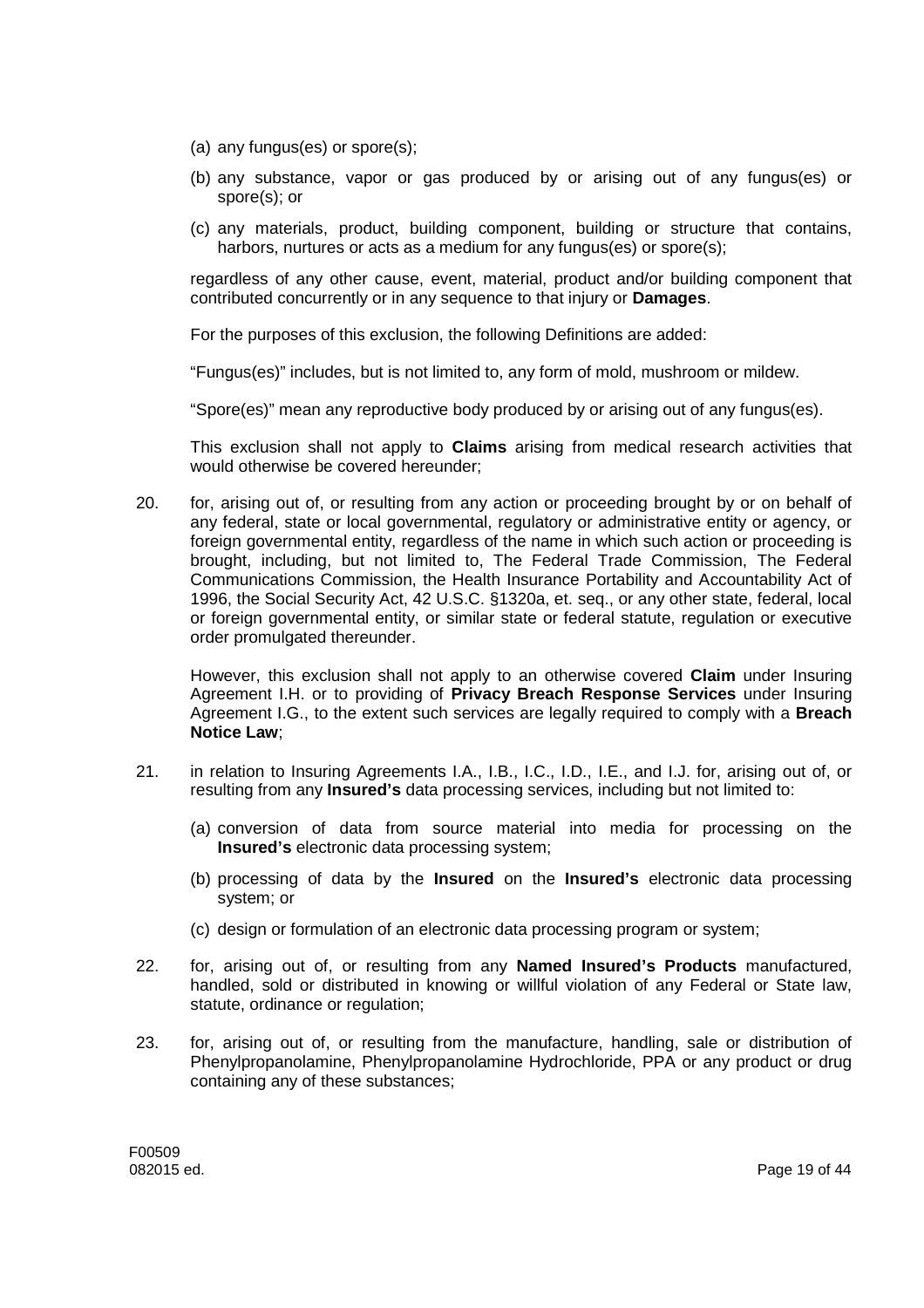- 24. for, arising out of, or resulting from the willful non-compliance of any **Insured** with any Food and Drug Administration (FDA) rules, regulations, and statutes found at Food and Drugs, 21 C.F.R. Chapter 1 § 1.1 to § 1299, as amended and revised, or treating a **Patient** with any drugs, medical devices, biologics or radiation-emitting products that have been disapproved or not yet approved by the FDA;
- 25. for, arising out of, or resulting from any **Insured** gaining any profit, remuneration or advantage to which such **Insured** was not legally entitled;
- 26. against any **Subsidiary** designated in the Declarations or its past, present, or future **Employees**, directors, officers, trustees, review board or committee members, or volunteers acting in their capacity as such, which are based upon, arise out of, directly or indirectly result from, are in consequence of, or in any way involve any fact, circumstance, situation, transaction, event, **Accident**, or negligent acts, errors or omissions or series of facts, circumstances, situations, transactions, events, **Accidents** or negligent acts, errors or omissions happening before the date such entity became a **Subsidiary**;
- 27. relating to, or arising out of, asbestos, silica or lead;
- 28. associated with implementation of any compliance program or any policies, procedures or practices relating to participation as a provider of medical services to a managed care organization or under a healthcare benefit program, whether initiated voluntarily or pursuant to direction by, order of, or in settlement with a government body, hospital. healthcare facility or managed care organization;
- 29. for, arising out of, or resulting from any actual or alleged: (1) failure to obtain, effect, or maintain any form, policy, plan or program of insurance, stop loss or provider excess coverage, reinsurance, self-insurance, suretyship, or bond; (2) commingling, mishandling of or liability to pay, collect or safeguard funds; or (3) failure to collect or pay premiums, commissions, brokerage charges, fees or taxes;
- 30. due to war, whether or not declared, civil war, insurrection, rebellion or revolution or to any act or condition incident to any of the foregoing;
- 31. for, arising out of, or resulting from any loss, damage, or cost or expense of whatsoever nature directly or indirectly caused by, resulting from happening through, arising out of or in connection with any act of terrorism, regardless of any other cause contributing concurrently or in any other sequence to the loss, damage, cost or expense.

For the purpose of this exclusion, terrorism means an act or threat of violence or an act harmful to human life, tangible or intangible property or infrastructure with the intention or effect to influence any government or to put the public or any section of the public in fear. In any action, suit or other proceedings where the Underwriters allege that by reason of this exclusion, a loss, damage, cost or expense in not covered by this Policy, the burden of proving that such loss, damage, cost or expense is covered shall be upon the **Insured**.

In the event any portion of this exclusion is found to be invalid or unenforceable, the remainder shall remain in full force and effect;

32. to any **Claim** brought against any **Insured** by another **Insured** hereunder, provided however this exclusion shall not apply to: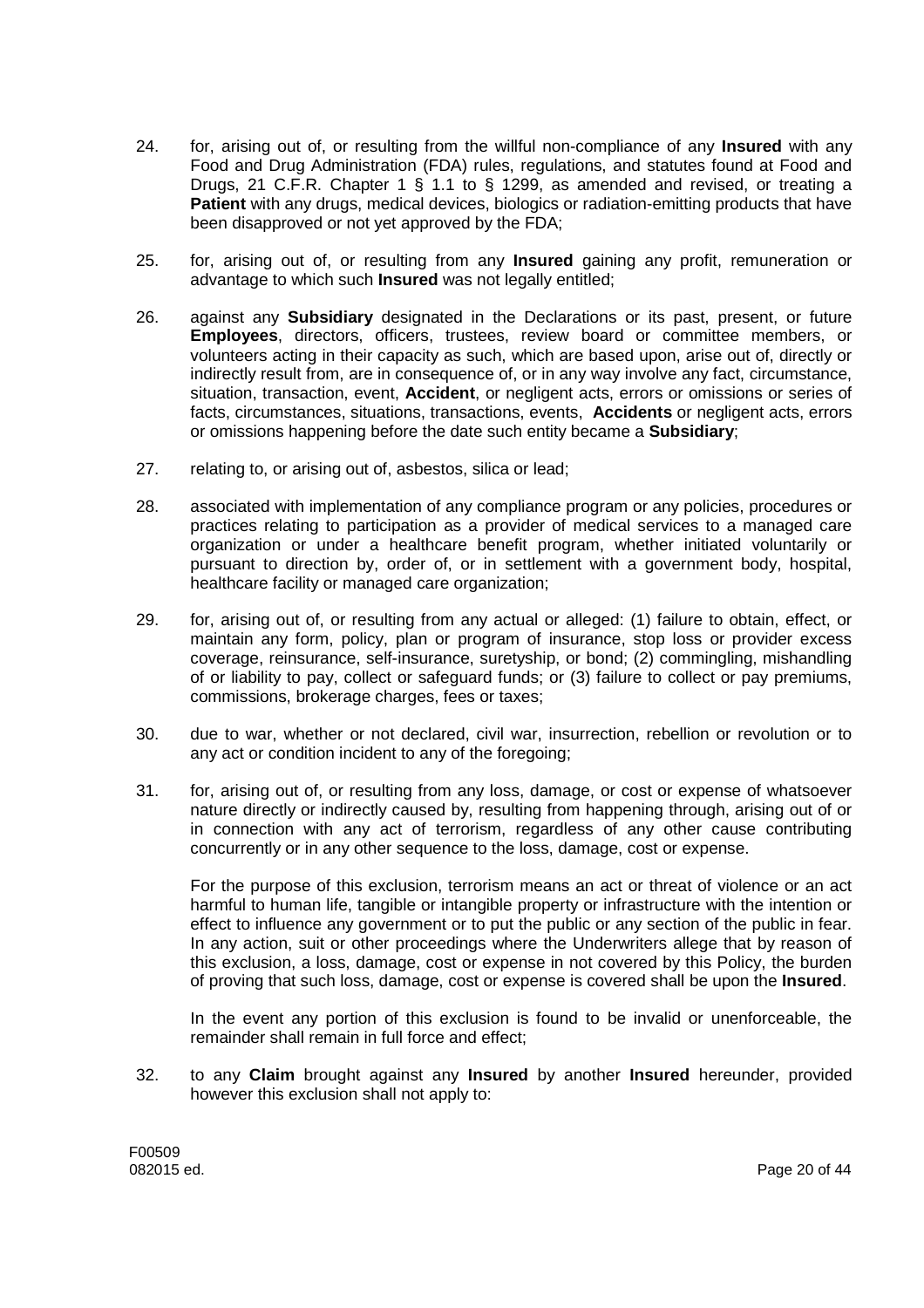- (a) **Bodily Injury** sustained by any **Insured** as a recipient of **Professional Services** rendered, or failing to be rendered, by any other **Insured**;
- (b) an otherwise covered **Claim** under Insuring Agreement I.F.1., I.F.2. or I.F.3. made by a current or former **Employee** of the **Insured Organization**.
- 33. for, arising out of, or resulting from the distribution of unsolicited email, direct mail or facsimiles, or telemarketing;
- 34. for, arising out of, or resulting from the existence, emission or discharge of any electromagnetic field, electromagnetic radiation or electromagnetism that actually or allegedly affects the health, safety or condition of any person, or the environment, or that affects the value, marketability, condition or size of any property, provided this exclusion shall not apply to any **Patient** receiving **Professional Services**.

### **VI. DEFINITIONS**

Wherever used in this Policy, the bolded terms have the meaning provided:

A. **Accident** means an event or happening, including continuous or repeated exposure to substantially the same general harmful conditions, which involves one or more persons or entities.

### B. **Administration** means:

- 1. giving counsel to **Employees** with respect to the **Insured**'s **Employee Benefits Program**;
- 2. interpreting the **Employee Benefits Program**;
- 3. the handling of records in connection with the **Employee Benefits Program**; and
- 4. effecting enrollment, termination or cancellation of **Employees** under the **Employee Benefits Program,** provided all such acts are authorized by the **Insured**.

**Administration** does not mean:

- 1. the exercise of or failure to exercise any authority or control respecting:
	- (i) the management of any **Employee Benefits Program**; or
	- (ii) the investment or disposition of any **Employee Benefits Program**;
- 2. the rendering of any advice with respect to the investment of any assets of any **Employee Benefits Program**;
- 3. handling payroll deductions; and
- 4. handling overtime requirements or payments, or payroll issues concerning exempt or non-exempt **Employees**.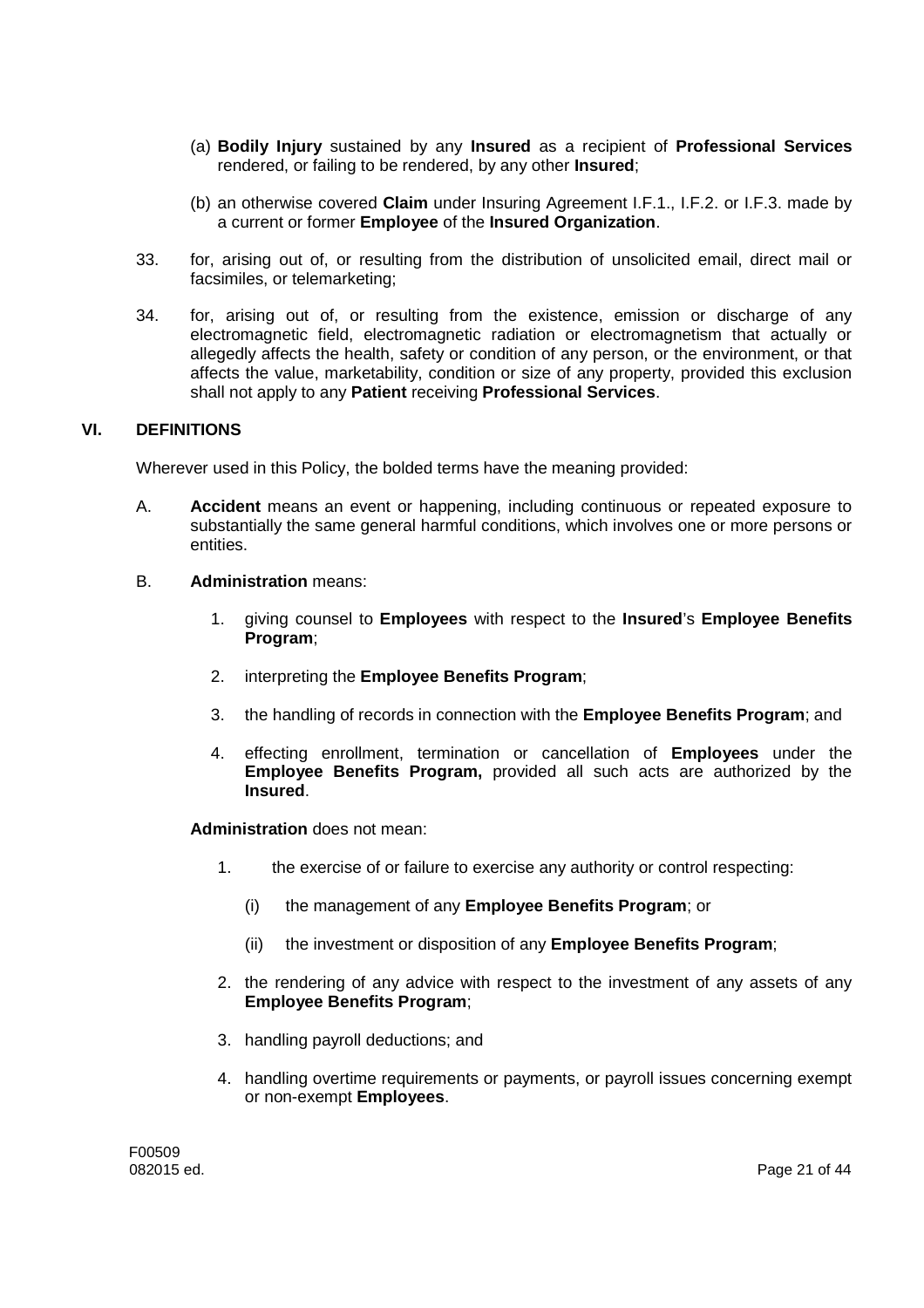- C. **Advertising Liability** means injury arising out of one or more of the following, committed in the course of the **Insured's** advertising activities:
	- 1. libel, slander or defamation;
	- 2. infringement of copyright, title, slogan, trade dress, trade mark or advertising idea;
	- 3. piracy or idea misappropriation under an implied contract; or
	- 4. invasion of right of privacy, subject always to exclusion V.F.20.
- D. **Aircraft Products** means any aircraft whether or not heavier than air (including spacecraft and missiles) and any ground support, guidance, control or communications equipment used in connection therewith, and also includes parts, supplies, or equipment installed in or on or used in connection with aircraft, including tools, training aids, instructions, manuals, blue prints and other data, engineering and other advice, services and labor used in the operation, maintenance or manufacture of such products.
- E. **Automobile** means a land motor vehicle, trailer or semi-trailer designed for travel on public roads (including any machinery or apparatus attached thereto), but does not include **Mobile Equipment**, as hereinafter defined.
- F. **Bodily Injury** means physical injury (including death at any time resulting therefrom), mental injury, mental illness, mental anguish, humiliation, emotional distress, shock, sickness, disease or disability.
- G. **Breach Notice Law** means:
	- 1. any United States federal, state, or territory statute or regulation that requires notice to persons whose **Personally Identifiable Information** was accessed or reasonably may have been accessed by an unauthorized person;
	- 2. any Canadian national, provincial, or territory statute or regulation that requires notice to persons whose **Personally Identifiable Information** was accessed or reasonably may have been accessed by an unauthorized person; and
	- 3. a foreign statute or regulation that requires notice to persons whose **Personally Identifiable Information** was accessed or reasonably may have been accessed by an unauthorized person.
- H. **Breach Resolution and Mitigation Services** means a credit monitoring, identity monitoring or other solution selected from the products listed in the information packet provided with this Policy and offered to **Notified Individuals**. The product offered to **Notified Individuals** will be selected by the Underwriters in consultation with the **Insured Organization** and in accordance with the guidance provided in the Breach Resolution and Mitigation section of the information packet provided with this Policy.

The product offer will be included in the communication provided pursuant to Insuring Agreement I.G.3.

I. **Call Center Services** means the provision of a call center to answer calls during standard business hours for a period of ninety (90) days following notification (or longer if required by applicable law or regulation) of an incident pursuant to Insuring Agreement I.G.3

F00509<br>082015 ed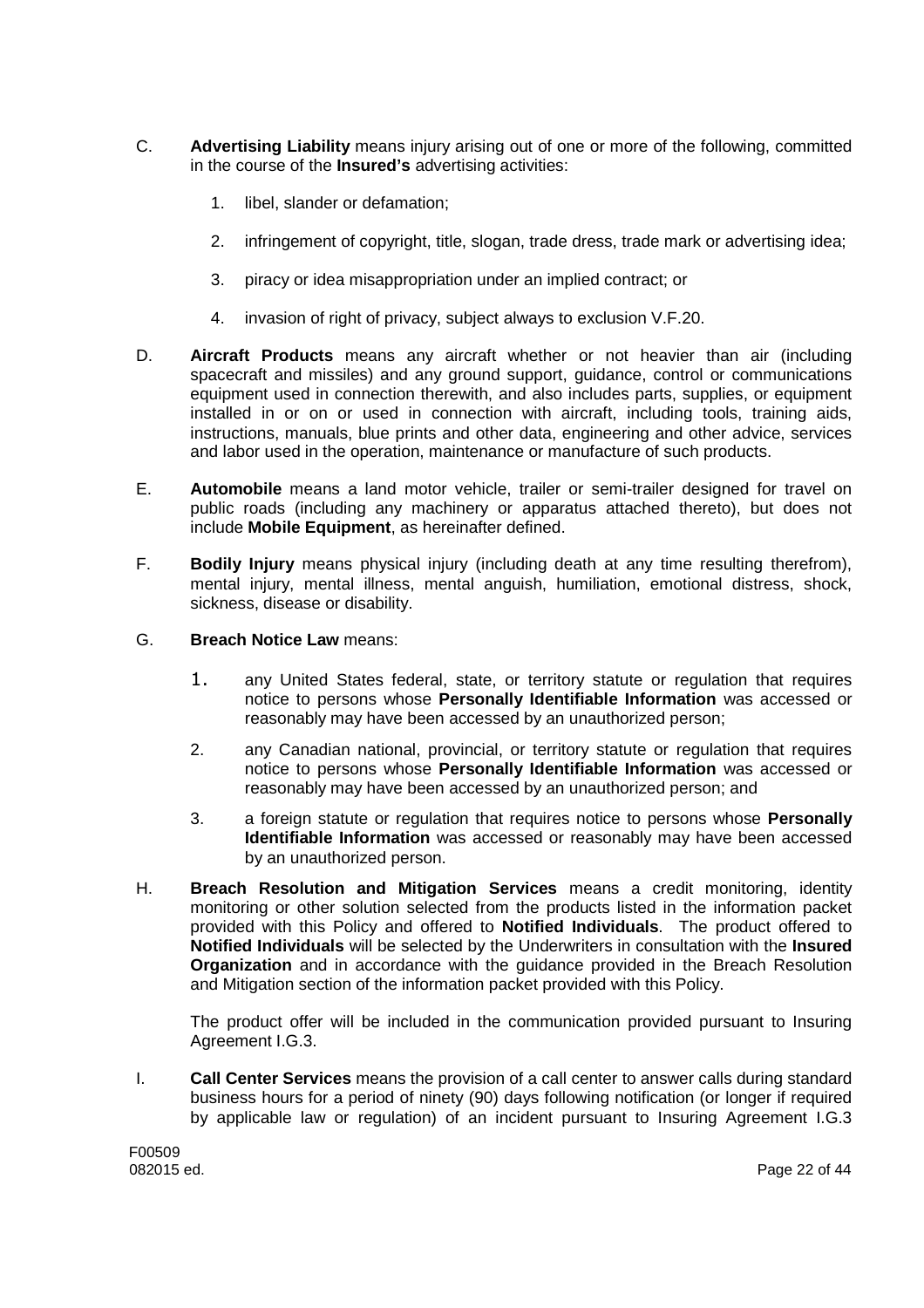(Notification Services). Such notification shall include a toll free telephone number that connects to the call center during standard business hours. Call center employees will answer questions about the incident from **Notified Individuals** and will provide information required by HITECH media notice or by other applicable law or regulation. **Call Center Services** will include up to 10,000 calls per day and will be provided in accordance with the terms and conditions set forth in the information packet provided with this Policy. **Call Center Services** will be provided by a service provider selected by the Underwriters in consultation with the **Insured Organization** from the list of service providers in the information packet provided with this Policy.

- J. **Claim** means:
	- 1. a written demand received by any **Insured** for money or services, including the service of a suit or institution of regulatory or arbitration proceedings;
	- 2. with respect to coverage provided under Insuring Agreement I.H. only, institution of a **Regulatory Proceeding** against any **Insured**;
	- 3. a written request or agreement to toll or waive a statute of limitations relating to a potential **Claim** described in paragraph 1. Above; and
	- 4. with respect to coverage provided under Insuring Agreement I.F.1. only, a demand received by any **Insured** to fulfill the **Insured Organization's** contractual obligation to provide notice of an incident (or reasonably suspected incident) described in Insuring Agreement I.F.1. pursuant to a **Breach Notice Law**;

Multiple **Claims** arising from the same or a series of related or repeated acts, errors, or omissions, **Accidents** or from any continuing acts, errors, omissions, **Accidents** or from multiple **Security Breaches** arising from a failure of **Computer Security**, shall be considered a single **Claim** for the purposes of this Policy, irrespective of the number of claimants or **Insureds** involved in the **Claim**. All such **Claims** shall be deemed to have been made at the time of the first such **Claim**.

# K. **Claims Expenses** means:

- 1. reasonable and customary fees charged by an attorney(s) designated and agreed by the Underwriters in consultation with the **Insured**, but subject always to the Underwriters' final decision; and
- 2. all other fees, costs and expenses resulting from the investigation, adjustment, defense and appeal of a **Claim**, or circumstance which might lead to a **Claim,** if incurred by the Underwriters, or by the **Insured** with the written consent of the Underwriters.
- 3. the premium cost for appeal bonds for covered judgments or bonds to release property used to secure a legal obligation, if required in any **Claim** against an **Insured**; provided the Underwriters shall have no obligation to appeal or to obtain bonds.

**Claims Expenses** does not include any salary, overhead or other charges by the **Insured** for any time spent in cooperating in the defense and investigation of any **Claim** or circumstance which might lead to a **Claim** notified under this insurance, or costs to comply with any regulatory orders, settlements or judgments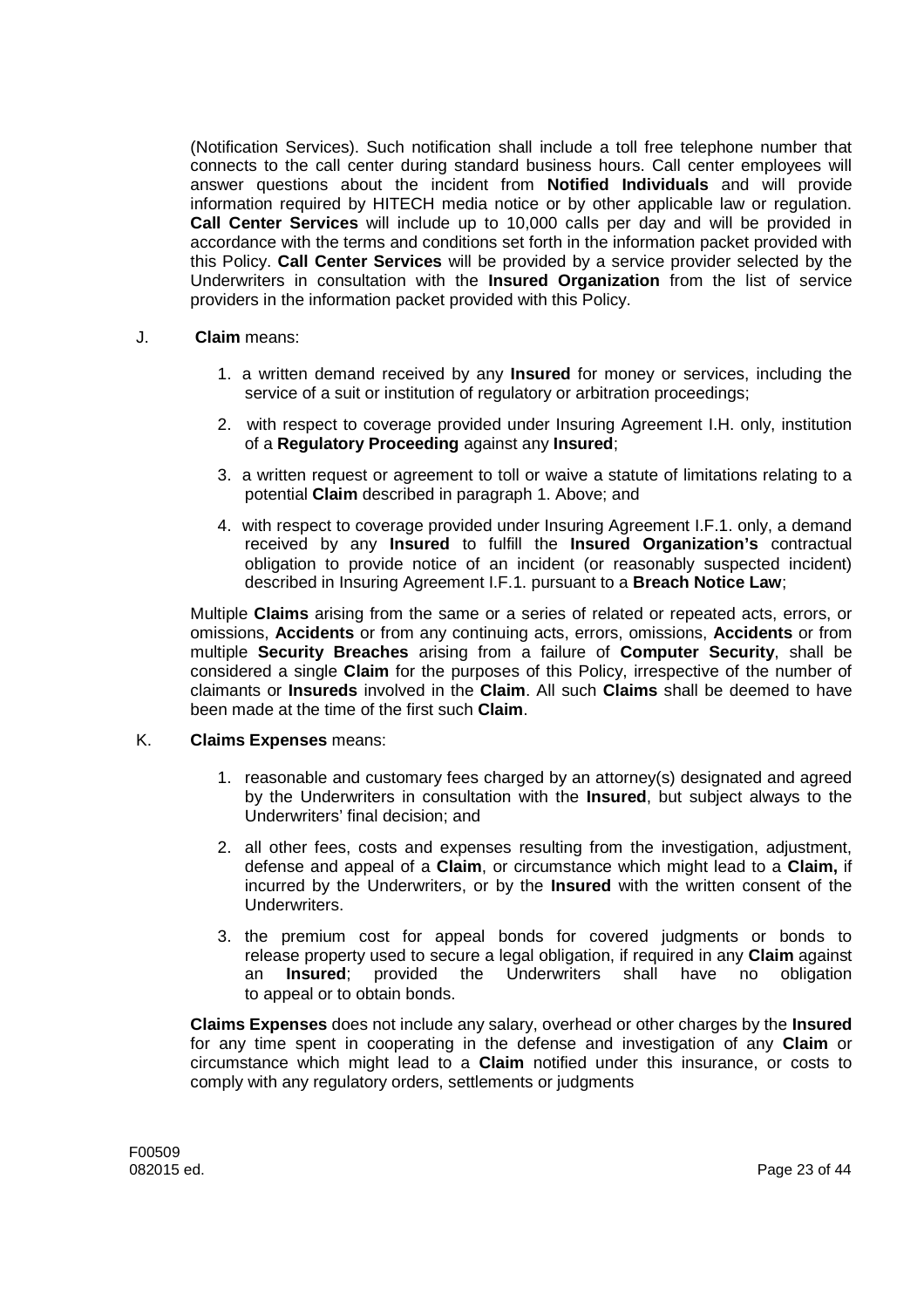# L. **Computer Expert Services** means costs for:

- 1. a computer security expert to determine the existence and cause of an actual or suspected electronic data breach which may require the **Insured Organization** to comply with a **Breach Notice Law** and to determine the extent to which such information was accessed by an unauthorized person or persons; and
- 2. a PCI Forensic Investigator that is approved by the PCI Security Standards Council and is retained by the **Insured Organization** in order to comply with the terms of a **Merchant Services Agreement** to investigate the existence and extent of an actual or suspected compromise of credit card data; and in the Underwriters' discretion, where a computer security expert described in 1. above has not been retained, for a computer security expert to provide advice and oversight in connection with the investigation conducted by the PCI Forensic Investigator; and
- 3. a computer security expert, up to USD 25,000 (which amount is part of and not in addition to the sublimit of coverage stated in Item 3.F.2. of the Declarations), to demonstrate the **Insured**'s ability to prevent a future electronic data breach as required by a **Merchant Services Agreement**.

**Computer Expert Services** will be provided in accordance with the terms and conditions set forth in the information packet provided with this Policy and will be provided by a service provider selected by the **Insured Organization** in consultation with the Underwriters from the list of service providers in the information packet.

- M. **Computer Security** means software, computer or network hardware devices, as well as the **Insured Organization's** written information security policies and procedures, the function or purpose of which is to prevent **Unauthorized Access or Use**, a denial-of-service attack against **Computer Systems**, infection of **Computer Systems** by malicious code or transmission of malicious code from **Computer Systems**. **Computer Security** includes anti-virus and intrusion detection software, firewalls and electronic systems that provide access control to **Computer Systems** through the use of passwords, biometric or similar identification of authorized users.
- N. **Computer Systems** means computers and associated input and output devices, data storage devices, networking equipment, and back up facilities:
	- 1. operated by and either owned by or leased to the **Insured Organization**; or
	- 2. systems operated by a third party service provider and used for the purpose of providing hosted computer application services to the **Insured Organization** or for processing, maintaining, hosting or storing the **Insured Organization**'s electronic data, pursuant to written contract with the **Insured Organization** for such services.
- O. **Control Group** means the individuals holding the following positions in the **Insured Organization**: President; members of the Board of Directors; executive officers, including the Chief Executive Officer, Chief Operating Officer, and Chief Financial Officer; General Counsel, staff attorneys employed by the **Insured Organization**; Chief Information Officer; Chief Security Officer; Chief Privacy Officer; **Manager**; and any individual in a substantially similar position as those referenced above, or with substantially similar responsibilities as those referenced above, irrespective of the exact title of such individual and any individual who previously held any of the above referenced positions.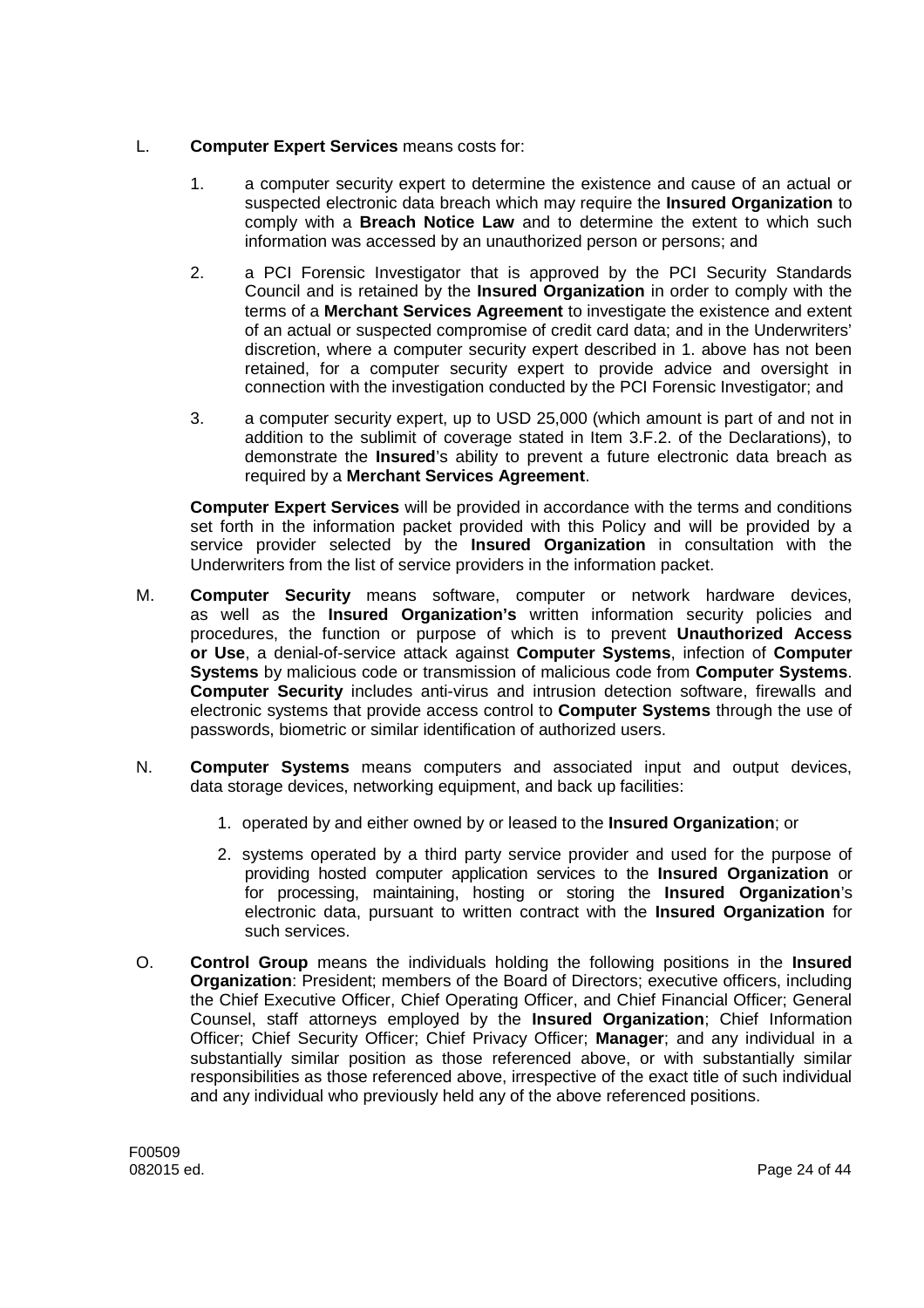- P. **Damages** means a civil monetary judgment, award or settlement, but does not include:
	- 1. future profits, restitution, disgorgement of unjust enrichment or profits by an **Insured**, or the costs of complying with orders granting injunctive or equitable relief;
	- 2. return or offset of fees, charges, or commissions charged by or owed to an **Insured** for goods or services already provided or contracted to be provided;
	- 3. any damages which are a multiple of compensatory damages, fines, taxes or loss of tax benefits, sanctions or penalties, or the return of or reimbursement for fees, costs or expenses charged by any **Insured**;
	- 4. punitive or exemplary damages, unless insurable by law in any applicable venue that most favors coverage for such punitive or exemplary damages;
	- 5. discounts, coupons, prizes, awards or other incentives offered to the **Insured**'s customers or clients;
	- 6. liquidated damages to the extent that such damages exceed the amount for which the **Insured** would have been liable in the absence of such liquidated damages agreement;
	- 7. fines, costs or other amounts an **Insured** is responsible to pay under a **Merchant Services Agreement**;
	- 8. any amounts for which the **Insured** is not liable, or for which there is no legal recourse against the **Insured**;
	- 9. judgments or awards deemed uninsurable by law.
- Q. **Designated Premises** means all premises leased or rented to the **Named Insured**, or premises temporarily occupied by the **Named Insured** with permission of the owner.
- R. **Employee** means a person on the **Insured**'s regular payroll, with federal and, if applicable, State taxes withheld, whose work is directed or controlled by the **Insured**, including part-time and seasonal **Employees** and leased workers. **Employee** does not include a temporary worker.
- S. **Employee Benefits Program** means the **Insured**'s program providing some or all of the following benefits to its **Employees**:
	- 1. group life insurance; group accident or health insurance, dental, vision and hearing plans; and flexible spending accounts; provided that no one other than an **Employee** may subscribe to such benefits and such benefits are made generally available to those **Employees** who satisfy the plan's eligibility requirements;
	- 2. profit sharing plans, **Employee** savings plans; **Employee** stock ownership plans; pension plans and stock subscription plans; provided that no one other than an **Employee** may subscribe to such benefits and such benefits are made generally available to all **Employees** who are eligible under the plan for such benefits;
	- 3. unemployment insurance; social security benefits; workers' compensation and disability benefits; and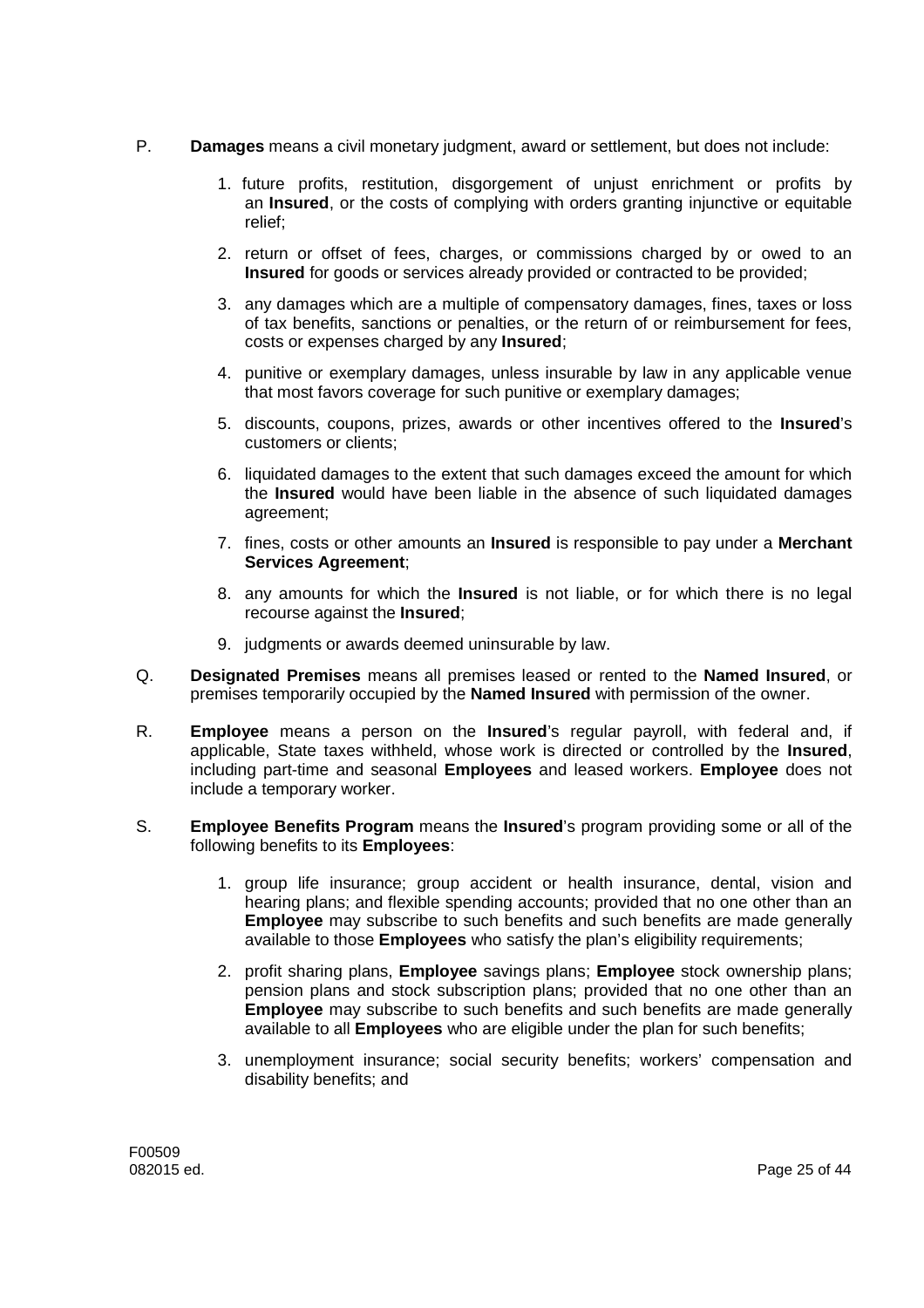- 4. vacation plans, including buy and sell programs; leave of absence programs, including military, maternity, family and civil leave; tuition assistance plans; transportation and health club subsidies.
- T. **Extended Reporting Period** means the period of time stated in Item 6.b of the Declarations after the end of the **Policy Period** for reporting **Claims**, as stated in Clause IX.
- U. **Facilities of the Named Insured** means all locations at which **Professional Services** are rendered, or fail to be rendered, by any **Insured** while acting within the scope of that person's duties to the **Named Insured**, pursuant to the express direction or authority of the **Named Insured**. Such locations may include remote offices or clinics owned or leased by the **Named Insured**, the residence of any **Patient** or the site of an accident, medical crisis or disaster.
- V. **Grounding** means the withdrawal of one or more aircraft from flight operations or the imposition of speed, passenger or load restrictions on such aircraft because of the existence of or alleged existence of a defect, fault or conditions in any **Aircraft Product**.
- W. **Hostile Fire** means a fire which becomes uncontrollable or breaks out from where it was intended to be.
- X. **Independent Contractor** means any natural person **Independent Contractor** who performs labor or service for the **Named Insured** pursuant to a written contract or agreement, where such labor or service is under the exclusive direction of the **Named Insured**. The status of an individual as an **Independent Contractor** shall be determined as of the date of an alleged act, error or omission by any such **Independent Contractor** or as of the date of the **Accident**. This coverage shall apply in excess of any other valid and collectible insurance available to any such **Independent Contractor**.
- Y. **Legal Services** means fees charged by an attorney:
	- 1. to determine the applicability of and actions necessary for the **Insured Organization** to comply with **Breach Notice Laws** due to an actual or reasonably suspected theft, loss or **Unauthorized Disclosure** of **Personally Identifiable Information**;
	- 2. to provide necessary legal advice to the **Insured Organization** in responding to actual or suspected theft, loss or **Unauthorized Disclosure** of **Personally Identifiable Information**; and
	- 3. to advise the **Insured Organization** in responding to credit card system operating regulation requirements for any actual or suspected compromise of credit card data that is required to be reported to the **Insured Organization**'s merchant bank under the terms of a **Merchant Services Agreement**, but **Legal Services** does not include fees incurred in any actual or threatened legal proceeding, arbitration or mediation, or any advice in responding to credit card system operating regulations in connection with an assessment of **PCI Fines, Expenses and Costs**.

**Legal Services** will be provided in accordance with the terms and conditions set forth in the information packet provided with this Policy and will be provided by an attorney selected by the **Insured Organization** in consultation with the Underwriters from the list of attorneys in the information packet.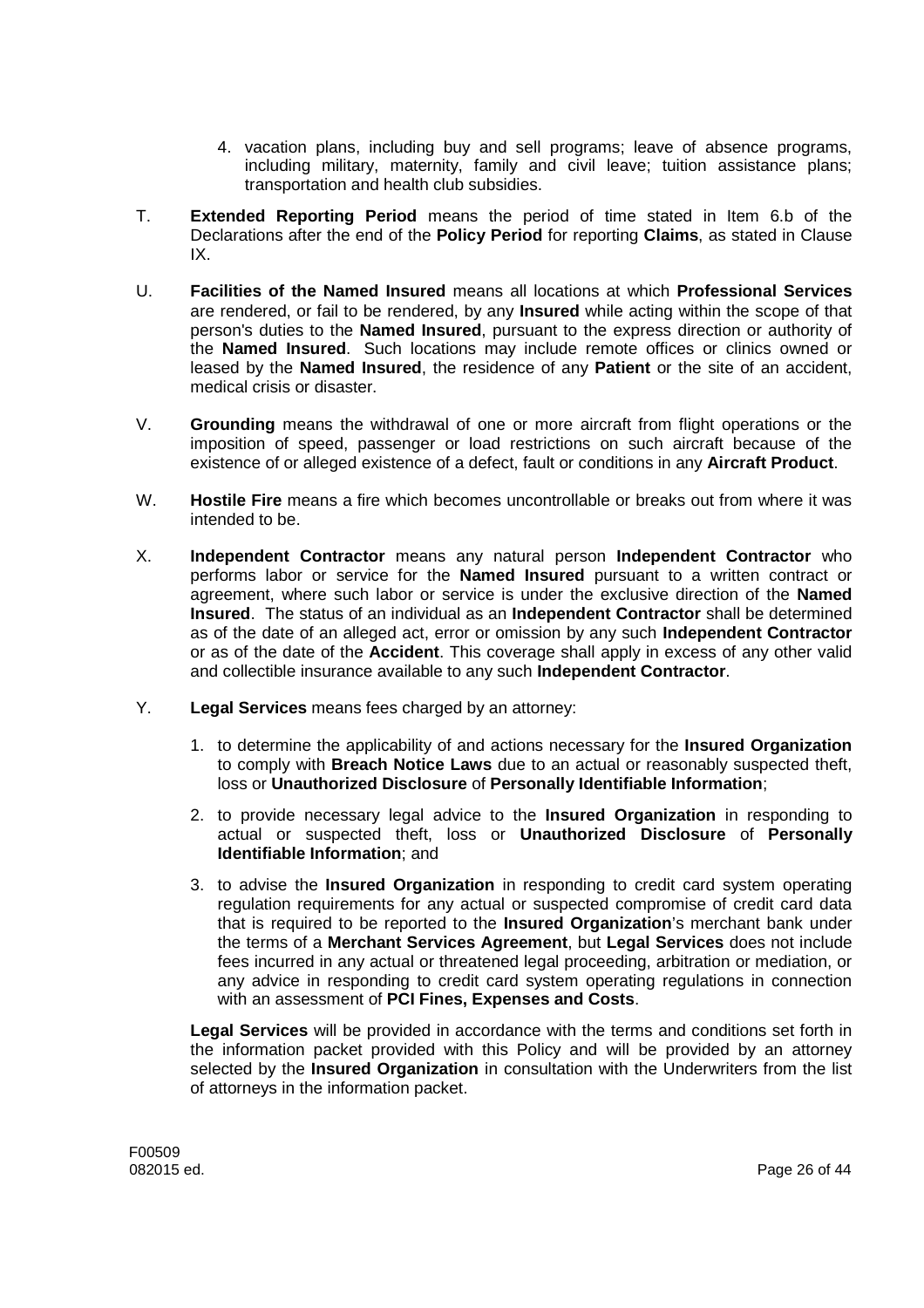- Z. **Loading or Unloading** means the handling of property:
	- 1. after it is moved from the place where it is accepted for movement into or onto an aircraft, watercraft or **Automobile**;
	- 2. while it is in or on an aircraft, watercraft or **Automobile**; or
	- 3. while it is being moved from an aircraft, watercraft or **Automobile** to the place where it is finally delivered;

but **Loading or Unloading** does not include the movement of property by means of a mechanical device, other than a hand truck, that is not attached to the aircraft, watercraft or **Automobile**.

AA. **Loss** means, in relation to Insuring Agreements I.F., I.G., I.H. and I.I., **Damages**, **Claims Expenses**, **Penalties**, **PCI Fines, Expenses and Costs** and **Privacy Breach Response Services**.

# BB. **Management Control** means:

- 1. owning, directly or indirectly, more than fifty percent (50%) of the outstanding securities representing the present right to vote for the election of an entity's directors (in the case of a corporation), members of the board of managers (in the case of a limited liability company), management committee members (in the case of a joint venture or partnership) or persons serving in a functionally equivalent role for such an entity operating or organized outside of the United States; or
- 2. having the right, pursuant to a written contract or the bylaws, charter, operating agreement or similar documents of an entity to elect, appoint or designate a majority of: the board of directors of a corporation; the management committee of a joint venture or partnership; the management board of a limited liability company; or persons serving in a functionally equivalent role for such an entity operating or organized outside of the United States.
- CC. **Manager** means a manager of a limited liability company.
- DD. **Medical Director** means an employed or independent contractor physician in accordance with the Omnibus Budget Reconciliation Act of 1987 ("OMBRA") guidelines, and whose responsibilities are:
	- 1. oversight of the **Insured**'s operations to ensure that appropriate care is provided;
	- 2. monitoring and implementation of resident care policies;
	- 3. oversight and supervision of physician services;
	- 4. overseeing the overall clinical care of residents to ensure that care is in line with all guidelines;
	- 5. ensuring the support of essential medical consultants;
	- 6. oversight and supervision of clinical services of nurse practitioners or physician assistants in the performance of their role.

However, direct patient care provided by a **Medical Director** is excluded under this Policy.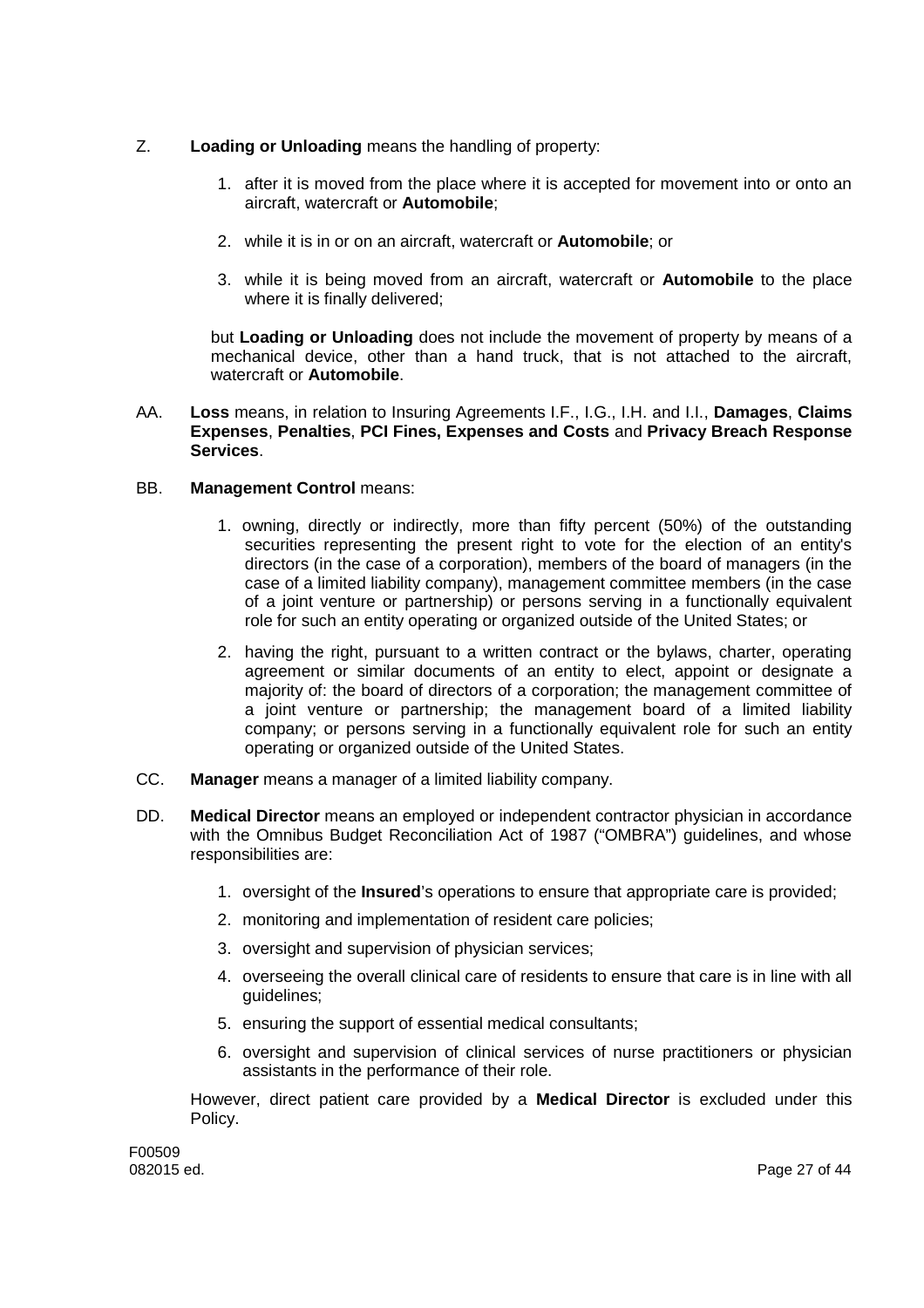- EE. **Merchant Services Agreement** means any agreement between an **Insured** and a financial institution, credit/debit card company, credit/debit card processor or independent service operator enabling an **Insured** to accept credit card, debit card, prepaid card, or other payment cards for payments or donations.
- FF. **Mobile Equipment** means a land vehicle (including any attached machinery or apparatus) whether or not self-propelled:
	- 1. not subject to motor vehicle registration;
	- 2. maintained for use exclusively on premises owned by or rented to the **Named Insured**, including the ways immediately adjoining;
	- 3. designed for use principally off public roads; or
	- 4. designed or maintained for the sole purpose of affording mobility to equipment of the following types forming an integral part of or permanently attached to such vehicle:
		- (a) power cranes, shovels, loaders, diggers and drills;
		- (b) concrete mixers (other than the mix-in-transit type), graders, scrapers, rollers and on the road construction or repair equipment:
		- (c) air-compressors, pumps and generators including spraying, welding and building cleaning equipment; or
		- (d) geophysical exploration and well servicing equipment.
- GG. **Named Insured** means the entity or person identified in Item 1. of the Declarations.
- HH. **Named Insured's Products** means goods or products manufactured, sold, handled or distributed by the **Named Insured** or by others trading under its name, including any container thereof (other than a vehicle) but shall not include a vending machine or any property, other than such container rented to or located for use of others but not sold.
- II. **Notification Services** means:
	- 1. notification by first class mail or e-mail to United States or Canadian residents; and
	- 2. notification by first class mail or e-mail to individuals residing outside the United States or Canada, but only to the extent reasonably practicable.

E-mail notification will be provided in lieu of first class mail to the extent reasonable, practicable and where permitted under the applicable **Breach Notice Law**. **Notification Services** will be provided by a service provider selected by the Underwriters in consultation with the **Insured Organization** from the list of service providers in the information packet provided with this Policy and will be provided in accordance with the terms and conditions set forth in the information packet.

JJ. **Notified Individual** means an individual person to whom notice is given or attempted to be given under Insuring Agreement I.G.3. pursuant to a **Breach Notice Law** as defined under Clause VI.G.1 and VI.G.2.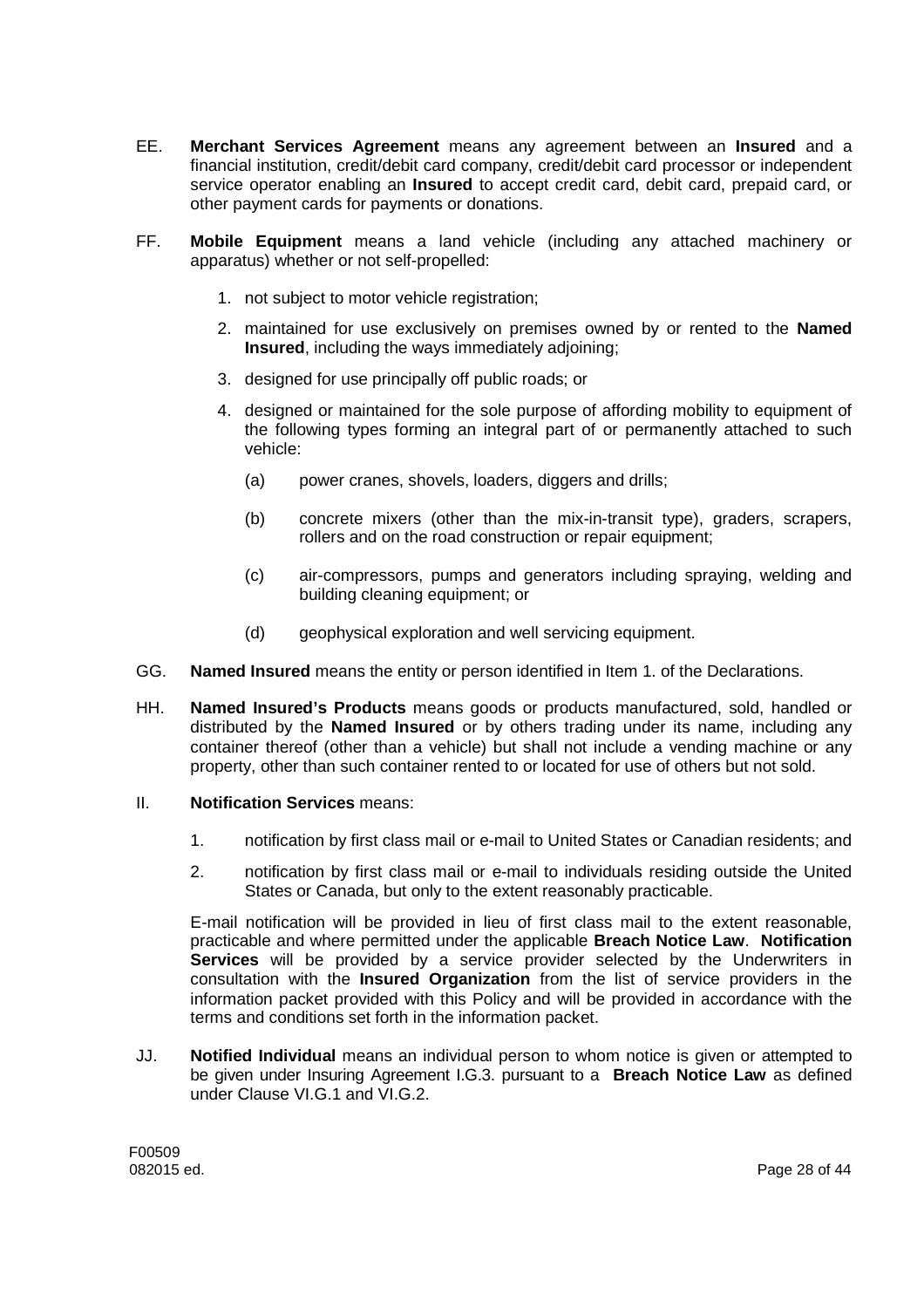- KK. **Patient** means any person or human body at or in the course of transit to or from the **Facilities of the Named Insured** for the purpose of receiving **Professional Services**;
- LL. **PCI Fines, Expenses and Costs** means the direct monetary fines, penalties, reimbursements, fraud recoveries or assessments owed by the **Insured Organization** under the terms of a **Merchant Services Agreement**, but only where such fines, penalties, reimbursements, fraud recoveries or assessments result both from the **Insured Organization's** actual or alleged noncompliance with published PCI Data Security Standards and from a data breach caused by an incident (or reasonably suspected incident) described in Insuring Agreement I.F.1. or I.F.2.; provided, **PCI Fines, Expenses and Costs** shall not include, any charge backs, interchange fees, discount fees, or prospective service fees.

### MM. **Penalties** means:

- 1. any civil fine or money penalty payable to a governmental entity that was imposed in a **Regulatory Proceeding** by the Federal Trade Commission, Federal Communications Commission, or any other federal, state, local or foreign governmental entity, in such entity's regulatory or official capacity; the insurability of **Penalties** shall be in accordance with the law in the applicable venue that most favors coverage for such **Penalties**; and
- 2. amounts which the **Insured** is legally obligated to deposit in a fund as equitable relief for the payment of consumer claims due to an adverse judgment or settlement of a **Regulatory Proceeding** (including such amounts required to be paid into a "Consumer Redress Fund"); but and shall not include payments to charitable organizations or disposition of such funds other than for payment of consumer claims for losses caused by an event covered by Insuring Agreements I.F.1., I.F.2. or I.F.3.;

but shall not mean (a) costs to remediate or improve **Computer Systems**, (b) costs to establish, implement, maintain, improve or remediate security or privacy practices, procedures, programs or policies, (c) audit, assessment, compliance or reporting costs, or (d) costs to protect the confidentiality, integrity and/or security of **Personally Identifiable Information** from theft, loss or disclosure, even if it is in response to a regulatory proceeding or investigation.

# NN. **Personal Injury** means:

- 1. **Bodily Injury**;
- 2. false arrest, false imprisonment, wrongful eviction, detention or malicious prosecution;
- 3. libel, slander, defamation of character or invasion of right of privacy, unless arising out of any advertising activities; or
- 4. wrongful eviction from, wrongful entry into, or invasion of the right of private occupancy of a room, dwelling or premises that a person occupies, committed by or on behalf of its owner, landlord or lessor.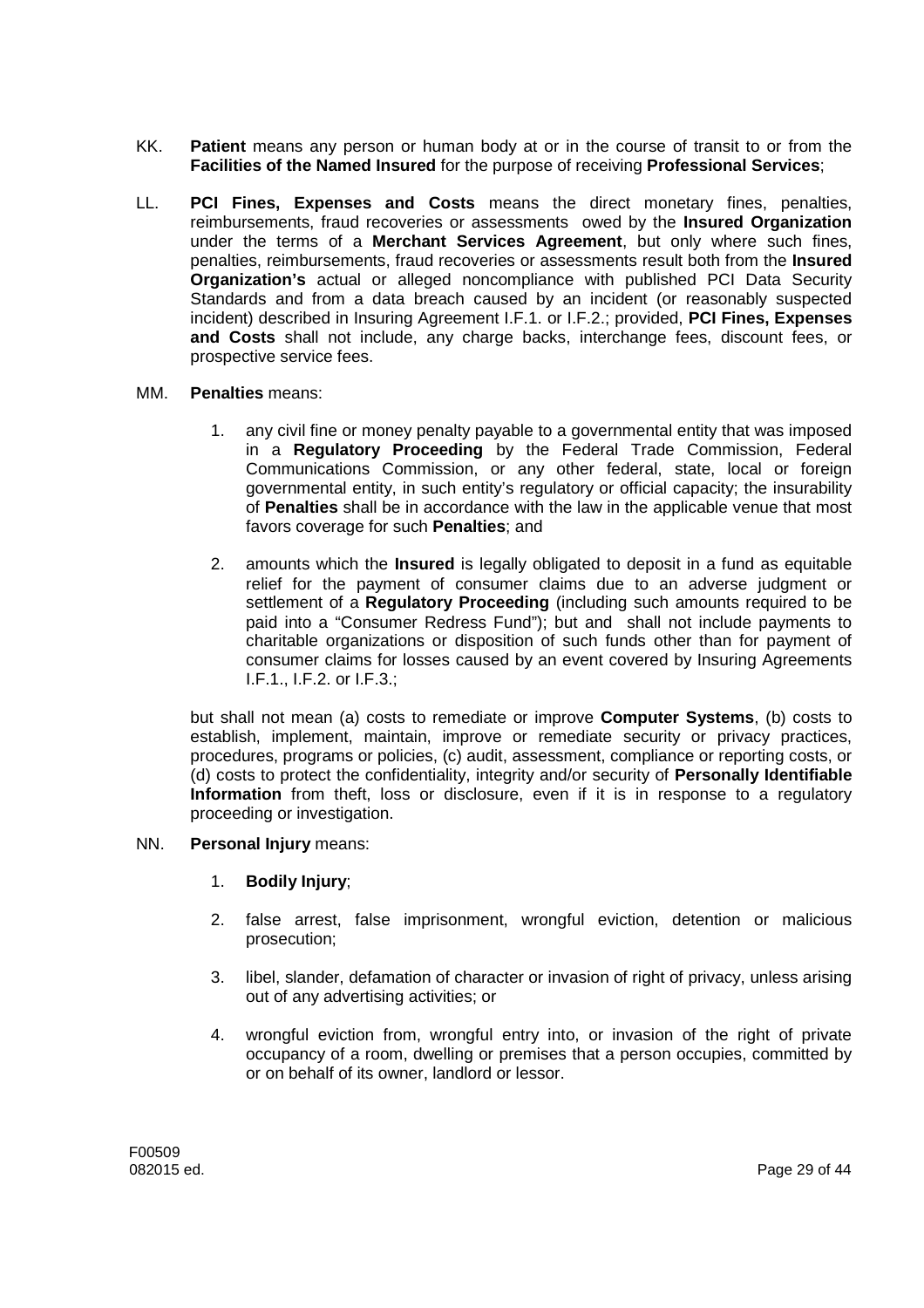# OO. **Personally Identifiable Information** means:

- 1. information concerning the individual that constitutes "nonpublic personal information" as defined in the Gramm-Leach Bliley Act of 1999, as amended, and regulations issued pursuant to the Act;
- 2. medical or heath care information concerning the individual, including "protected health information" as defined in the Health Insurance Portability and Accountability Act of 1996, as amended, and regulations issued pursuant to the Act;
- 3. information concerning the individual that is defined as private personal information under statutes enacted to protect such information in foreign countries, for **Claims** subject to the law of such jurisdiction;
- 4. information concerning the individual that is defined as private personal information under a **Breach Notice Law**; or
- 5. education records as defined by the Family Educational Rights and Privacy Act (FERPA), which are directly related to an individual's attendance as a student;
- 6. the individual's drivers license or state identification number; social security number; unpublished telephone number; and credit, debit or other financial account numbers in combination with associated security codes, access codes, passwords or pins; if such information allows an individual to be uniquely and reliably identified or contacted or allows access to the individual's financial account or medical record information but does not include publicly available information that is lawfully made available to the general public from government records.

**Personally Identifiable Information** does not include publicly available information that is lawfully made available to the general public from government records.

- PP. **Policy Period** means the period of time between the Inception Date and the effective date of termination, expiration or cancellation of this Insurance shown in Item 2. of the Declarations and specifically excludes any **Extended Reporting Period**.
- QQ. **Pollutants** means any solid, liquid, gaseous or thermal irritant or contaminant, including but not limited to asbestos and/or lead (or products containing asbestos and/or lead whether or not the asbestos and/or lead is or was at any time airborne as a fiber or particle, contained in a product, carried on clothing, inhaled, transmitted in any fashion or found in any form whatsoever), smoke, vapor, soot fumes, acids, alkalis, toxic chemicals and waste (waste includes materials to be recycled, reconditioned or reclaimed).
- RR. **Privacy Law** means a federal, state or foreign statute or regulation requiring the **Insured Organization** to protect the confidentiality and/or security of **Personally Identifiable Information**.
- SS. **Privacy Policy** means the **Insured Organization**'s public declaration of its policy for collection, use, disclosure, sharing, dissemination and correction or supplementation of, and access to **Personally Identifiable Information**.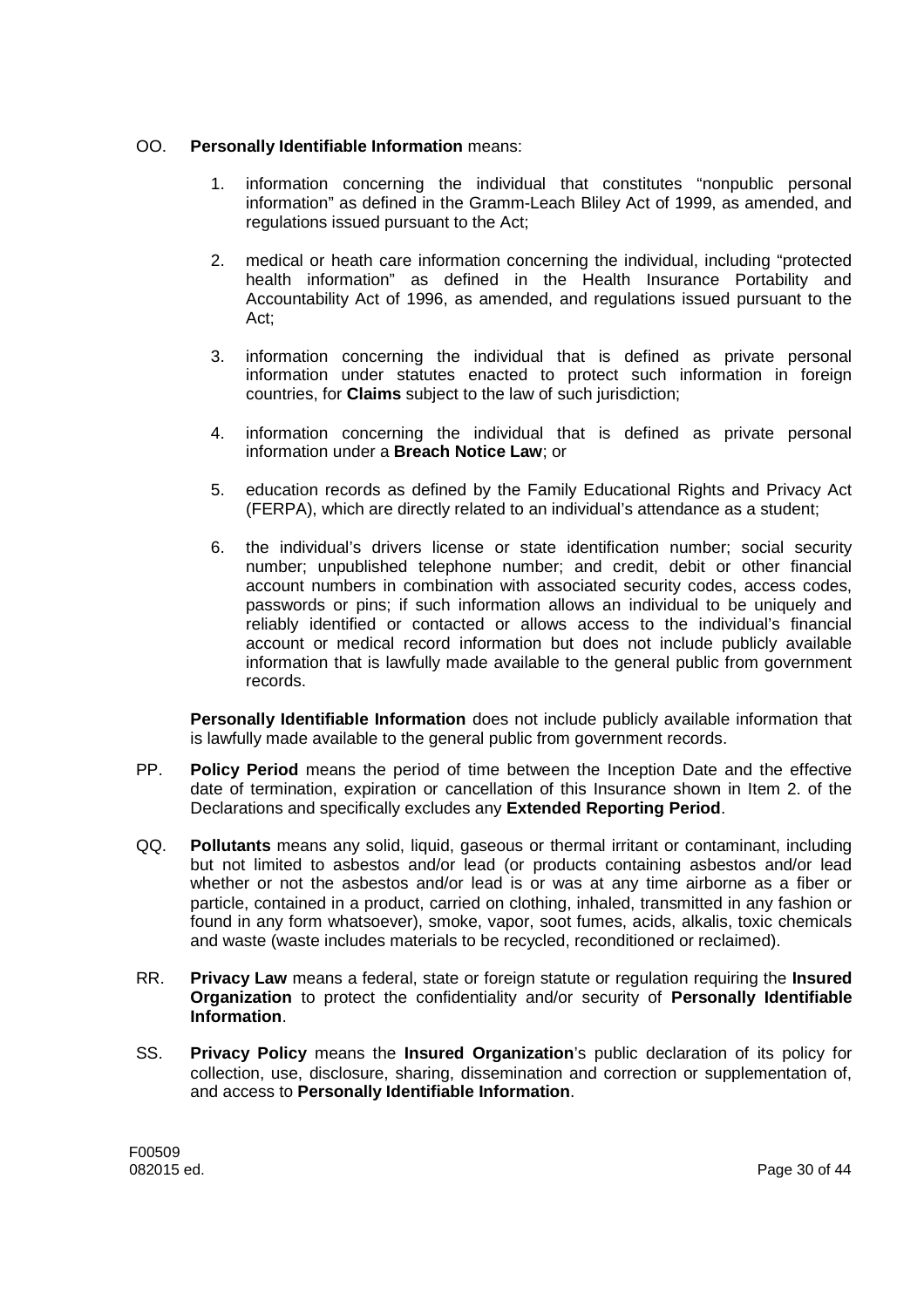- TT. **Products/Completed Operations Liability Hazard** means **Personal Injury** and/or **Property Damage** which arise out of the **Named Insured's Products,** or operations, or reliance upon a representation or warranty made at any time with respect thereto, but only if the **Personal Injury** or **Property Damage** occurs away from the premises owned by or rented to the **Insured,** and takes place:
	- 1. after physical possession of such products has been relinquished to other; or
	- 2. after such operations have been completed or abandoned.

"Operations" include materials, parts or equipment furnished in connection therewith. Operations shall be deemed completed at the earliest of the following times:

- (a) when all operations to be performed by or on behalf of the **Insured** under the contract have been completed;
- (b) when all operations to be performed by or on behalf of the **Insured** at the site of the operations have been completed;
- (c) when the portion of the work out of which the **Personal Injury** or **Property Damage** arises has been put to its intended use by any person or organisation other than another contractor or sub-contractor engaged in performing operations for a principal as a part of the same project.

Operations which may require further service or maintenance work, or correction, repair or replacement because of any defect or deficiency, but which are otherwise completed, shall be deemed completed.

**Products/Completed Operations Liability Hazard** does not include **Personal Injury** and/or **Property Damage** arising out of:

- 1. the transportation of property, unless the injury or damage arises out of a condition in or on a vehicle not owned or operated by any **Insured**, and that condition was created by the **Loading or Unloading** of that vehicle by any **Insured**; or
- 2. the existence of tools, uninstalled equipment or abandoned or unused materials.
- UU. **Professional Services** means those professional services specifically identified in Item 11. of the Declarations.

### VV. **Property Damage** means:

- 1. physical injury to or destruction of tangible property, including consequential loss of use thereof; or
- 2. loss of use of tangible property which has not been physically injured or destroyed.

provided that for purposes of coverage provided under Insuring Agreements I.F., I.G, I.H, and I.I only, electronic data shall not be considered tangible property.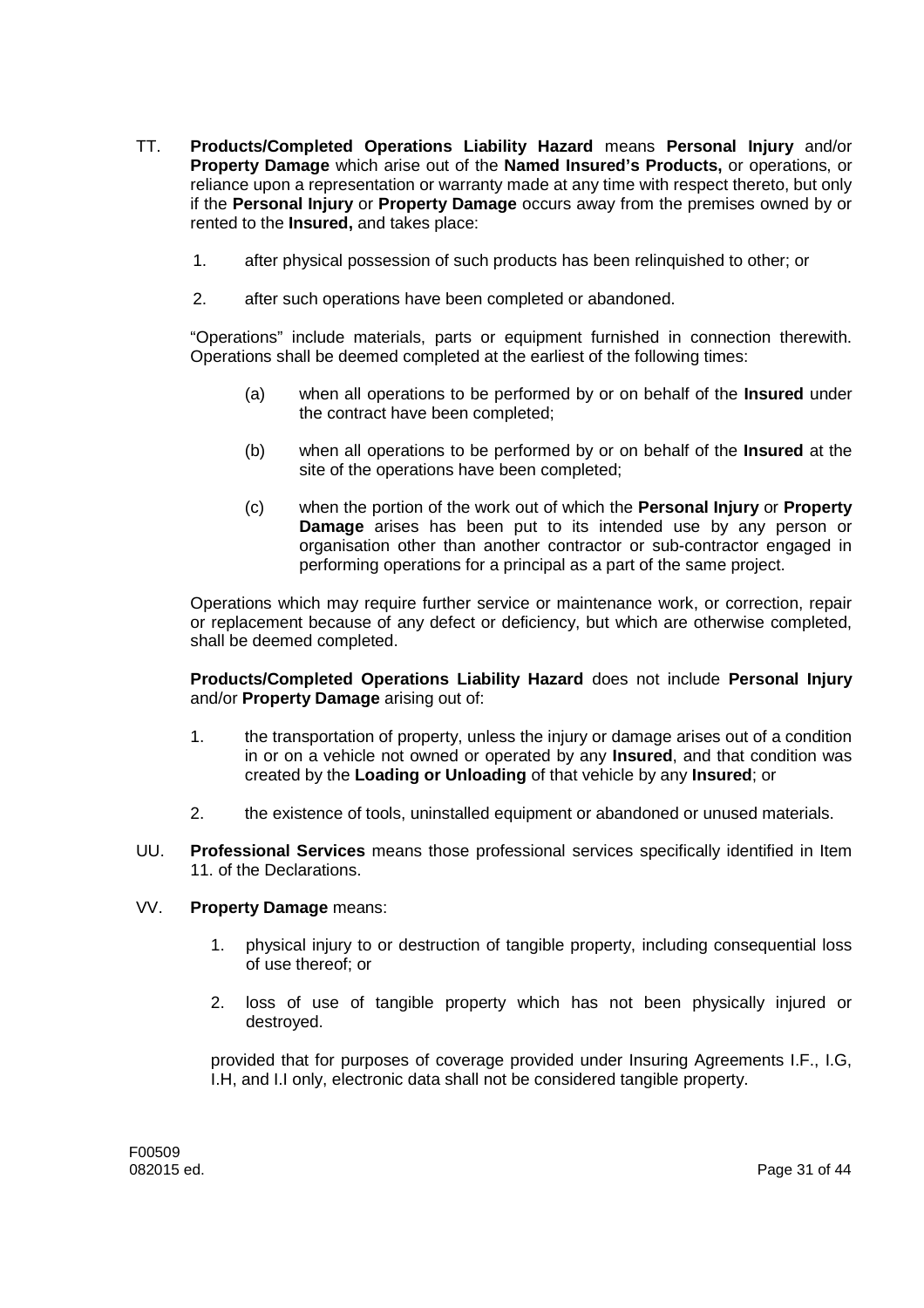- WW. **Public Relations and Crisis Management Expenses** shall mean the following costs approved in advance by the Underwriters in their discretion, and which are directly related to mitigating harm to the **Insured Organization**'s reputation or potential **Loss** covered by the Policy resulting from an incident described in Insuring Agreement I.F.1. or I.F.2. or from a **Public Relations Event**:
	- 1. costs incurred by a public relations or crisis management consultant;
	- 2. costs for media purchasing or for printing or mailing materials intended to inform the general public about the incident, such costs to be limited to \$10,000;
	- 3. for incidents or events in which notification services are not otherwise provided pursuant to Insuring Agreement F. or G., costs to provide notifications and notices via e-mail or first class mail to customers or patients where such notifications are not required by law ("voluntary notifications"), including to non-affected customers or patients of the **Insured Organization**;
	- 4. costs to provide government mandated public notices related to breach events (including such notifications required under HITECH);
	- 5. costs to provide services to restore healthcare records of **Notified Individuals** residing in the United States whose **Personally Identifiable Information** was compromised as a result of theft, loss or **Unauthorized Disclosure**; and
	- 6. other costs approved in advance by the Underwriters.

**Public Relations and Crisis Management Expenses** must be incurred no later than twelve (12) months following the reporting of such **Claim** or breach event to the Underwriters and, with respect to clauses 1. and 2. above, within ninety (90) days following the first publication of such **Claim** or incident. If voluntary notifications are provided, e-mail notification will be provided in lieu of first class mail to the extent practicable.

- XX. **Public Relations Event** means the publication or imminent publication in a newspaper (or other general circulation print publication) or on radio or television of a covered **Claim** under this Policy.
- YY. **Regulatory Proceeding** means a request for information, civil investigative demand, or civil proceeding commenced by service of a complaint or similar proceeding brought by or on behalf of the Federal Trade Commission, Federal Communications Commission, or any federal, state, local or foreign governmental entity in such entity's regulatory or official capacity in connection with such proceeding.
- ZZ. **Related Party** means the **Insured Organization** and any past, present or future **Employees**, directors, officers, **Managers**, partners or natural person **Independent Contractors** of the **Insured Organization**.
- AAA. **Security Breach** means:
	- 1. **Unauthorized Access or Use** of **Computer Systems**, including **Unauthorized Access or Use** resulting from the theft of a password from a **Computer System** or from any **Insured**;
	- 2. a denial-of-service attack against **Computer Systems** or computer systems that are not owned, operated or controlled by an **Insured;** or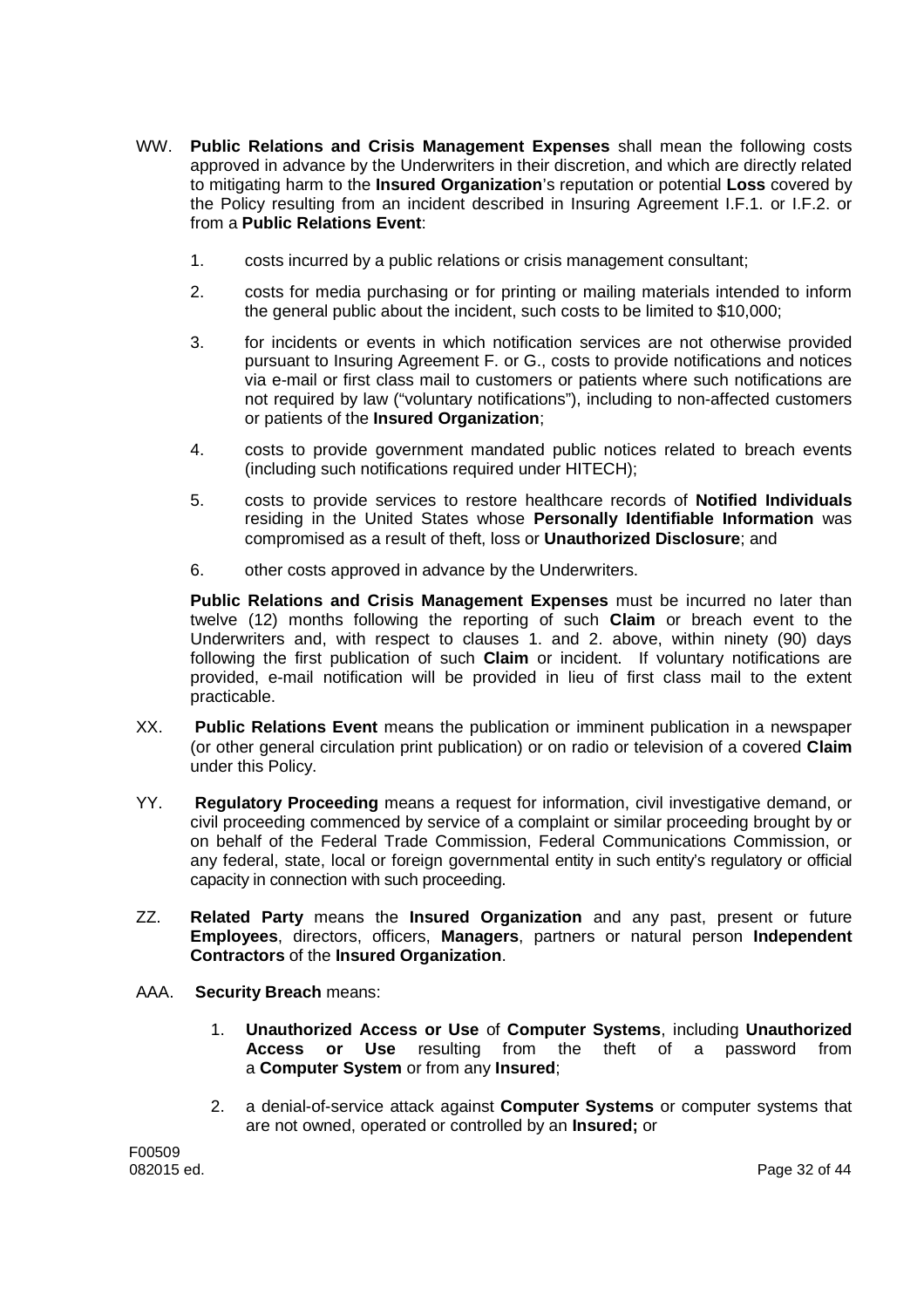3. infection of **Computer Systems** by malicious code or transmission of malicious code from **Computer Systems**,

whether any of the foregoing is a specifically targeted attack or a generally distributed attack.

A series of continuing **Security Breaches**, related or repeated **Security Breaches**, or multiple **Security Breaches** resulting from a continuing failure of **Computer Security** shall be considered a single **Security Breach** and be deemed to have occurred at the time of the first such **Security Breach**.

- BBB. **Subsidiary** means any corporation, limited liability company, joint venture or partnership while the **Named Insured** has **Management Control** over such entity, if the **Named Insured**:
	- 1. had **Management Control** over such entity on the Inception Date of this Policy or such entity was an insured under a policy issued by the Underwriters of which this Policy is a renewal;
	- 2. acquires **Management Control** after the Inception Date of this Policy provided the revenues of the entity do not exceed ten percent (10%) of the **Named Insured's** annual revenues for the four quarterly periods directly preceding inception of the **Policy Period**; or
	- 3. acquires **Management Control** after the Inception Date of this Policy provided that if the revenues of the entity exceed ten percent (10%) of the **Named Insured's** annual revenues for the four quarterly periods directly preceding inception of the **Policy Period**, the provisions of Clause XVII., Mergers and Acquisitions, must be fulfilled;

provided that this Policy only provides coverage for acts, errors, omissions, incidents or events that take place while the **Named Insured** has **Management Control** over such entity.

- CCC. **Third Party Information** means any trade secret, data, design, interpretation, forecast, formula, method, practice, credit or debit card magnetic strip information, process, record, report or other item of information of a third party not insured under this Policy which is not available to the general public and is provided to the **Insured** subject to a mutually executed written confidentiality agreement or which the **Insured Organization** is legally required to maintain in confidence; however, **Third Party Information** shall not include **Personally Identifiable Information**.
- DDD. **Unauthorized Access or Use** means the gaining of access to or use of **Computer Systems** by an unauthorized person or persons or the use of **Computer Systems** in an unauthorized manner.
- EEE. **Unauthorized Disclosure** means the disclosure of (including disclosure resulting from phishing) or access to information in a manner that is not authorized by the **Insured Organization** and is without knowledge of, consent, or acquiescence of any member of the **Control Group**.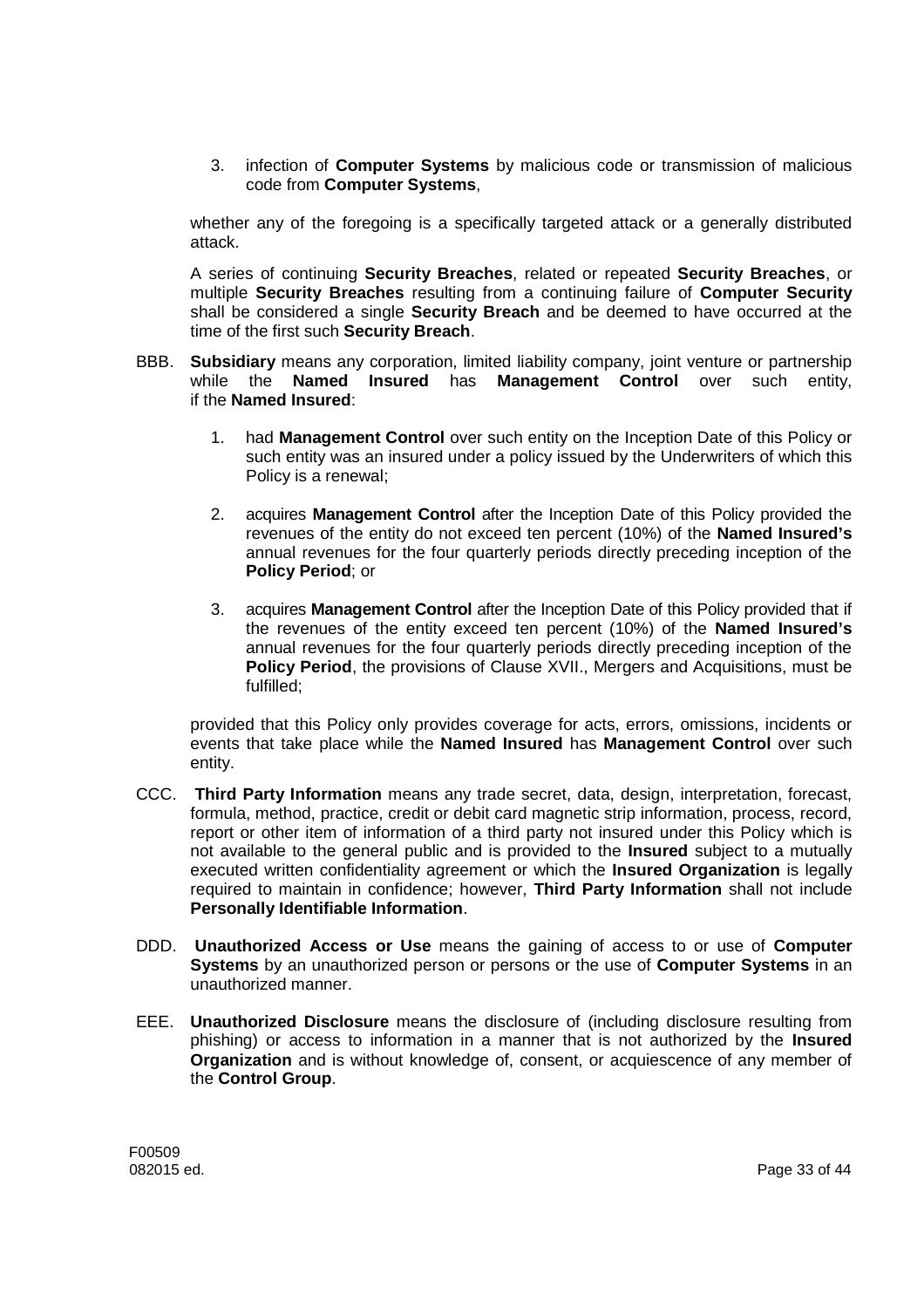# **VII. LIMIT OF LIABILITY**

### A. **Professional Liability Tower**

- 1. The limit of liability stated in Item 3.A.1. of the Declarations as "Each **Claim**" is the Underwriters' Limit of Liability payable under Insuring Agreement I.A (Professional Liability).
- 2. The sublimit of liability stated in Item 3.A.1.i of the Declarations as "Each **Claim**" is the Underwriters' sublimit of liability payable for Sexual/Physical Misconduct coverage under Insuring Agreement I.A (Professional Liability).
- 3. The limit of liability stated in Item 3.A.2 of the Declarations is the aggregate limit of liability payable under Insuring Agreement I.A (Professional Liability).
- 4. The sublimit of liability stated in Item 3.A.2.i of the Declarations is the aggregate sublimit of liability payable for Sexual/Physical Misconduct coverage under Insuring Agreement I.A. (Professional Liability).

### B. **General Liability Tower**

- 1. The limit of liability stated in Item 3.B.1. of the Declarations as "Each **Accident**" is the Underwriters' Limit of Liability payable under Insuring Agreement I.B (General Liability).
- 2. The sublimit of liability stated in Item 3.B.1.i. of the Declarations as "Each **Claim**" is the Underwriters' sublimit of liability payable under Insuring Agreement I.D (Fire Legal Liability).
- 3. The sublimit of liability stated in Item 3.B.1.ii. of the Declarations as "Each **Claim**" is the Underwriters' sublimit of liability payable under Insuring Agreement I.E (Medical Payments).
- 4. The limit of liability stated in Item 3.B.2 of the Declarations is the aggregate limit of liability payable under Insuring Agreements I.B (General Liability)., I.D (Fire Legal Liability). and I.E (Medical Payments). of the Policy.
- 5. The sublimit of liability stated in Item 3.B.2.i. of the Declarations is the aggregate sublimit of liability payable under Insuring Agreement I.D (Fire Legal Liability).
- 6. The sublimit of liability stated in Item 3.B.2.ii. of the Declarations is the aggregate sublimit of liability payable under Insuring Agreement I.E (Medical Payments).

### C. **Products/ Completed Operations Liability Tower**

- 1. The limit of liability stated in Item 3.C.1. of the Declarations as "Each **Claim**" is the Underwriters' Limit of Liability payable under Insuring Agreement I.C (Products/Completed Operations Liability).
- 2. The limit of liability stated in Item 3.C.2. of the Declarations is the aggregate limit of liability payable under Insuring Agreement I.C. (Products Completed Operations Liability).

### D. **Information Security and Privacy Liability, Regulatory Defense and Penalties, and PCI Fines, Expenses and Costs Tower**

1. The aggregate limit of liability stated in Item 3.D.1. of the Declarations is the Underwriters' combined total limit of liability payable under Insuring Agreements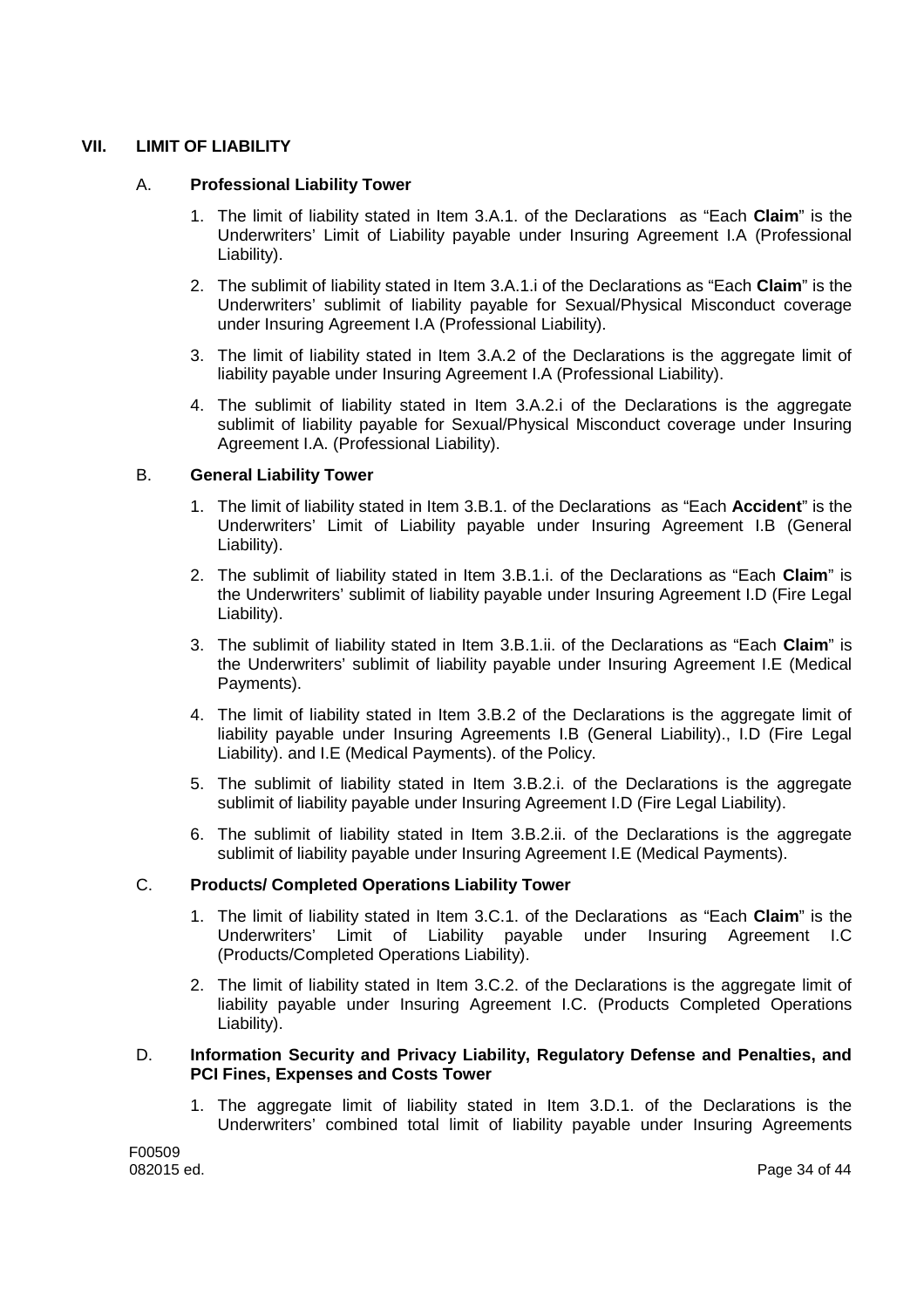I.F.(Information Security and Privacy Liability), I.H.,(Regulatory Defense and Penalties) and I.I (PCI Fines, Expenses and Costs).

- 2. The sublimit of liability stated in Item 3.D.1.i. of the Declarations is the aggregate sublimit of liability payable under Insuring Agreement I.H (Regulatory Defense and Penalties).
- 3. The sublimit of liability stated in Item 3.D.1.ii. of the Declarations is the aggregate sublimit of liability payable under Insuring Agreement I.I (PCI Fines, Expenses and Costs).

### E. **Beazley Breach Response Services Tower**

The amount stated in Item 3.F.1. of the Declarations is the maximum total number of **Notified Individuals** to whom notification will be provided or attempted for all incidents or series of related incidents giving rise to an obligation to provide **Notification Services**, **Call Center Services** or **Breach Resolution and Mitigation Services**.

The aggregate limit of coverage stated in Item 3.F.2. of the Declarations is the aggregate limit of coverage for all **Computer Expert Services**, **Legal Services** and **Public Relations and Crisis Management Services** combined.

### F. **Employee Benefits Liability Tower**

The Limit of Liability stated in Item 3.E. of the Declarations as the Employee Benefits Liability sublimit is the each **Claim** and aggregate Limit of the Underwriters' Liability for all **Damages** and **Claims Expenses** arising out of **Administration** of the **Insured**'s **Employee Benefits Program**, without regard to the number of **Insureds, Claims** or claimants.

- G. Neither the inclusion of more than one **Insured** under this Policy, nor the making of **Claims** by more than one person or entity shall increase the Limit of Liability.
- H. The limits of liability shall apply separately from each tower. Under no circumstances shall any one **Claim** trigger multiple towers.
- I. The Limit of Liability for the **Extended Reporting Period** shall be part of, and not in addition to the aggregate Limit of Liability for each Tower.
- J. The Underwriters shall not be obligated to provide **Privacy Breach Response Services**, after the number of **Notified Individuals** under Insuring Agreement I.G.3. reaches an aggregate of the number of **Notified Individuals** stated in Item 3.F.1 of the Declarations. If the total number of individuals to be notified under the Policy exceeds the number of **Notified Individuals** stated in Item 3.F.1 of the Declarations, the **Insured** shall be responsible for providing notification and credit monitoring services to such additional individuals in accordance with Clause VII.K. below.
- K. If the total number of notifications made pursuant to Insuring Agreement I.G.3. aggregates to more than the number of notifications stated in Item 3.F.1. of the Declarations, the **Insured Organization** will be responsible for paying for **Privacy Breach Response Services** with respect to any excess notifications, and such costs will not be covered by the Policy. If an incident involves notifications made pursuant to Insuring Agreement I.G.3. both within the notification limit stated in Item 3.F.1. of the Declarations and in excess of such limit, all excess notifications will be provided by the same service provider that provides **Notification Services** covered under the Policy, and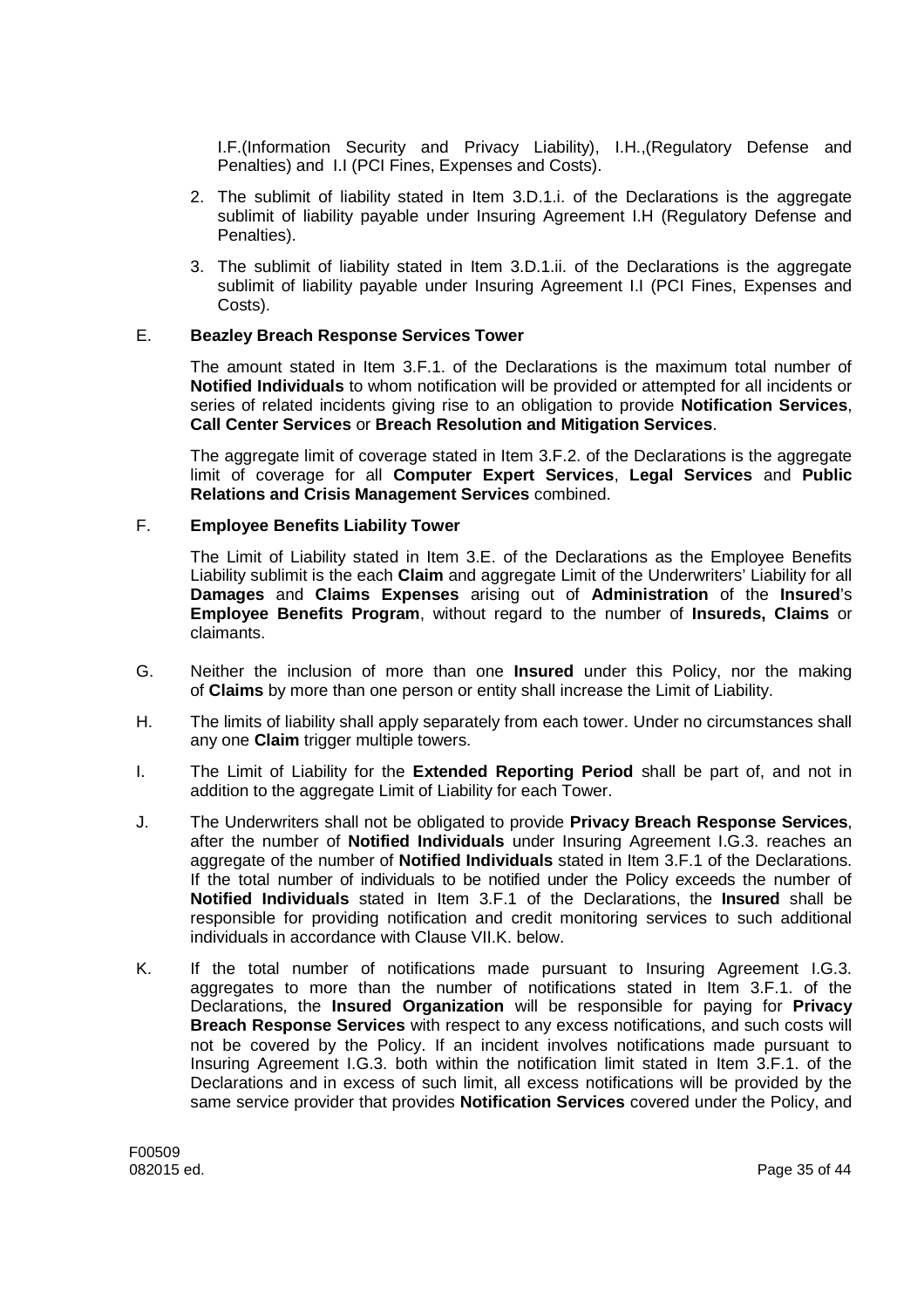the costs will be allocated between the Underwriters and the **Insured Organization** pro rata based on the number of covered and non-covered notifications.

- L. Unless otherwise specified in this Policy, **Privacy Breach Response Services** will be provided by the service providers listed in the information packet provided with this Policy. In the event a service provider is unable to or does not provide the services set forth, the Underwriters will procure similar services from other sources; provided, the maximum the Underwriters will pay for the costs of procuring and providing all **Privacy Breach Response Services** under Insuring Agreement I.G., including substitute products and services shall be no more than USD 2,000,000 in the aggregate for the **Policy Period**, which amount shall be in addition to the Aggregate Limit of Liability shown in Item D. of the Declarations. In the event there is a change of law, regulation or enforcement that prevents the Underwriters or its service providers from providing all or part of the **Privacy Breach Response Services**, the Underwriters will make reasonable efforts to substitute other services but, if this is not possible, the Underwriters shall not be obligated to provide such services.
- M. To the extent that costs to provide **Privacy Breach Response Services** are covered pursuant to a **Claim** described in Clause VI.J.4., such costs shall be covered solely under Insuring Agreement F. and not under Insuring Agreement G. or any other Insuring Agreement in this Policy

### **VIII. DEDUCTIBLE**

- A. The Deductible amount set forth in Item 4.A. of the Declarations applies separately to each act, error or omission, incident, **Accident**, event or related acts, errors or omissions, incidents, **Accidents** or events giving rise to a **Claim**. The Deductible shall be satisfied by monetary payments by the **Named Insured** of **Damages, Claims Expenses, Penalties** or **PCI Fines, Expenses and Costs**
- B. With respect to any **Claim** for Medical Payments, the Deductible amount set forth in Item 4.B. of the Declarations applies separately to each **Claim.**
- C. **Notification Services**, **Call Center Services**, and **Breach Resolution and Mitigation Services** will only be provided for each incident, event or related incidents or events, requiring notification to at least the number of individuals set forth in Item 4.C.i of the Declarations. For incidents involving notification to fewer individuals there shall be no coverage for any such services under Insuring Agreement G.

For all **Computer Expert Services**, **Legal Services** and **Public Relations and Crisis Management Services**, the **Retention** amounts set forth in Item 4.C.ii. of the Declarations apply separately to each incident, event or related incidents or events, giving rise to an obligation to provide such services; and the Each Incident **Retention** shall be satisfied by monetary payments by the **Named Insured** for such services.

- D. In the event that **Damages, Claims Expenses,** medical payments**, Penalties** or **PCI Fines, Expenses and Costs** arising out of a **Claim** are subject to more than one Deductible, the applicable Deductible amounts shall apply to such **Damages, Claims Expenses,** medical payments**, Penalties** or **PCI Fines, Expenses and Costs**, provided that the sum of such Deductible amounts shall not exceed the largest applicable Deductible amount.
- F00509 E. Satisfaction of the applicable Deductible is a condition precedent to the payment by the Underwriters of any amounts or providing of any services hereunder, and the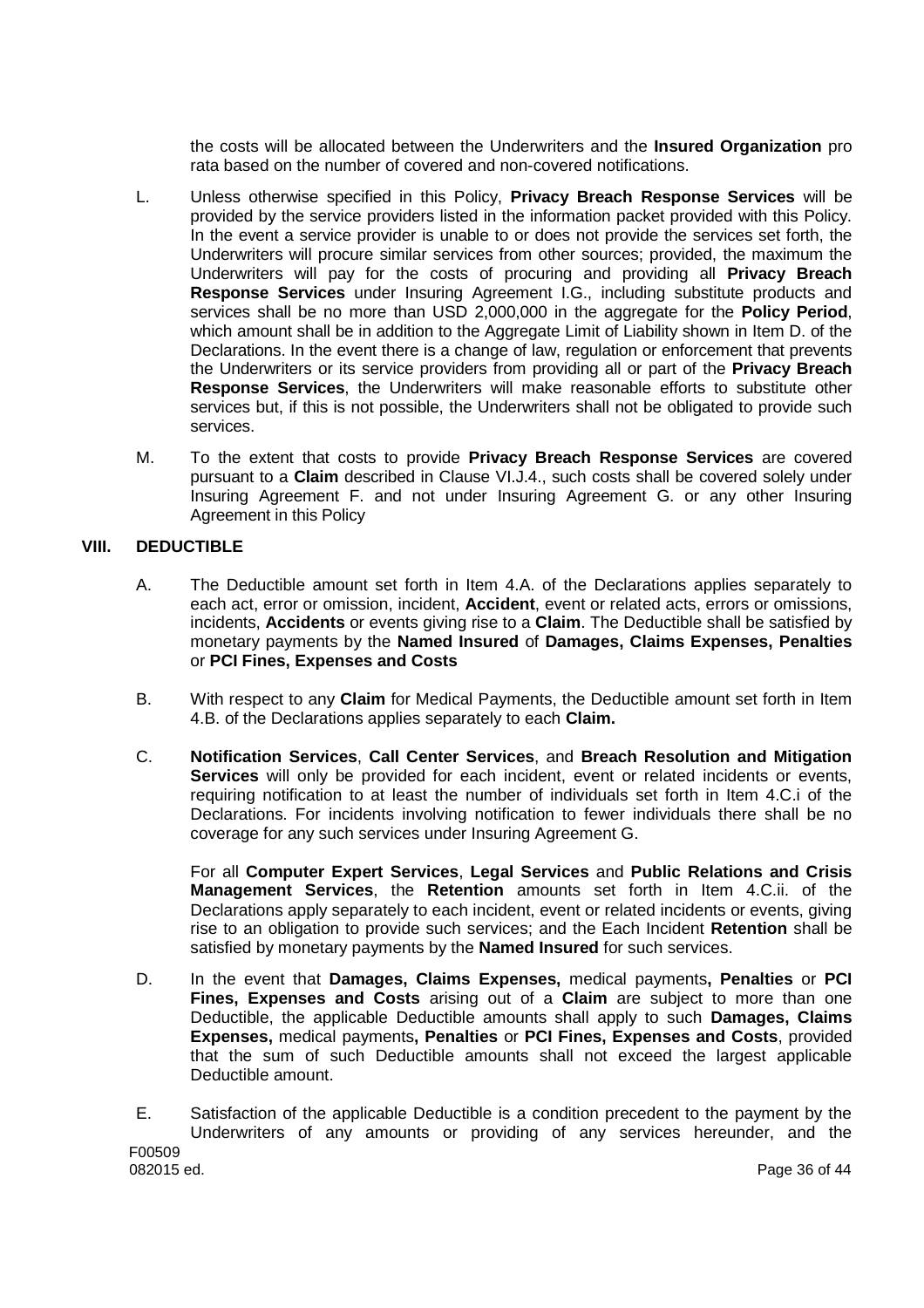Underwriters shall be liable only for the amounts in excess of such Deductible subject to the Underwriters' total limit of liability not exceeding the aggregate limits for each tower or limits of coverage for the **Beazley Breach Response Services** tower stated in the Declarations. The **Named Insured** shall make direct payments within the Deductible to appropriate other parties designated by the Underwriters.

### **IX. EXTENDED REPORTING PERIOD**

- A. In the event of cancellation or non-renewal of this insurance by the **Named Insured** designated in Item 1. of the Declarations, or by the Underwriters, the **Named Insured** shall have the right, upon payment in full and not proportionally or otherwise in part of the percentage shown in Item 6.a. of the Declarations of the full Premium set forth in item 5 of the Declarations, to have issued an endorsement providing an **Extended Reporting Period** for the period of time set forth in Item 6.b. for **Claims** first made against any **Insured** during the **Policy Period** and reported in writing to the Underwriters during the **Extended Reporting Period**, and arising out of any act, error or omission, **Accident,** failure of **Computer** Security, **Security Breach**, incidents or events committed on or after the Retroactive Date and before the end of the **Policy Period** subject to the conditions set forth herein. In order for the **Named Insured** to invoke the **Extended Reporting Period** option, the payment of the additional premium set forth herein must be paid to the Underwriters within thirty (30) days of the non-renewal or cancellation.
- B. The Limit of Liability for the **Extended Reporting Period** shall be part of, and not in addition to, the Underwriters' Limit of Liability for the **Policy Period**. The **Extended Reporting Period** does not apply to Insuring Agreement I.G.
- C. The quotation by the Underwriters of a different premium or Deductible or Limit of Liability or changes in Policy language for the purpose of renewal shall not constitute a refusal to renew by the Underwriters.
- D. The right to the **Extended Reporting Period** shall not be available to the **Named Insured** where cancellation or non-renewal by the Underwriters is due to non-payment of premium or failure of an **Insured** to pay such amounts in excess of the applicable Limit of Liability or within the applicable Deductible.
- E. All notices and premium payments with respect to the **Extended Reporting Period** shall be directed to the Underwriters through the entity named in Item 8. of the Declarations.
- F. At the commencement of the **Extended Reporting Period**, the entire premium shall be deemed earned, and in the event the **Named Insured** terminates the **Extended Reporting Period** for any reason prior to its natural expiration, the Underwriters will not be liable to return any premium paid for the **Extended Reporting Period**.

### **X. OTHER INSURANCE**

This Insurance shall apply in excess of any other valid and collectible insurance or self-insurance available to any **Insured**, unless such other insurance is written only as specific excess insurance over the Limit of Liability of this Policy.

The insurance provided for **Property Damage** to the structures or portions thereof rented to or temporarily occupied by the **Named Insured**, including fixtures permanently attached thereto, where coverage is provided under Insuring Agreement I.D., shall be excess insurance over any

F00509<br>082015 ed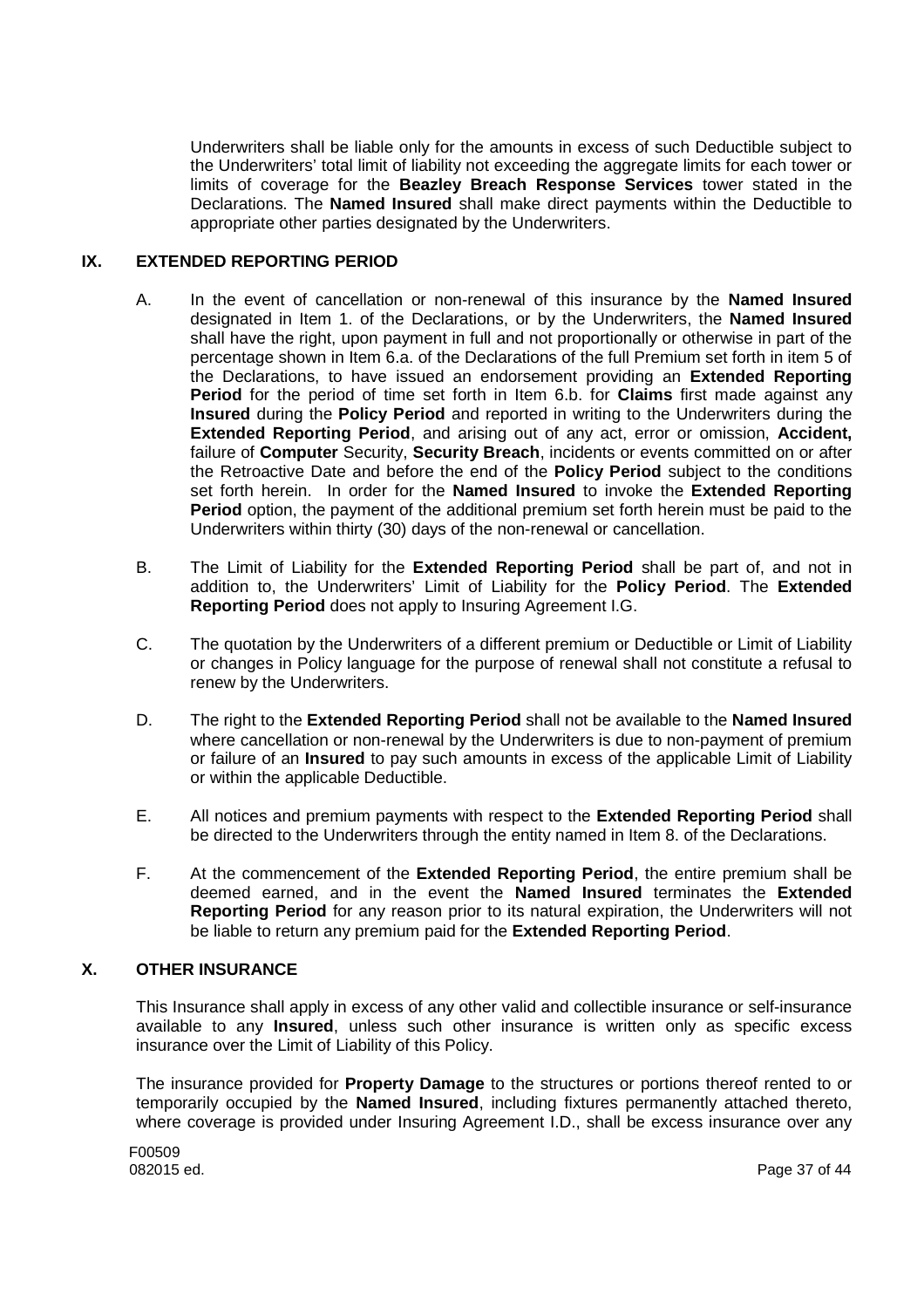valid and collectible property insurance (including any deductible portion thereof) available to the **Insured**.

# **XI. NOTICE OF CLAIM, OR CIRCUMSTANCE THAT MIGHT LEAD TO A CLAIM**

- A. If any **Claim** is made against the **Insured**, the **Insured** shall immediately notify the Underwriters in writing through persons named in Item 9. of the Declarations and forward every demand, notice, summons or other process received by the **Insured** or its representative. The **Insured's** duty to provide notice in accordance with this provision is a condition precedent to coverage.
- B. With respect to Insuring Agreement I.G., for a legal obligation to comply with a **Breach Notice Law** because of an incident (or reasonably suspected incident) described in Insuring Agreement I.F.1. or I.F.2., such incident or reasonably suspected incident must be reported as soon as practicable during the **Policy Period** after discovery by the **Insured**; provided, however, that unless the **Insured** cancels the Policy, or the Underwriters cancel for non-payment of premium, incidents discovered by the **Insured** within sixty (60) days prior to expiration of the Policy shall be reported as soon as practicable, but in no event later than sixty (60) days after the end the **Policy Period**; provided further, that if this Policy is renewed by the Underwriters and **Privacy Breach Response Services** are provided because of such incident or suspected incident that was discovered by the Insured within sixty (60) days prior to the expiration of the Policy, and first reported during the sixty (60) day post **Policy Period** reporting period, then any subsequent **Claim** arising out of such incident or suspected incident is deemed to have been made during the **Policy Period**.

Notwithstanding the foregoing, if the **Named Insured** reasonably believes that the **Privacy Breach Response Services** provided as a result of such incident or suspected incident are not likely to meet or exceed the Deductible, then such incident or suspected incident may be reported at the **Named Insured's** option, but unless such incident or suspected incident is reported in accordance with the first paragraph of this Clause XI.B., there shall be no coverage for **Privacy Breach Response Services** in connection with such incident or suspected incident.

- C. If during the **Policy Period** the **Insured** first becomes aware of a negligent act, error or omission, **Accident** or **Security Breach** that could lead to a **Claim**, it must give written notice to the Underwriters through persons named in Item 9. of the Declarations during the **Policy Period**. Such notice must include:
	- 1. the specific negligent act, error, or omission, **Accident** or **Security Breach** that could reasonably be the basis for a **Claim**;
	- 2. the injury or damage which may result or has resulted from the negligent act, error, or omission **Accident or Security Breach**; and
	- 3. the circumstances by which the **Insured** first became aware of the negligent act, error or omission **Accident** or **Security Breach.**

Any subsequent **Claim** made against the **Insured** arising out of such circumstance which is the subject of the written notice shall be deemed to have been made at the time written notice complying with the above requirements was first given to the Underwriters.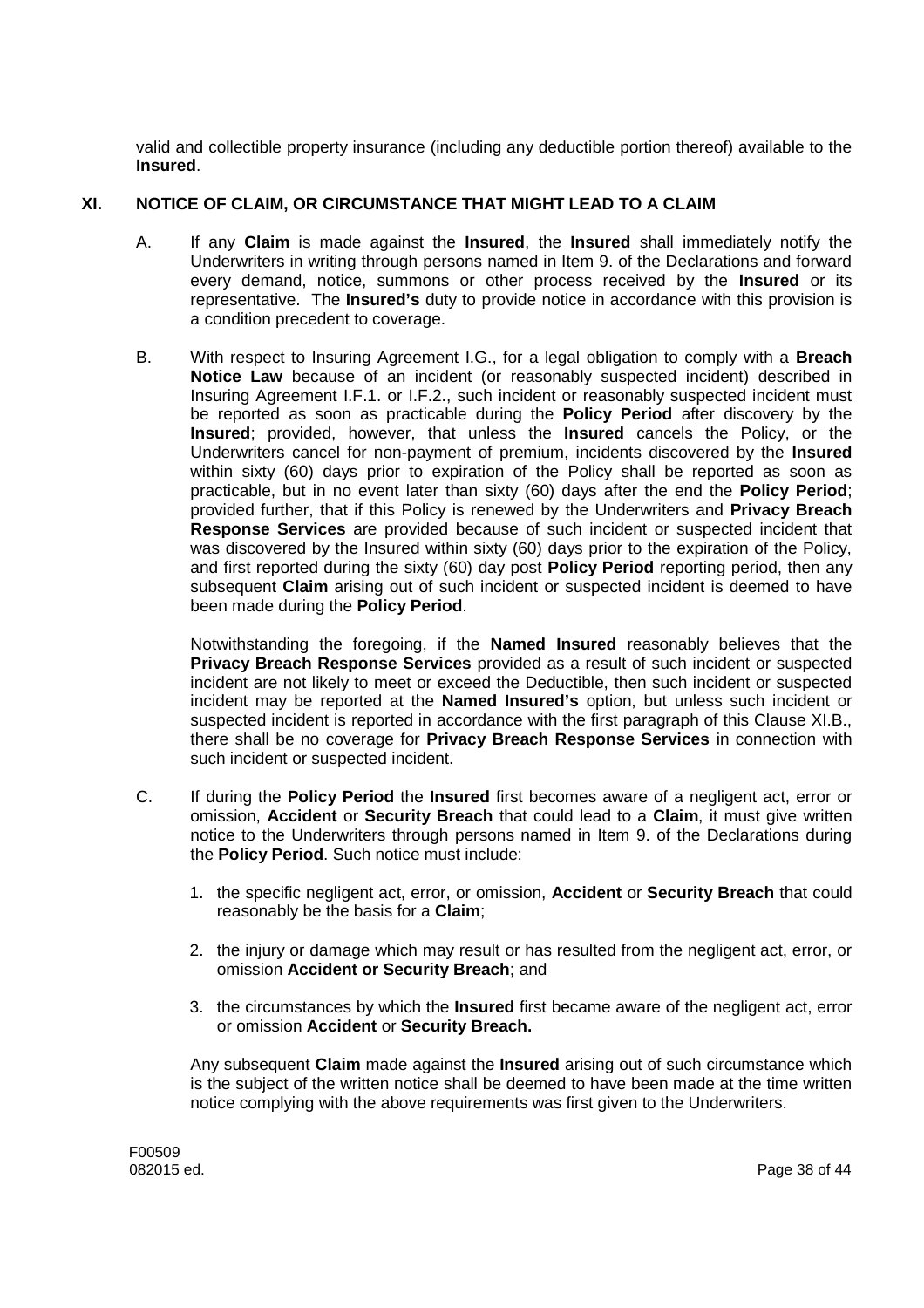With respect to Insuring Agreements F and G, any incident or reasonably suspected incident reported to the Underwriters during the **Policy Period** and in conformance with Clause XI.B shall also constitute notice of a circumstance under this Clause XI.C

- D. A **Claim** or, a circumstance that might lead to a **Claim**, shall be considered to be reported to the Underwriters when notice is received by the Underwriters through the persons named in Item 9. of the Declarations.
- E. All **Claims** arising out of the same, continuing or related negligent act, error or omission or **Accident** or arising out of the same continuing or related **Security Breach** shall be considered a single **Claim** and deemed to have been made at the time the first of the related **Claims** is reported to the Underwriters.
- F. All **Claims** arising out of the same, continuing or related negligent act, error or omission in the **Administration** of the **Insured's Employee Benefits Program** shall be considered a single **Claim** and deemed to have been made at the time the first of the related **Claims** is reported to Underwriters. Such related **Claims** shall be subject to one of Limit of Liability identified in Item 3.E. of the Declarations.
- G. In the event of non-renewal of this Insurance by the Underwriters, the **Insured** shall have thirty (30) days from the Expiration Date of the **Policy Period** to notify the Underwriters of **Claims** made against the **Insured** during the **Policy Period** which arise out of any negligent act, error or omission **Accident** or **Security Breach** occurring prior to the termination date of the **Policy Period** and otherwise covered by this Insurance.
- H. If any **Insured** shall make any **Claim** under this Policy knowing such **Claim** to be false or fraudulent, as regards amount or otherwise, this Policy shall become null and void and all coverage hereunder shall be forfeited.

### **XII. ASSISTANCE AND COOPERATION OF THE INSURED**

- A. The Underwriters shall have the right to make any investigation they deem necessary, and the **Insured** shall cooperate with the Underwriters in all investigations, including regarding the application and coverage under this Policy. The **Insured** shall execute or cause to be executed all papers and render all assistance as requested by the Underwriters. The **Insured** agrees not to take any action which in any way increases the Underwriters' exposure under this Policy.
- B. Upon the Underwriters' request, the **Insured** shall assist in making settlements, in the conduct of suits and in enforcing any right of contribution or indemnity against any person or organization who may be liable to the **Insured** because of negligent acts, errors or omissions, incidents, events or **Accidents** with respect to which insurance is afforded under this Policy. The **Insured** shall attend hearings and trials and assist in securing and giving evidence and obtaining the attendance of witnesses.
- C. The **Insured** shall not, except at its own cost, admit liability, make any payment, assume any obligation, incur any expense, enter into any settlement, stipulate to any judgment or award or otherwise dispose of any **Claim** without the consent of the Underwriters.

Compliance with a **Breach Notice Law** will not be considered as an admission of liability for the purposes of this Clause XII.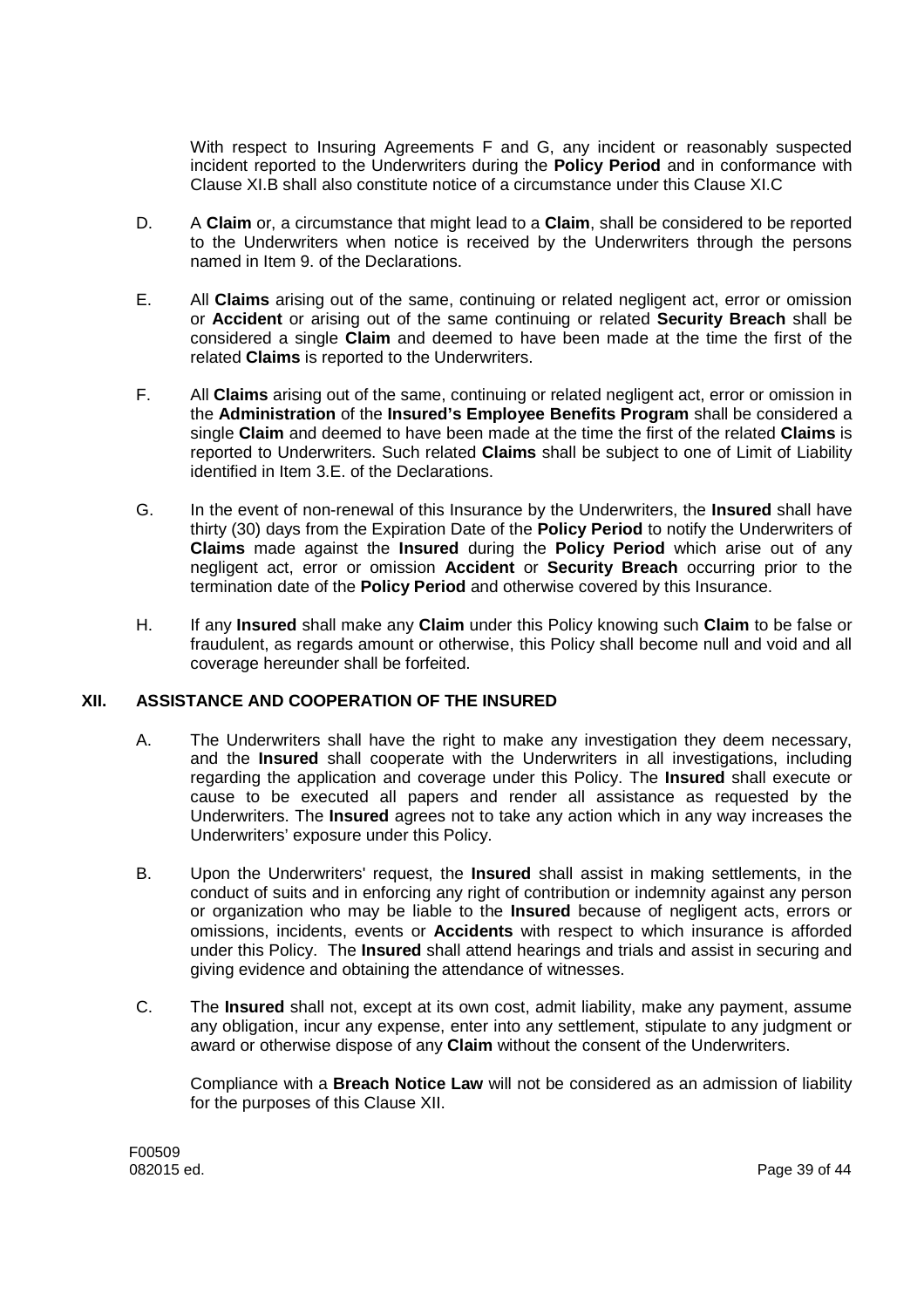D. Expenses incurred by the **Insured** in assisting and cooperating with the Underwriters do not constitute **Claims Expenses** under this Policy.

### **XIII. ACTION AGAINST THE UNDERWRITERS**

No action shall lie against the Underwriters unless, as a condition precedent thereto, there has been full compliance with all terms of this insurance, nor until the amount of the **Insured**'s obligation to pay shall have been finally determined either by judgment or award against the **Insured** after actual trial, **Regulatory Proceeding** or arbitration or by written agreement of the **Insured**, the claimant and the Underwriters. No person or organization shall have any right under this insurance to join the Underwriters as a party to an action or other proceeding against the **Insured** to determine the **Insured**'s liability, nor shall the Underwriters be impleaded by the **Insured** or its legal representative.

### **XIV. BANKRUPTCY**

Bankruptcy or insolvency of the **Insured** or of the **Insured**'s estate shall not relieve the Underwriters of their obligations hereunder.

#### **XV. SUBROGATION**

In the event of any payment under this insurance, the Underwriters shall be subrogated to all the **Insured**'s rights of recovery against any person or organization, and the **Insured** shall execute and deliver instruments and papers and do whatever else is necessary to secure such rights. The **Insured** shall do nothing before or after the payment of **Damages** by the Underwriters to prejudice such rights.

#### **XVI. CHANGES**

Notice to any agent or knowledge possessed by any agent or by any other person shall not effect a waiver or a change in any part of this insurance or stop the Underwriters from asserting any right under the terms of this insurance; nor shall the terms of this insurance be waived or changed, except by endorsement issued to form a part of this insurance, signed by the Underwriters.

#### **XVII. MERGERS AND ACQUISITIONS**

- A. If during the **Policy Period,** the **Named Insured** mergers or acquires an entity and
	- 1. the revenues of the merged or acquired entity do not exceed ten percent (10%) of the **Named Insured's** annual revenues as set forth in its most recent application for insurance;
	- 2. the business operations of the merged or acquired entity are of a similar nature to those of the **Named Insured** as set forth in its most recent application for insurance; and
	- 3. the merged or acquired entity is located in the same state as the **Named Insured** or any subsidiary,

F00509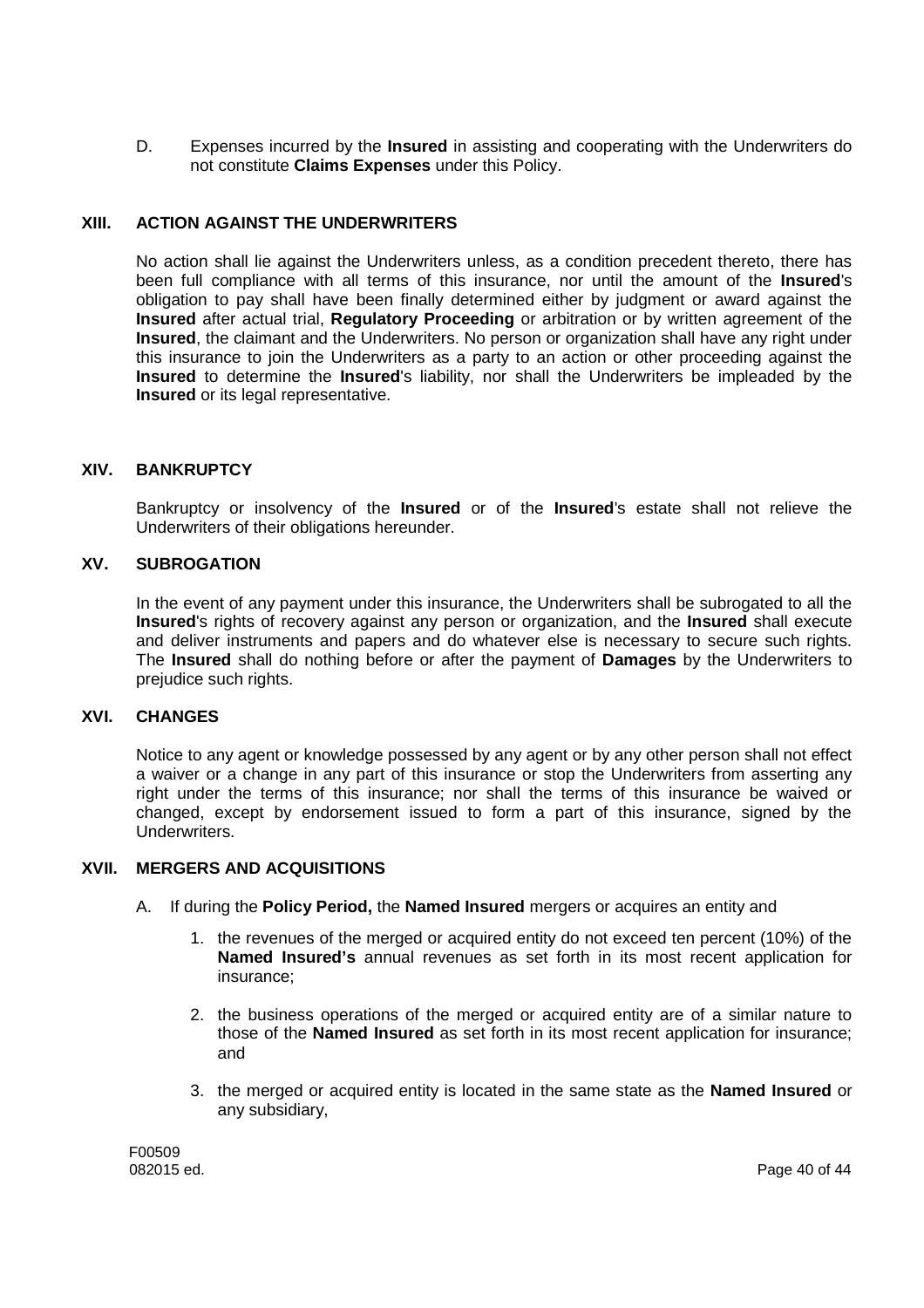then this Policy will automatically cover the merged or acquired entity, subject to the policy terms, conditions and limitations, from the date such merger or acquisition becomes final but only for negligent acts, errors or omissions, incidents, **Accidents** or events that take place subsequent to the merger or acquisition.

In the event the total amount of revenues of all merged and acquired entities during the **Policy Period** exceed twenty-five percent (25%) of the **Named Insured's** annual revenues as set forth in its most recent application for insurance, the above provision shall no longer apply and any further mergers or acquisitions will be subject to paragraph B., below.

B. In the event during the **Policy Period** the **Named Insured** mergers or acquires an entity that does not fall within the criteria detailed in paragraph A. above, or where paragraph A. above no longer applies by virtue of the provision contained in the last sentence of paragraph A. above, then the **Named Insured** shall be required to give written notice to the Underwriters prior to the completion of a merger or acquisition of the **Named Insured**, and the Underwriters expressly reserve the right to request additional premium and/or to apply amended terms and conditions if this insurance is to remain in force subsequent to any merger or acquisition.

### **XVIII. ASSIGNMENT**

The interest hereunder of any **Insured** is not assignable. If the **Insured** shall die or be adjudged incompetent, such insurance shall cover the **Insured's** legal representative as the **Insured**, as would be permitted by this Policy.

# **XIX. CANCELLATION**

- A. The **Named Insured** may cancel this Policy by surrender thereof to the Underwriters, or by mailing to the Underwriters written notice stating when thereafter the cancellation shall be effective. The mailing of such notice shall be sufficient notice and the effective date of cancellation stated in the notice shall become the end of the **Policy Period**. Delivery of such written notice shall be equivalent to mailing.
- B. The Underwriters may cancel this Policy by mailing or delivering to the **Named Insured** written notice stating when, not less than sixty (60) days thereafter, such cancellation shall be effective. However, if the Underwriters cancel this Policy because the **Insured** has failed to pay a premium when due, this Policy may be cancelled by the Underwriters by mailing or delivering a written notice of cancellation to the **Named Insured** stating when not less than ten (10) days thereafter such cancellation shall be effective. The notice of cancellation shall state the reason for cancellation. The mailing of such notice shall be sufficient notice and the effective date of cancellation stated in the notice shall become the end of the **Policy Period**. Delivery of such written notice by the Underwriters shall be equivalent to mailing.
- C. If this Policy is cancelled pursuant to A. hereinabove, the Underwriters shall retain the customary short rate portion of the premium hereon. If this Policy is cancelled pursuant to B. hereinabove prior to any **Claim** being reported or **Loss** incurred under this Policy the Underwriters shall retain the pro rata portion of the premium hereon. Payment or tender of any unearned premium by the Underwriters shall not be a condition precedent to the effectiveness of cancellation.
- D. The premium shall be fully earned if any **Claim** or **Loss,** or circumstance that could reasonably be the basis for a **Claim** or **Loss**, is reported to the Underwriters on or before the date of cancellation.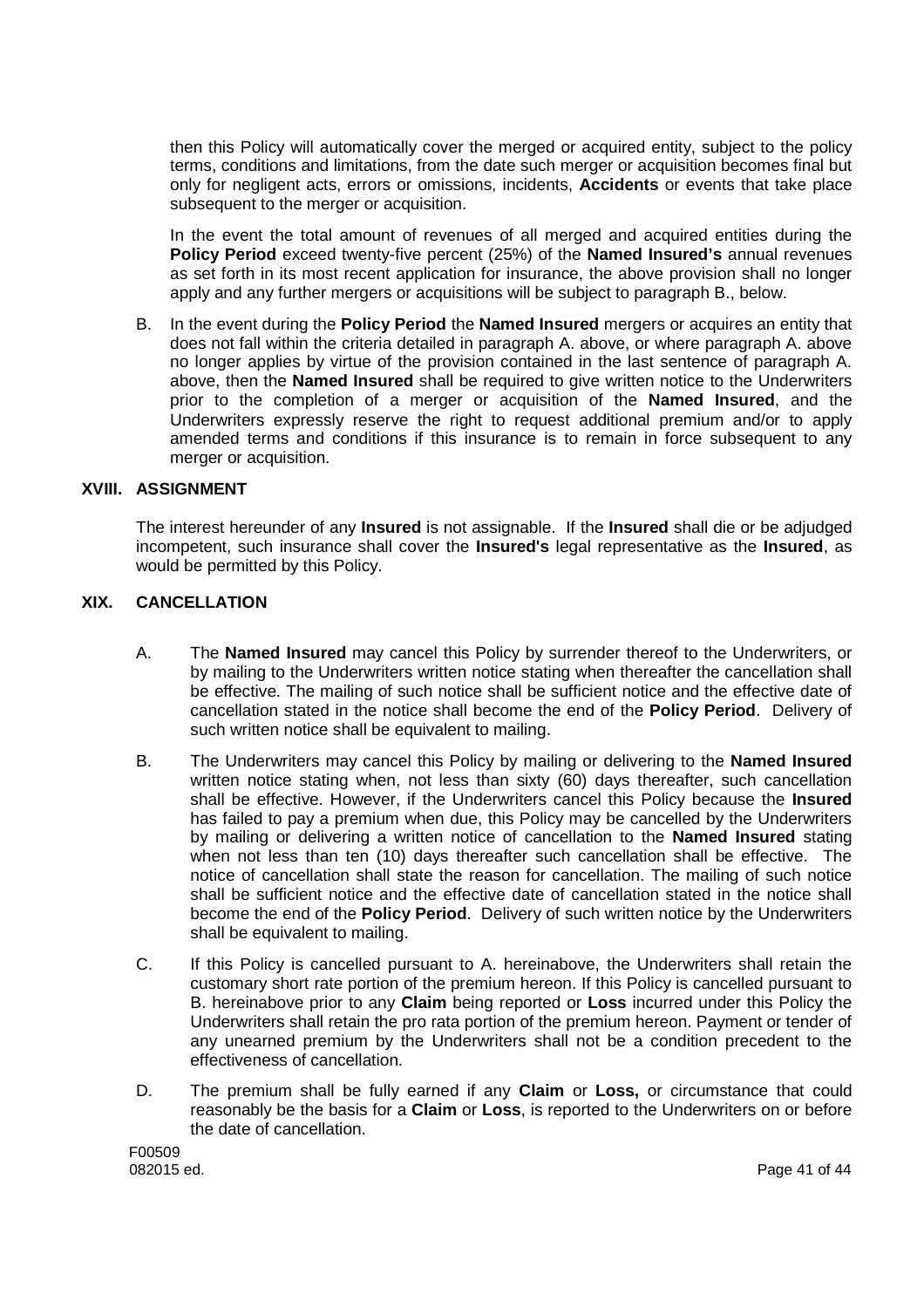E. If the Underwriters decide not to renew this Policy, the Underwriters shall mail or deliver written notice to the **Named Insured** at least sixty (60) days before the end of the **Policy Period**. The notice of nonrenewal shall state the reason for nonrenewal.

### **XX. SINGULAR FORM OF A WORD**

Whenever the singular form of a word is used herein, the same shall include the plural when required by context.

# **XXI. ENTIRE CONTRACT**

By acceptance of this Policy, the **Insured** agrees that the statements in the Declarations and application are his or her agreements and representations, that this insurance is issued in reliance upon the truth of such representations and that this Policy embodies all agreements existing between the **Insured** and the Underwriters relating to this insurance.

### **XXII. NUCLEAR INCIDENT EXCLUSION**

The insurance provided by this Policy does not apply:

- A. To injury sickness, disease, death or destruction
	- 1. with respect to which an **Insured** under this Policy of insurance is also an **Insured** under a nuclear energy liability insurance issued by Nuclear Energy Liability Insurance Association, Mutual Atomic Energy Liability Underwriters or Nuclear Insurance Association of Canada or would be an **Insured** under any such insurance but for its termination upon exhaustion of its limits of liability; or
	- 2. resulting from the hazardous properties of nuclear material and with respect to which (i) any person or organization is required to maintain financial protection pursuant to the Atomic Energy Act of 1954, or any law amendatory thereof, or (ii) the **Insured** is, or had this insurance not been issued would be, entitled to indemnity from the United States of America, or any agency thereof under any agreement entered into by the United States of America, or any agency thereof, with any person or organization.
- B. Under any Medical Payments Coverage, or under any Supplementary Payments Provision relating to immediate medical or surgical relief, to expenses incurred with respect to **Bodily Injury**, sickness, disease or death resulting from the hazardous properties of nuclear material and arising out of the operation of a nuclear facility by any person or organization.
- C. To injury, sickness, disease, death or destruction resulting from the hazardous properties of nuclear material, if
	- 1. the nuclear material (i) is at any nuclear facility owned by, or operated by or on behalf of, an **Insured** or (ii) has been discharged or dispersed there from;
	- 2. the nuclear material is contained in spent fuel or waste at any time possessed, handled, used, processed, stored, transported or disposed of by or on behalf of an **Insured**; or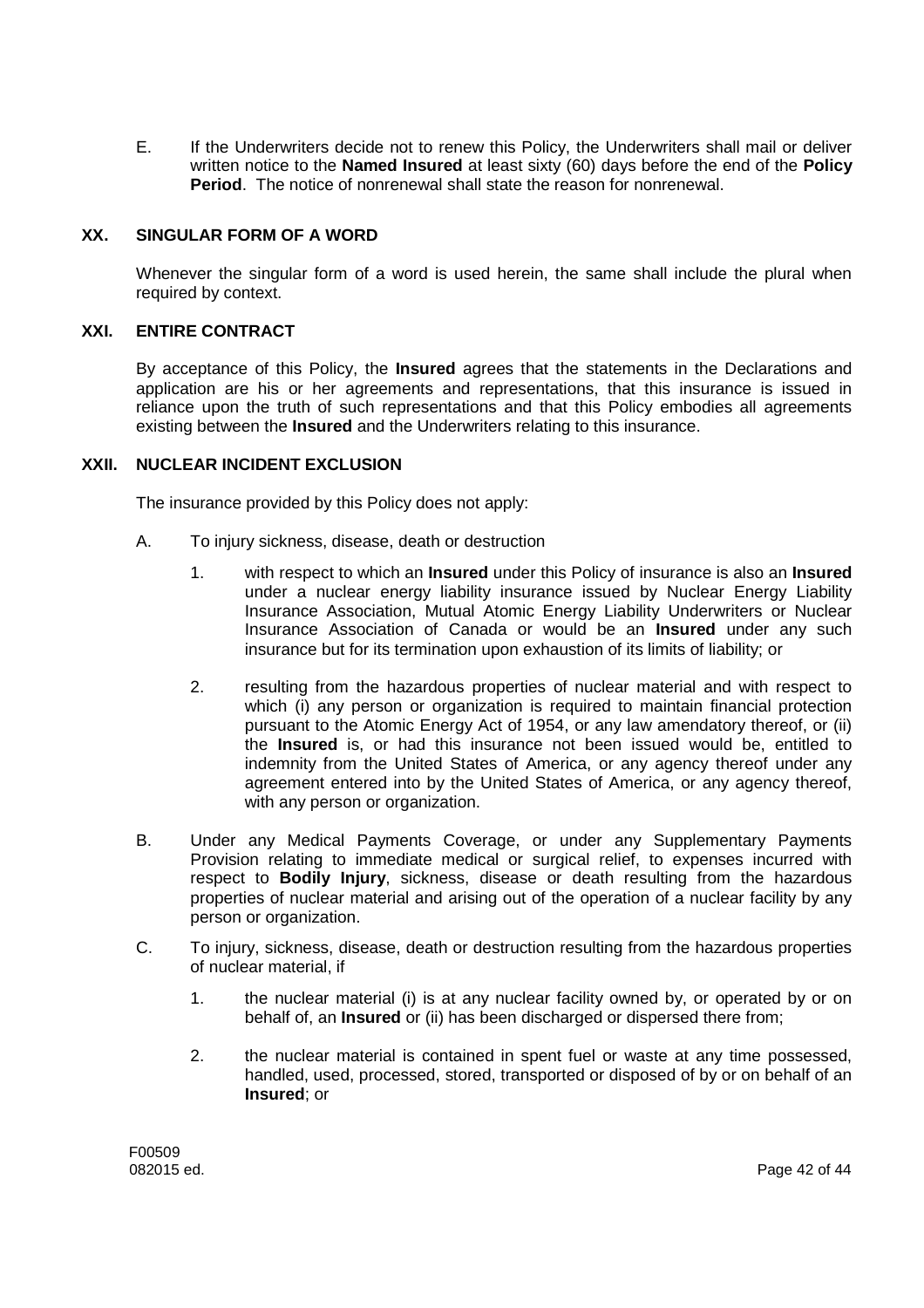- 3. the injury, sickness, disease, death or destruction arises out of the furnishing by an **Insured** of services, materials, parts or equipment in connection with the planning, construction, maintenance, operation or use of any nuclear facility, but if such facility is located within the United States of America, its territories or possessions or Canada, this exclusion (3) applies only to injury to or destruction of property at such nuclear facility.
- D. As used in this Clause: "hazardous properties" include radioactive, toxic or explosive properties; "nuclear material" means source material, special nuclear material or byproduct material; "source material", "special nuclear material" and "by-product material" have the meanings given them in the Atomic Energy Act of 1954 or in any law amendatory thereof, "spent fuel" means any fuel element or fuel component, solid or liquid, which has been used or exposed to radiation in a nuclear reactor; "waste" means any waste material (i) containing by-product material and (ii) resulting from the operation by any person or organization of any nuclear facility under paragraph (1) or (2) thereof; "nuclear facility" means
	- 1. any nuclear reactor;
	- 2. any equipment or device designed or used for (i) separating the isotopes of uranium or plutonium, (ii) processing or utilizing spent fuel, or (iii) handling, processing or packaging waste;
	- 3. any equipment or device used for the processing, fabricating or alloying of special nuclear material if any time the total amount of such material in the custody of the **Insured** at the premises were such equipment or device is located consists of or contains more than 25 grams of plutonium or uranium 233 of any combination thereof, or more than 250 grams of uranium 235; or
	- 4. any structure, basin, excavation, premises or place prepared or used for the storage or disposal of waste;

and includes the site on which any of the foregoing is located, all operations conducted on such site and all premises used for such operations; "nuclear reactor" means any apparatus designed or used to sustain nuclear fission in self-supporting chain reaction or to contain a critical mass of fissionable material. With respect to injury to or destruction of property, the word "injury" or "destruction" includes all forms or radioactive contamination of property.

It is understood and agreed that, except as specifically provided in the foregoing to the contrary, this Clause is subject to the terms, exclusions, conditions and limitations of the insurance to which it is attached.

### **XXIII. SEVERAL LIABILITY**

The subscribing Underwriters' obligations under contracts of insurance to which they subscribe are several and not joint and are limited solely to the extent of their individual subscriptions. The subscribing Underwriters are not responsible for the subscription of any co-subscribing Underwriter who for any reason does not satisfy all or part of its obligations.

### **XXIV. LICENSURE**

F00509